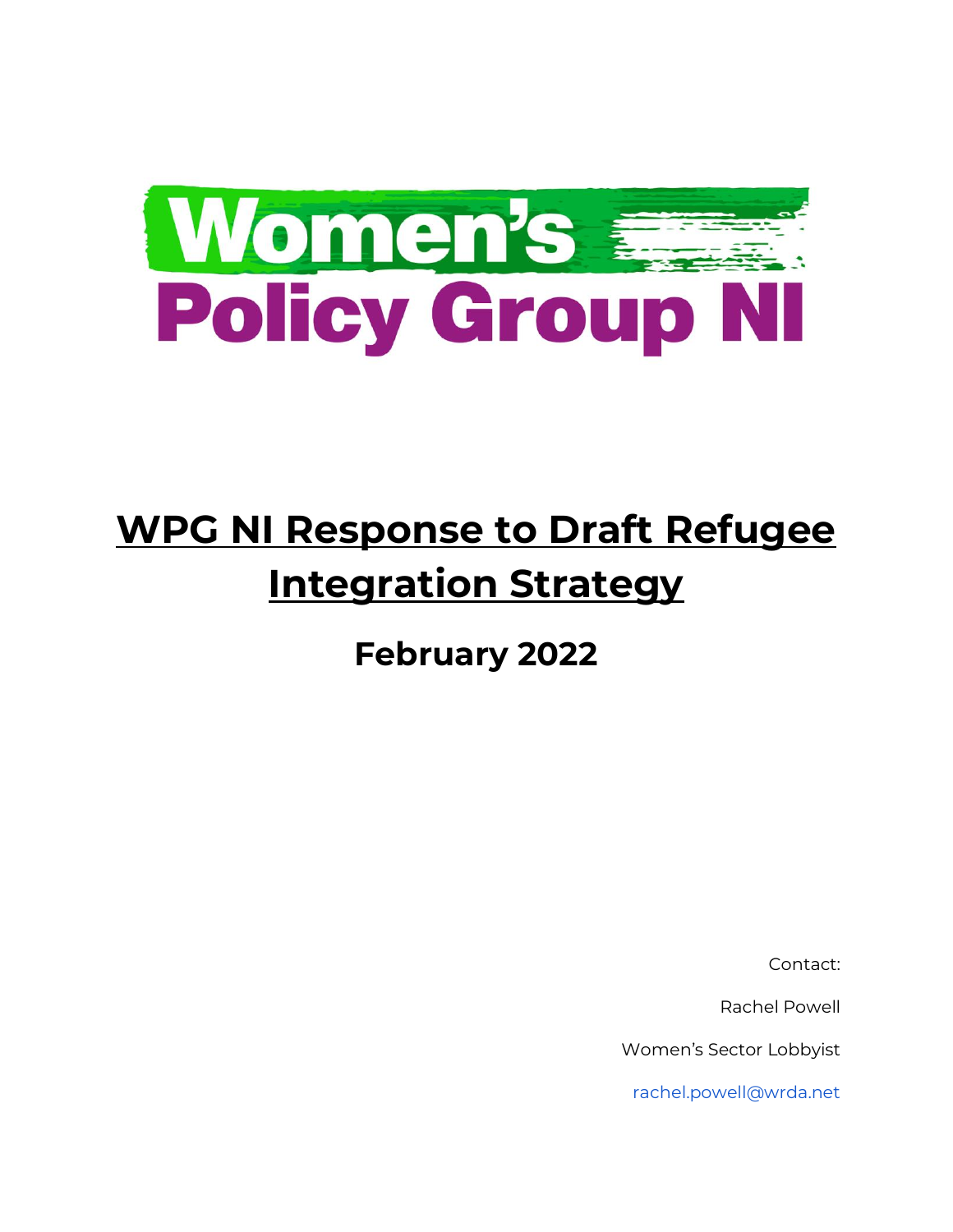#### **1. Introduction:**

The Women's Policy Group (WPG) is a platform for women working in policy and advocacy roles in different organisations to share their work and speak with a collective voice on key issues. It is made up of women from trade unions, grassroots women's organisations, women's networks, feminist campaigning organisations, LGBT+ organisations, migrant groups, support service providers, NGOs, human rights and equality organisations and individuals. Over the years this important network has ensured there is good communication between politicians, policy makers and women's organisations on the ground.

The WPG uses our group expertise to lobby to influence the development and implementation of policies affecting women. The WPG is endorsed as a coalition of expert voices that advocates for women in Northern Ireland on a policy level. This group has collective expertise on protected characteristics and focus on identifying the intersectional needs of all women; in line with international human rights mechanisms.

The organisations represented in this response have extensive experience and expertise through working with a range of groups impacted by the upcoming legislation including; women, girls, trans men, non-binary people, disabled people, bisexual and lesbian women, victims of domestic abuse, victims of rape and sexual assault, rural women, those with dependants, migrant women and more.

This evidence submission will highlight the evidence compiled by the WPG in recent years and will make several recommendations in relation to specific aspects of the Refugee Integration Strategy. This evidence is a joint submission from several WPG members including:

#### **Women's Resource and Development Agency**

WRDA is a feminist membership organisation that was established in 1983. WRDA's work covers lobbying, policy, Good Relations, health promotion and training. WRDA's vision is of a fair and equal society where women are empowered and are a visible force for change and influence in all areas of life. We take a participative, grassroots approach to this work – all women have the right to be involved in policy decision-making and we aim to amplify the voices of the women who engage with the women's sector.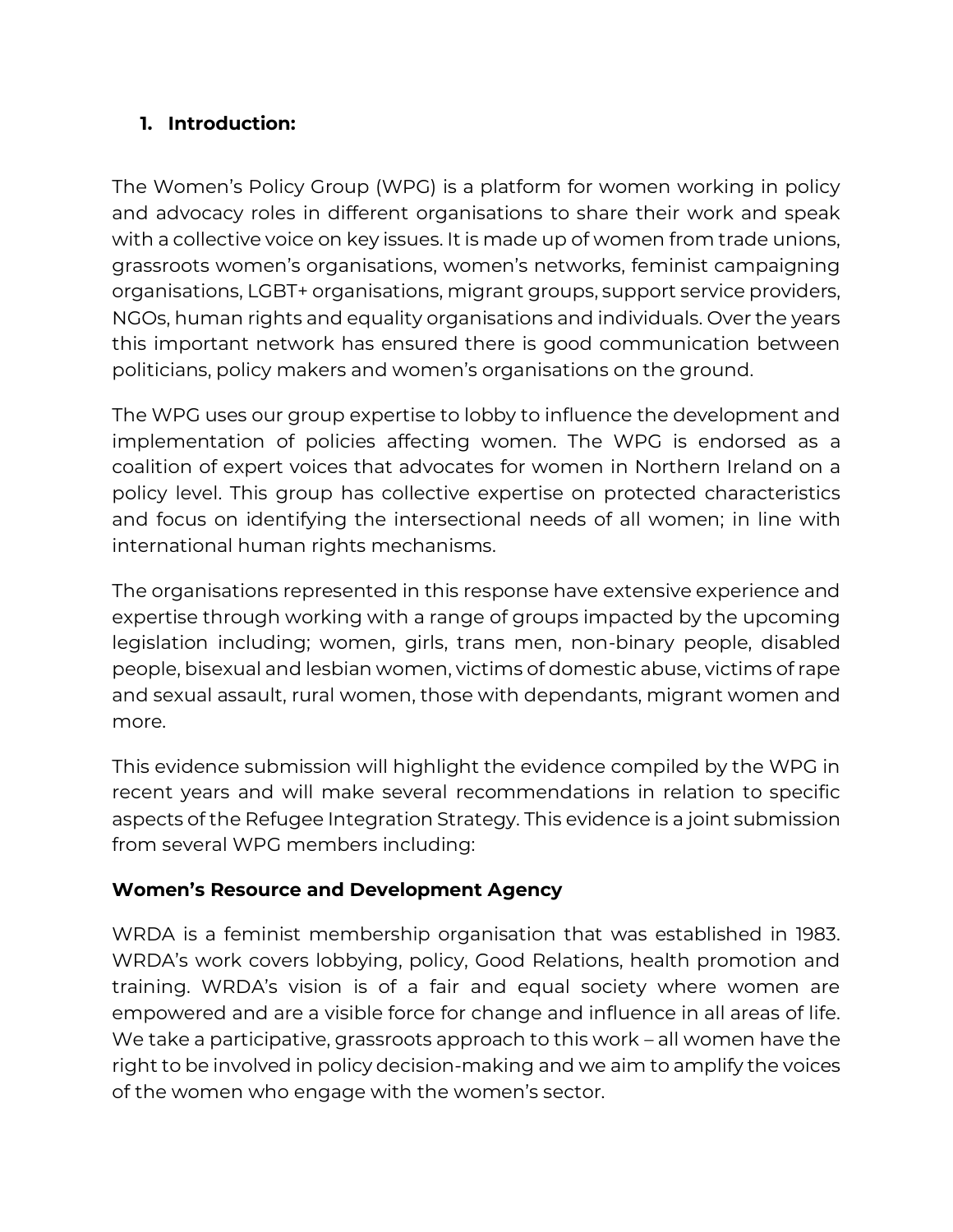#### **Migrant Centre NI**

Migrant Centre NI (MCNI) was established in 2010 and constituted as a registered charity in 2012 to protect the rights of migrant workers in Northern Ireland, eliminate barriers against migrant workers, tackle racism, advance education, and raise public awareness of migrant and ethnic minority communities in NI. MCNI has three offices across NI, in Belfast, Lurgan, and Derry-Londonderry. MCNI services and programmes include EU Settlement Scheme immigration advice, hate crime victim support and advocacy, financial health and wellbeing advice services including benefits advice, and the administration of the Comic Relief "BAME COVID-19 Recovery and Relief" grant schemes for all of NI. Migrant Centre NI advocates for a more just immigration system and for the rights of migrants and ethnic minorities in NI through policy, lobbying, and advocacy work informed by our service provision.

#### **Raise Your Voice**

Raise Your Voice is a project that seeks to tackle sexual harassment and violence in communities across Northern Ireland. Our goal is to create true cultural change in order to tackle the root causes of these behaviours and empower people to act to change this in their own lives.

#### **HERe NI**

HERe NI (previously LASI), established in 2000, is a regional organisation that works across all areas of Northern Ireland (NI) and the boarder counties to support lesbian and bisexual (LB) women and their families. We advocate for and support LB women and their families and improve the lives of LB women across Northern Ireland. We do this in lots of different ways; through providing information; peer support; facilitating training; lobbying government and agencies on LB women's issues; offering a community space for meeting and much more. HERe NI is the only women focused organisation within the NI LGBTQ+ sector.

#### **African Caribbean Support Organisation for Northern Ireland**

African and Caribbean Support Organisation Northern Ireland (ACSONI) is an autonomous community-based Organisation formed in 2003 with a proactive approach towards targeting needs and facilitating belonging among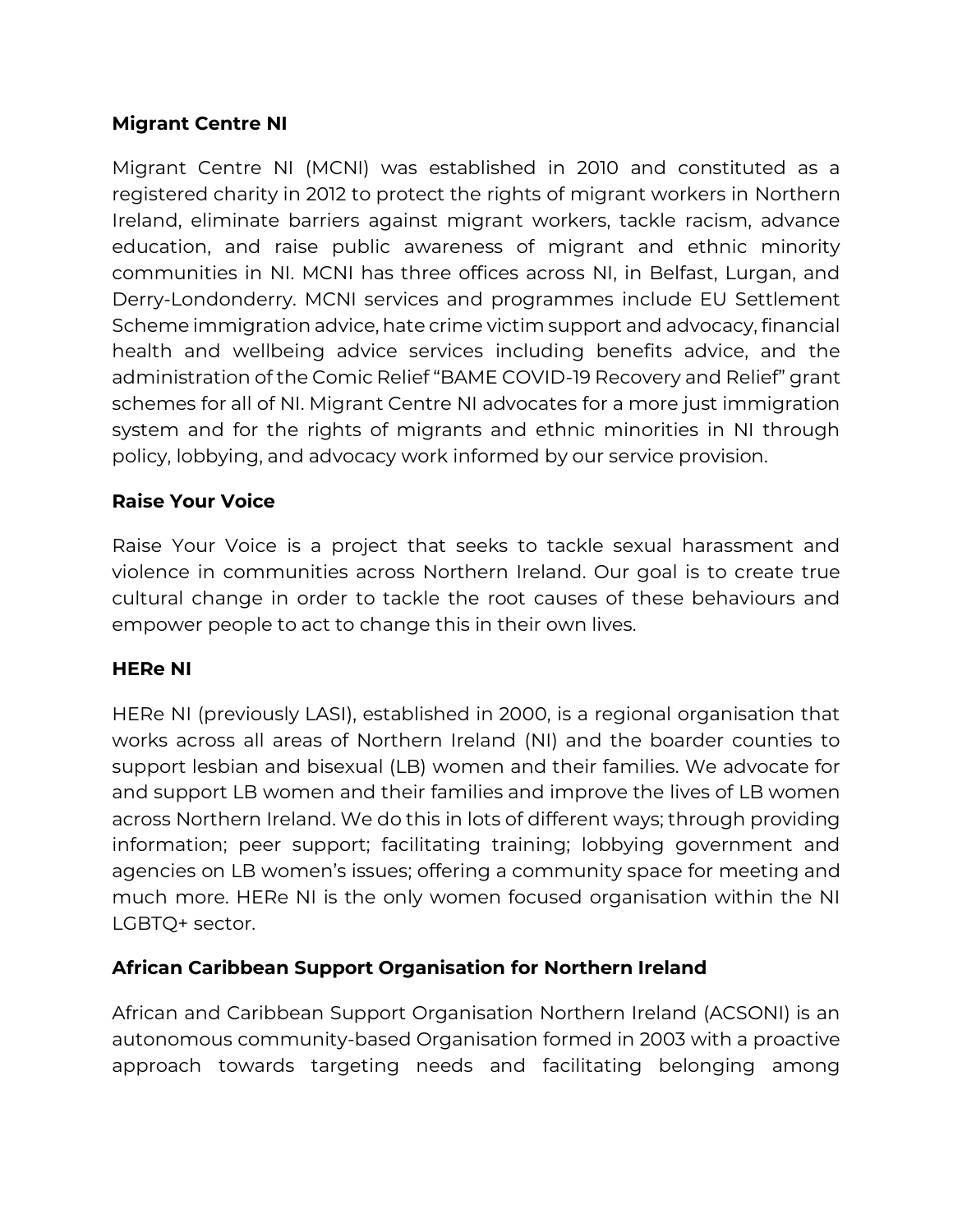individuals from the continent of Africa, the Caribbean (West Indies) and other families in Northern Ireland with these linkages

ACSONI also assists in the preservation and promotion of the African & Caribbean peoples identity and cultural heritage, conveyed through arts, educational and cultural programmes, as well as the intercultural exchanges which aids in the wider integration process

#### **Women's Centre Derry**

Women's Centre Derry work to promote women's equality and access to education, employment, social and economic life. We do this by developing and providing opportunities to women's aspirations. Our projects are organised to provide access and enablement taking account of women's lives and choices, with regard to timing, class-size and using holistic support model. We address specific barriers women face. We provide access to high quality on-site childcare focussed on the needs of the child.

We provide information, guidance and signposting services. We support the development of women's groups and support organisations delivering programmes with a focus on enabling women who live in disadvantaged communities who face multiple barriers to participation. We strive for financial sustainability through our social economy programme. We provide a voice for women from disadvantaged communities by engaging in regional forums and partnerships, locally, regionally and globally.

## **Committee on the Administration of Justice**

The Committee on the Administration of Justice (CAJ) was established in 1981 and is an independent non-governmental organisation affiliated to the International Federation for Human Rights (FIDH). CAJ seeks to ensure the highest standards in the administration of justice in Northern Ireland by ensuring that the government complies with its responsibilities in international human rights law. CAJ works closely with other domestic and international human rights and equality groups.

## **Women's Aid Federation Northern Ireland**

Women's Aid is the lead voluntary organisation in Northern Ireland addressing domestic and sexual violence and providing services for women and children.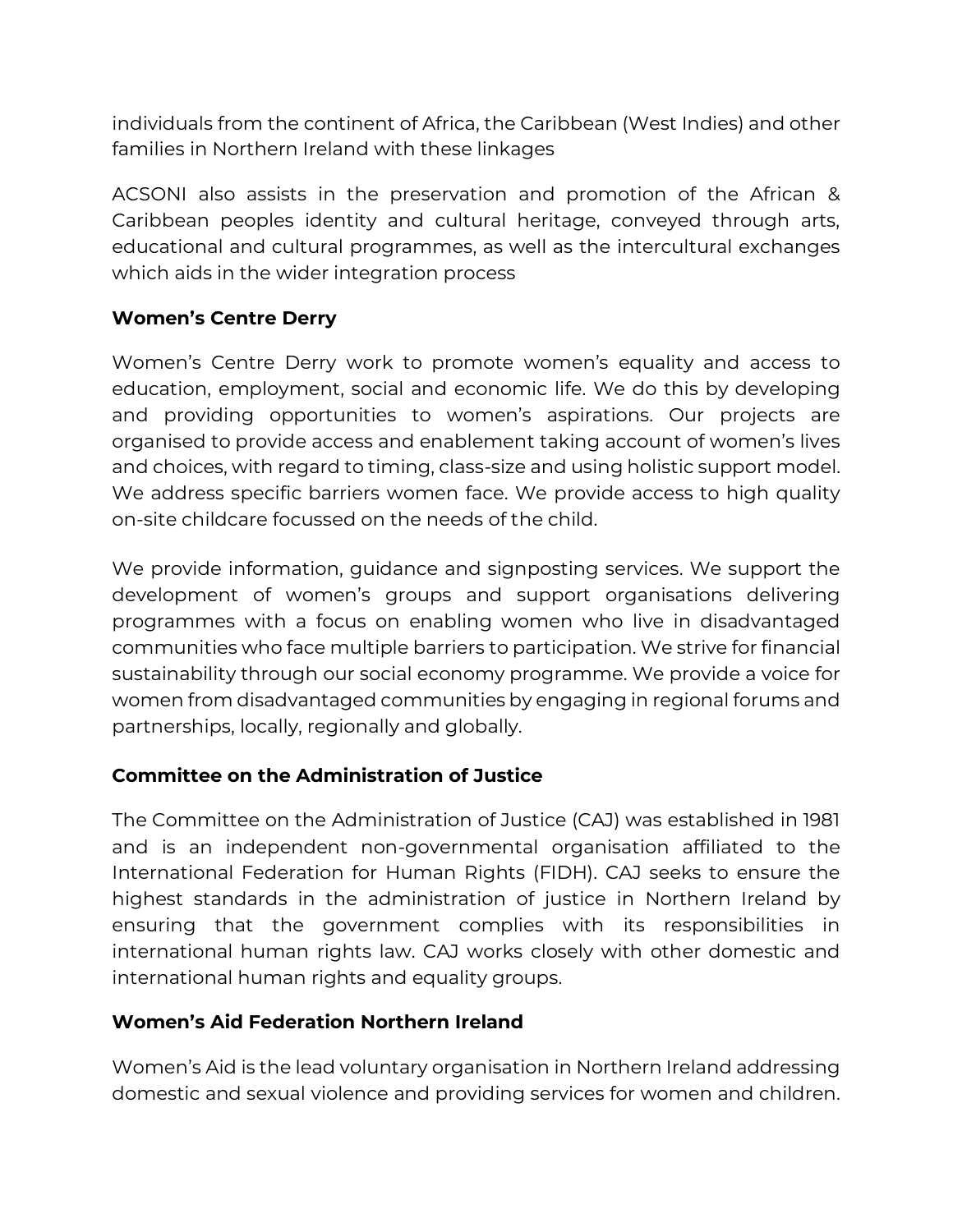Women's Aid exists to challenge attitudes and beliefs which perpetuate domestic violence. We work to promote healthy, non-abusive relationships. Women's Aid supports all women and children affected by domestic violence. We work to help women and children be safe, to break free from the cycle of violence, and to rebuild their lives. Women's Aid has nine local groups and one regional umbrella body covering the whole of Northern Ireland, and our wraparound services are available across Northern Ireland. Our core work includes:

- Refuge accommodation for women and their children suffering domestic violence.
- Support services to enable women affected by domestic and/or sexual violence to rebuild their lives and the lives of their children.
- Support services for children and young people who have experienced domestic violence.
- Preventative education programmes in schools and other settings.
- Educating and raising awareness among the public, media, police, courts, social services and other agencies of the impact of domestic and sexual violence.
- Advising and supporting other agencies in responding to domestic & sexual violence.
- Working in partnership with other agencies to ensure a joined-up response to domestic and sexual violence.

Throughout this response, the term "Women's Aid" refers to the overall Women's Aid movement in Northern Ireland, including our local groups and Women's Aid Federation.

#### 1.1. Endorsements

The WPG would like to endorse the responses submitted to this call for evidence by Migrant Centre NI, Law Centre NI, Red Cross, North West Migrant's Forum and the Children's Law Centre.

#### 1.2. Further Information

If you have any questions or queries about this evidence submission, or would like the WPG and the relevant membership organisations involved in this joint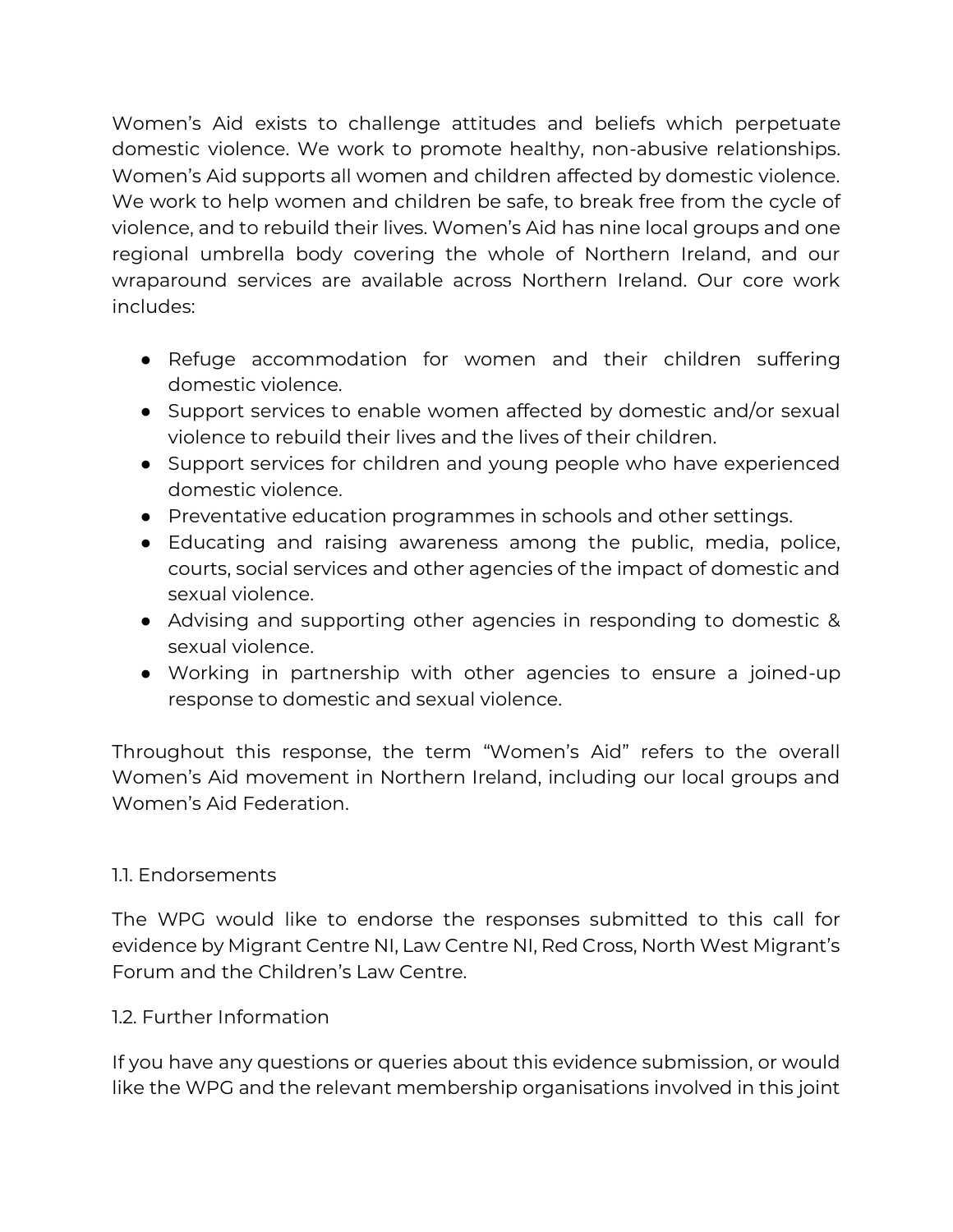submission to discuss this evidence with the committee further, please contact Rachel Powell, Women's Sector Lobbyist, rachel.powell@wrda.net or Aoife Mallon, Feminist Recovery Plan Independent Contractor, [aoife.mallon@yahoo.com.](mailto:aoife.mallon@yahoo.com)

# **2. WPG Feminist Recovery Plan**

## 2.1. Overview of WPG Feminist Recovery Plan

The WPG NI COVID-19 Feminist Recovery Plan, originally launched in 2020<sup>1</sup> and relaunched in 2021<sup>2</sup> , highlights the disproportionate impact of the pandemic on women and makes several recommendations for addressing this impact. The Plan also provides detailed evidence of pre-existing gender inequalities in our society, which have become exacerbated as a result of the pandemic. The Plan covers a wide range of topics, including violence against women, health inequalities and women's poverty, within six main Pillars: Economic Justice, Health, Social Justice, Culture, Brexit, Human Rights and a Bill of Rights, and International Best Practice.

The Feminist Recovery Plan provides a comprehensive roadmap on how the NI Executive could not only address the disproportionate impact of COVID-19 on women, but also address the structural inequalities existed before the pandemic that led to such a disproportionate impact on women. A summary of recommendations from the Relaunched WPG Feminist Recovery Plan can be accesse[d](https://wrda.net/wp-content/uploads/2021/10/WPG-Feminist-Recovery-Plan-2021-Summary-of-Recommendations.pdf) [here.](https://wrda.net/wp-content/uploads/2021/10/WPG-Feminist-Recovery-Plan-2021-Summary-of-Recommendations.pdf)

## 2.2. Content from WPG Feminist Recovery Plan

The WPG would like to reiterate some of our evidence and recommendations from the WPG Feminist Recovery Plan in relation to the experiences of migrants, refugees and asylum seekers in Northern Ireland in this section.

<sup>1</sup> Women's Policy Group (2020) 'WPG NI COVID-19 Feminist Recovery Plan' Available here: <https://wrda.net/wp-content/uploads/2020/07/WPG-NI-Feminist-Recovery-Plan-2020-.pdf>

<sup>2</sup> Women's Policy Group (2020) 'WPG NI COVID-19 Feminist Recovery Plan: Relaunch – One Year On' Available here: [https://wrda.net/wp-content/uploads/2021/07/WPG-COVID-19-](https://wrda.net/wp-content/uploads/2021/07/WPG-COVID-19-Feminist-Recovery-Plan-Relaunch-One-Year-On.pdf) [Feminist-Recovery-Plan-Relaunch-One-Year-On.pdf](https://wrda.net/wp-content/uploads/2021/07/WPG-COVID-19-Feminist-Recovery-Plan-Relaunch-One-Year-On.pdf)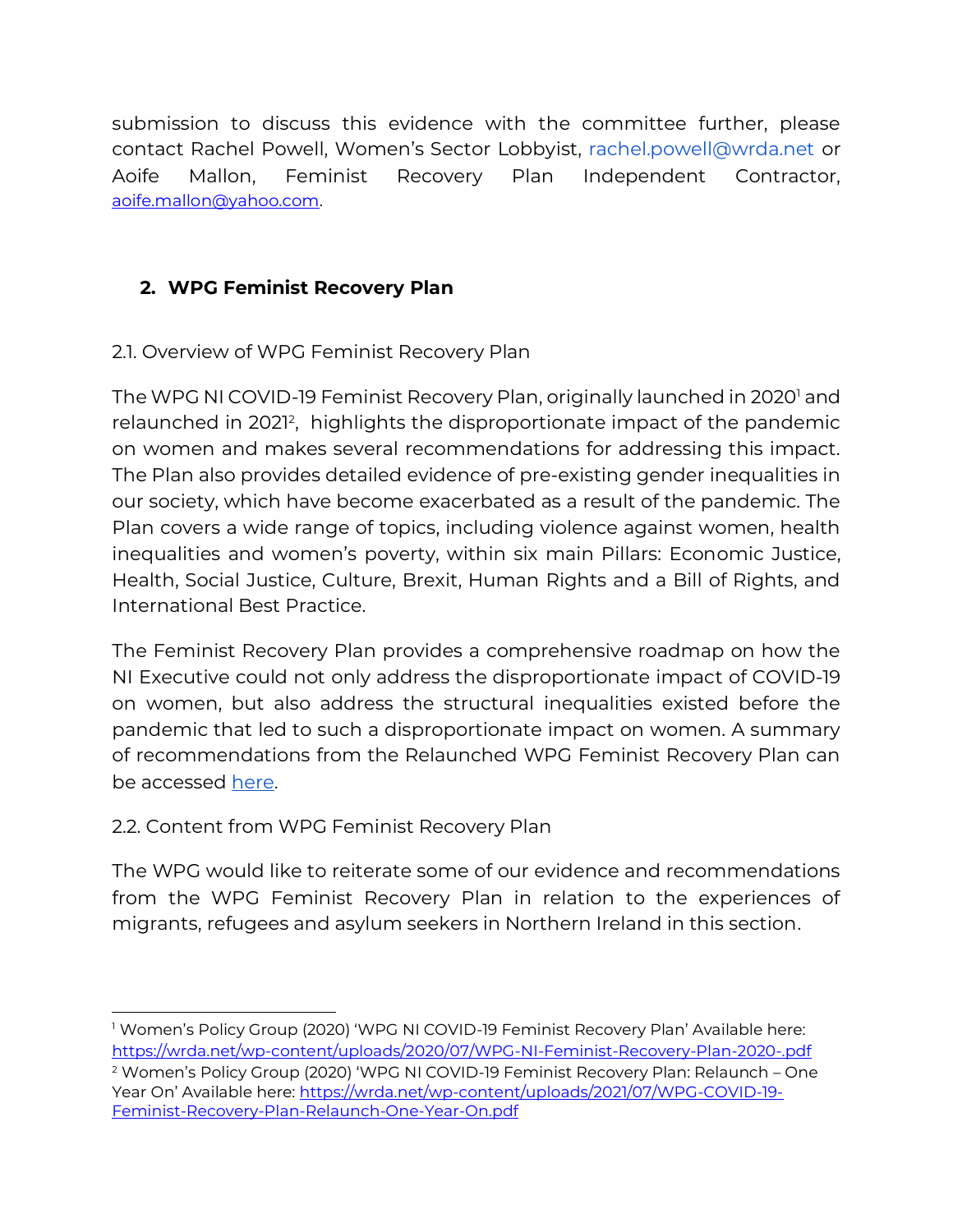#### 2.2.1. No Recourse to Public Funds

The barriers in accessing social security for the migrant community have been painfully highlighted during the economic uncertainty of the COVID-19 crisis. Section 3(1)(c)(ii) of the Immigration Act 1971 provides that limited leave to enter or remain in the United Kingdom may be subject to a condition requiring that person maintain themselves, and any dependants, without recourse to public funds. This is known as 'No Recourse to Public Funds' or NRPF. Since 2012, a 'NRPF condition' has been imposed on nearly all migrants granted the right to live or work in the UK.

The Home Office justifies this condition on the basis that people seeking to establish their family life in the UK must do so on a basis that "prevents burdens on the taxpayer and promotes integration."<sup>3</sup> This covers a huge number of visas including those for spouses, parents and adult dependants. The effect of this condition is that the person holding leave is permitted to work in the UK and pays taxes but is prohibited from accessing the safety net of public funds paid for by those very taxes. Other migrants such as those without status, or those subject to a sponsor maintenance undertaking, can also be prevented from accessing welfare benefits. Collectively these are known as NRPF groups. Breaching a NRPF condition can result in a criminal conviction and can negatively impact future immigration status.

Paragraph 6 of the Immigration Rules lists the benefits considered as 'public funds' for the purpose of the Immigration Rules.<sup>4</sup> This definition covers most benefits which are paid for by the state such as child benefit, housing benefit or Universal Credit. It does not include benefits that are based on National Insurance contributions, such as statutory sick pay or statutory maternity pay.

The imposition of NRPF by the Home Office is discretionary, but in practice this discretion is rarely exercised. Generally, discretion will only be exercised where the applicant is destitute or there are particularly compelling reasons relating to the welfare of a child or they provide proof of other exceptional circumstances relating to their finances.

Some people who have a NRPF condition on their visa can apply to have it lifted, but they must show they have become destitute, or have particularly

<sup>&</sup>lt;sup>3</sup> UK Home Office (January 2021), 'Family Policy, Family life (as a partner or parent), private life [and exceptional circumstances](https://assets.publishing.service.gov.uk/government/uploads/system/uploads/attachment_data/file/889361/family-life-_as-a-partner-or-parent_-private-life-and-exceptional-circumstances-v8.0-gov-uk.pdf)', <https://bit.ly/3qlToxH>

<sup>4</sup> UK Home Office (February 2016), [UK Immigration Rules,](https://www.gov.uk/guidance/immigration-rules/immigration-rules-introduction)<https://bit.ly/2TZ7Vn2>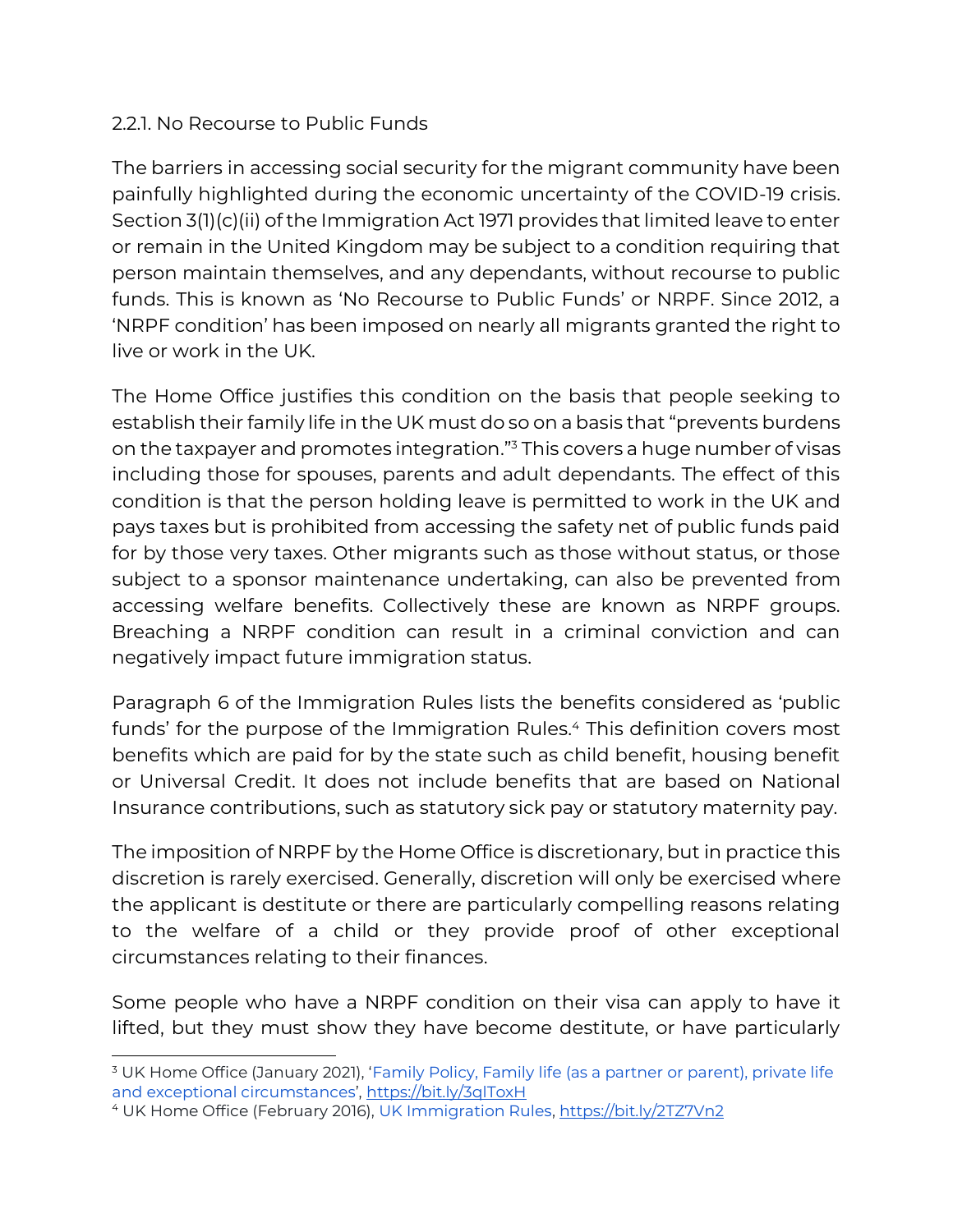compelling reasons relating to the welfare of a child, or exceptional circumstances relating to their finances. This option is also limited to persons on certain visa routes such as family and private life. Applying to have NRPF lifted can also result in your visa renewal period being changed to a ten-year route; effectively doubling the time it will take for the person to gain indefinite leave to remain in the UK.<sup>5</sup>

Local authority and social services departments have some limited statutory duties to provide support to people who are subject to NRPF. For example, in Northern Ireland social services commonly are required to step in and protect the welfare of children who have become destitute due to NRPF under Article 18 of the Children (Northern Ireland) Order 1995.<sup>6</sup> However, some NRPF groups are excluded from local authority support, unless it is necessary to prevent a breach of their human rights. In practice it can be very difficult to obtain support from social services.

NRPF stands out as a particularly draconian element of the hostile environment because it impacts such a broad range of migrants. A report by the Migration Observatory found that around 1.376 million people hold valid UK visas that would usually be subject to the NRPF condition.<sup>7</sup> People who have been living, working and contributing to taxes in the UK for years are subject to this measure.

The policy also disproportionately impacts vulnerable groups such as single parent households, pregnant women and people subject to domestic violence, leaving them without the safety net of social welfare and throwing families into destitution.<sup>8</sup> This was exacerbated during the COVID-19 crisis as job losses and economic uncertainty left people subject to NRPF unable to access support, leaving them forced to work in unsafe conditions, trapped in unsafe housing and unable to self-isolate and support their families. An example in Northern Ireland is the Discretionary Support (Amendment) (COVID-19) Regulations (Northern Ireland) 2020 which created a Discretionary Support Grant designed

<sup>5</sup> UK Government (March 2014) [Application for change of conditions of leave to allow access](https://www.gov.uk/government/publications/application-for-change-of-conditions-of-leave-to-allow-access-to-public-funds-if-your-circumstances-change)  [to public funds if your circumstances change,](https://www.gov.uk/government/publications/application-for-change-of-conditions-of-leave-to-allow-access-to-public-funds-if-your-circumstances-change) UK Visas and Immigration, <https://bit.ly/3zQ5Udg>

<sup>6</sup> [The Children \(Northern Ireland\) Order 1995](http://www.legislation.gov.uk/nisi/1995/755/article/18/made)

<sup>7</sup> The Migration Observatory (June 2020)[, Between a rock and a hard place: the Covid-19 crisis](https://migrationobservatory.ox.ac.uk/resources/commentaries/between-a-rock-and-a-hard-place-the-covid-19-crisis-and-migrants-with-no-recourse-to-public-funds-nrpf/)  [and migrants with No Recourse to Public Funds \(NRPF\),](https://migrationobservatory.ox.ac.uk/resources/commentaries/between-a-rock-and-a-hard-place-the-covid-19-crisis-and-migrants-with-no-recourse-to-public-funds-nrpf/)<https://bit.ly/3zON9qt>

<sup>&</sup>lt;sup>8</sup> Maternity Action (June 2020) Migrant Women, No Recourse to Public Funds and the [Pandemic,](https://maternityaction.org.uk/2020/06/migrant-women-no-recourse-to-public-funds-and-the-pandemic/?utm_source=rss&utm_medium=rss&utm_campaign=migrant-women-no-recourse-to-public-funds-and-the-pandemic)<https://bit.ly/2Uv5eKa>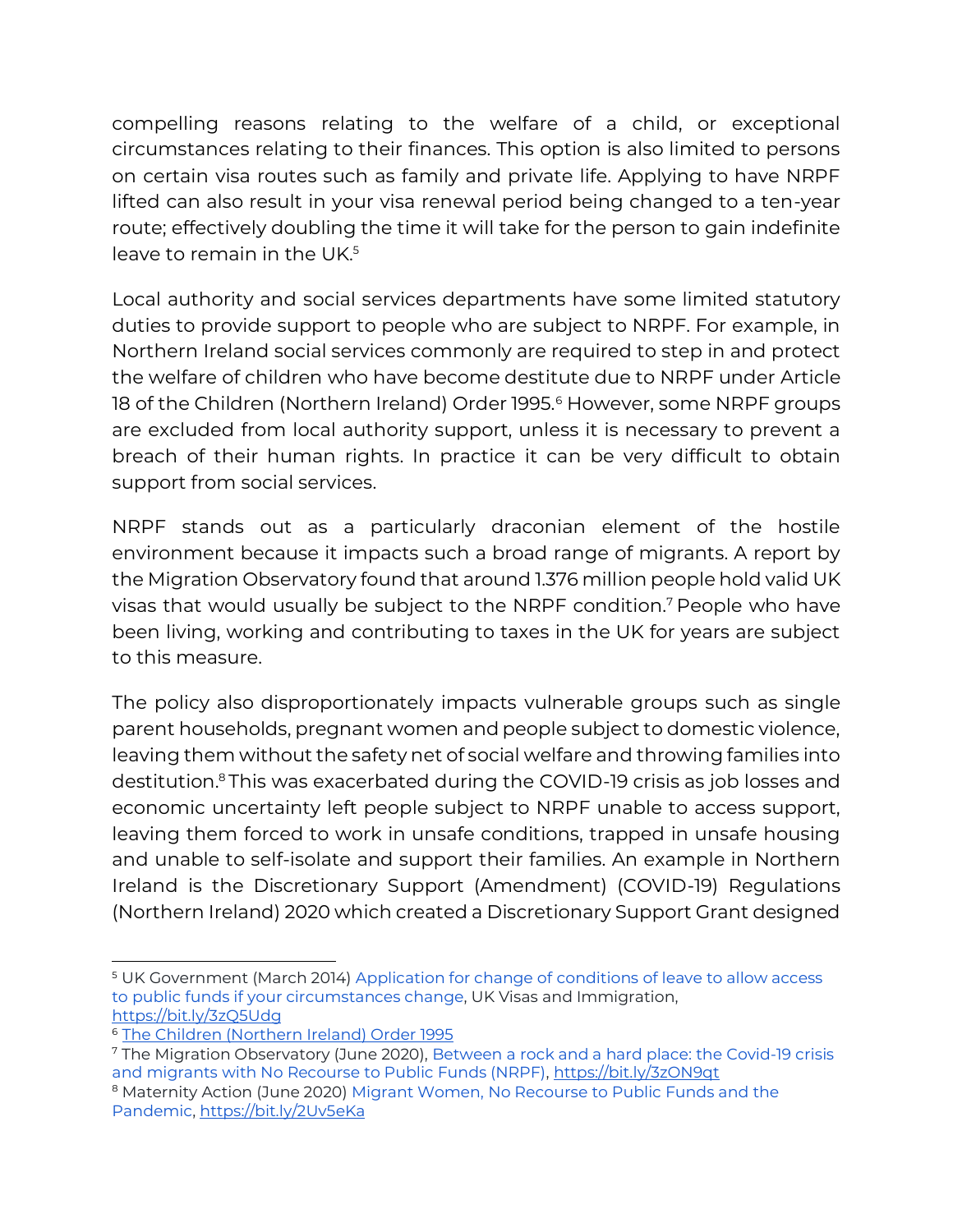to urgently support those affected by the COVID-19 crisis.<sup>9</sup> However, these grants are listed as a public fund in Paragraph 6 of the Immigration rules, excluding persons subject to NRPF from accessing them.

A recent High Court challenge to the NRPF policy has led to a slight softening of the rules. In R (W, A Child By His Litigation Friend J) v Secretary of State for the Home Department & Anor, the court found the Home Office's policy of imposing NRPF under paragraph GEN.1.11A of Appendix FM to be unlawful and a breach of Article 3 ECHR.<sup>10</sup> This decision only addresses the fact that Home Office guidance does not provide for those who are not yet suffering inhuman and degrading treatment, but are about to. This ruling did not abolish NRPF but required the Home Office to publish a revised policy instruction.

The Home Office amended its guidance to state that: "In all cases where an applicant has been granted leave, or is seeking leave, under the family or private life routes the NRPF condition must be lifted or not imposed if an applicant is destitute or is at risk of imminent destitution without recourse to public funds."<sup>11</sup> A further recent High Court challenge to the NRPF also found that the scheme does not comply with the Home Office duties to safeguard and promote the welfare of children under Section 55 of the Borders, Citizenship and Immigration Act 2009.<sup>12</sup> It remains to be seen how the Home Office will respond to this ruling.

There is a vocal movement from Westminster and external stakeholders calling for the suspension or complete lifting of NRPF in light of the COVID-19 crisis.<sup>13</sup> Boris Johnson even appeared to call for a review into the policy on the 27<sup>th</sup> May 2020 when he stated before the Liaison Committee "people who've worked hard for this country who live and work here should have support of one kind or another." <sup>14</sup> However, a review is not enough, the human rights and equality impact of NRPF is shockingly clear and the stated policy goal of

<sup>9</sup> [The Discretionary Support \(Amendment\) \(Covid-19\) Regulations \(Northern Ireland\) 2020](http://www.legislation.gov.uk/nisr/2020/44/introduction/made) <sup>10</sup> R (W, A Child By His Litigation Friend J) v Secretary of State for the Home Department & [Anor](https://www.bailii.org/ew/cases/EWHC/Admin/2020/1299.html)

<sup>11</sup> Home Office (January 2021), [Family Policy, Family life \(as a partner](https://assets.publishing.service.gov.uk/government/uploads/system/uploads/attachment_data/file/889361/family-life-_as-a-partner-or-parent_-private-life-and-exceptional-circumstances-v8.0-gov-uk.pdf) or parent), private life and [exceptional circumstances,](https://assets.publishing.service.gov.uk/government/uploads/system/uploads/attachment_data/file/889361/family-life-_as-a-partner-or-parent_-private-life-and-exceptional-circumstances-v8.0-gov-uk.pdf)<https://bit.ly/3qlToxH>

<sup>&</sup>lt;sup>12</sup> [ST & Anor v Secretary of State for the Home Department](https://www.bailii.org/ew/cases/EWHC/Admin/2021/1085.html) [2021] EWHC 1085 (bailii.org) <sup>13</sup> The Guardian (May 2020), Scrap UK rule that has left 1m migrant workers at risk of [destitution, say MPs,](https://www.theguardian.com/uk-news/2020/jun/22/scrap-no-recourse-to-public-funds-rules-left-1m-migrants-on-edge-of-destitution-say-mps)<https://bit.ly/3xRrJaF>

<sup>&</sup>lt;sup>14</sup> The Guardian (May 2020), If Boris Johnson is baffled by Britain's cruel migration laws he [should change them,](https://www.theguardian.com/commentisfree/2020/may/29/boris-johnson-baffled-britain-migration-laws)<https://bit.ly/3zMsC69>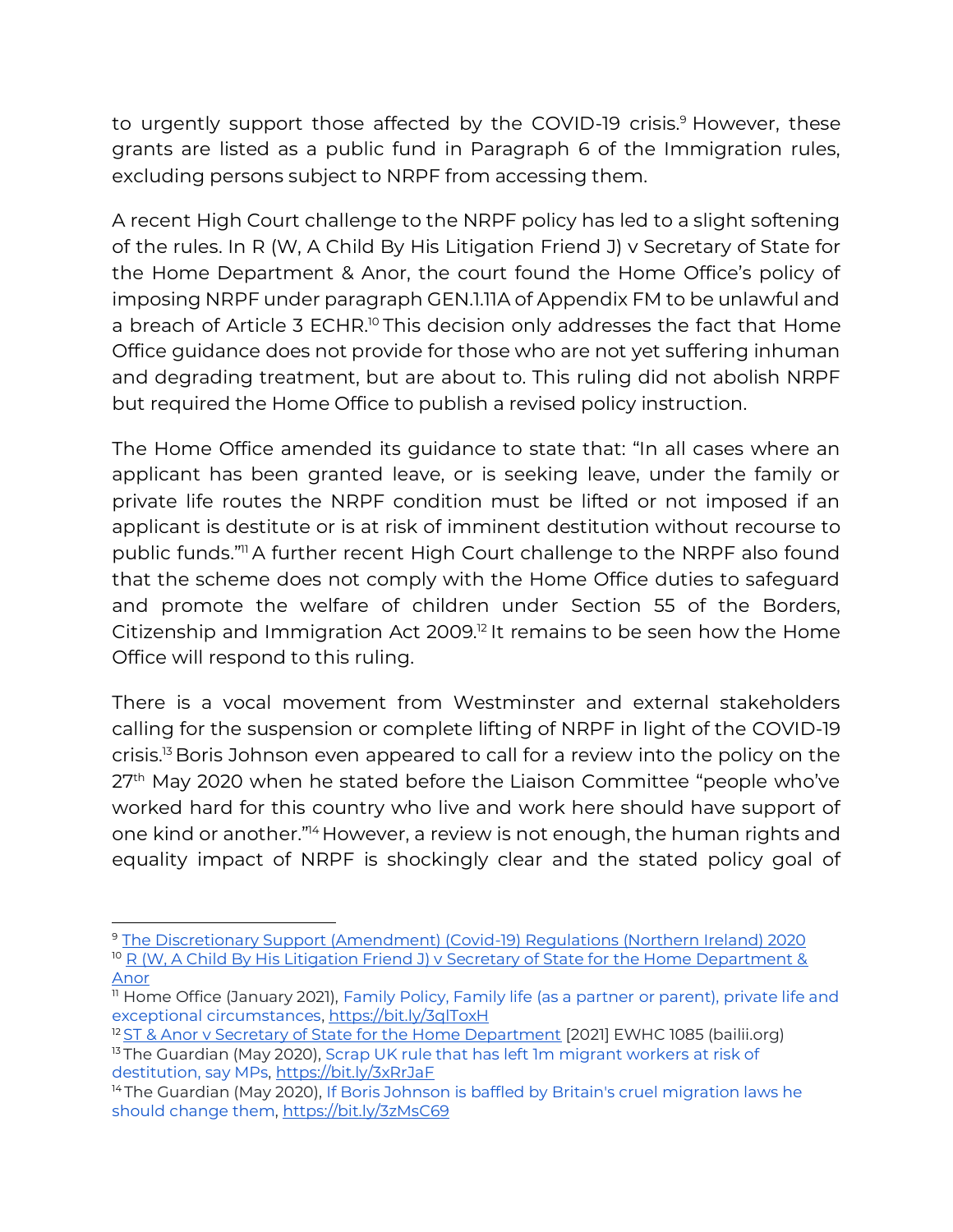preventing migrants becoming a burden to the taxpayer is not proportionate to the detrimental impacts caused.

Advocates for migrant justice and against No Recourse to Public Funds are consistently told at the devolved level in Northern Ireland that it is a reserved issue so as to absolve responsibility at the local level to mitigate the effects of this harmful policy. This is not good enough. The NI Executive must commit to adequately resourcing organisations which support those with No Recourse To Public Funds, including women's organisations and refugees who assist victims of domestic abuse with NRPF, as well as sufficiently resourcing immigration advice provision for women applying to the Domestic Violence Disclosure Scheme and the EU Settlement Scheme.

In March 2020, the distribution of National Insurance Numbers (NINs) was halted across the UK. However, services resumed in England, Scotland and Wales after the first lockdown – Northern Ireland offices remained shut until 2021. The reasoning for the continued delays to NIN distribution in Northern Ireland was linked to the need to reshuffle staff to help process increased benefits claims. <sup>15</sup> At the time, NI Direct said that if the individual could prove they have the right to work in the UK under normal circumstances, then they could work without the NIN. 16

Further confusion was created as most employers were not made aware of this. For those who were able to obtain work without a NIN, many were placed in the emergency tax bracket, paying a higher rate than they normally should<sup>17</sup>. NIN services have resumed, but the impacts faced by those who were unable to get hired, those who paid higher taxes, or those who were affected in other ways due to the disproportionately long closure of the Northern Ireland NIN Office need to be addressed and mitigated.

For women living in Northern Ireland with no recourse to public funds, accessing services for domestic violence and abuse can be especially difficult. Partners of settled persons, students or temporary workers and people seeking asylum with their partners do not have access to public funds, which means they do not have access to housing benefit. <sup>18</sup> This means that women with

<sup>16</sup> Ibid

<sup>&</sup>lt;sup>15</sup> BBC News (October 2020), 'Thousands unable to get an NI number because of coronavirus', <https://bbc.in/3zUnpcf>

<sup>&</sup>lt;sup>17</sup> Advice NI, 'THINK Policy Newsletter' (April 2021), <https://bit.ly/3xL5NO7>

<sup>&</sup>lt;sup>18</sup> Monica McWi[l](https://pure.ulster.ac.uk/en/publications/the-protection-and-rights-of-black-and-minority-ethnic-women-expe-3)liams and Priyamvada Yarnell [The](https://pure.ulster.ac.uk/en/publications/the-protection-and-rights-of-black-and-minority-ethnic-women-expe-3)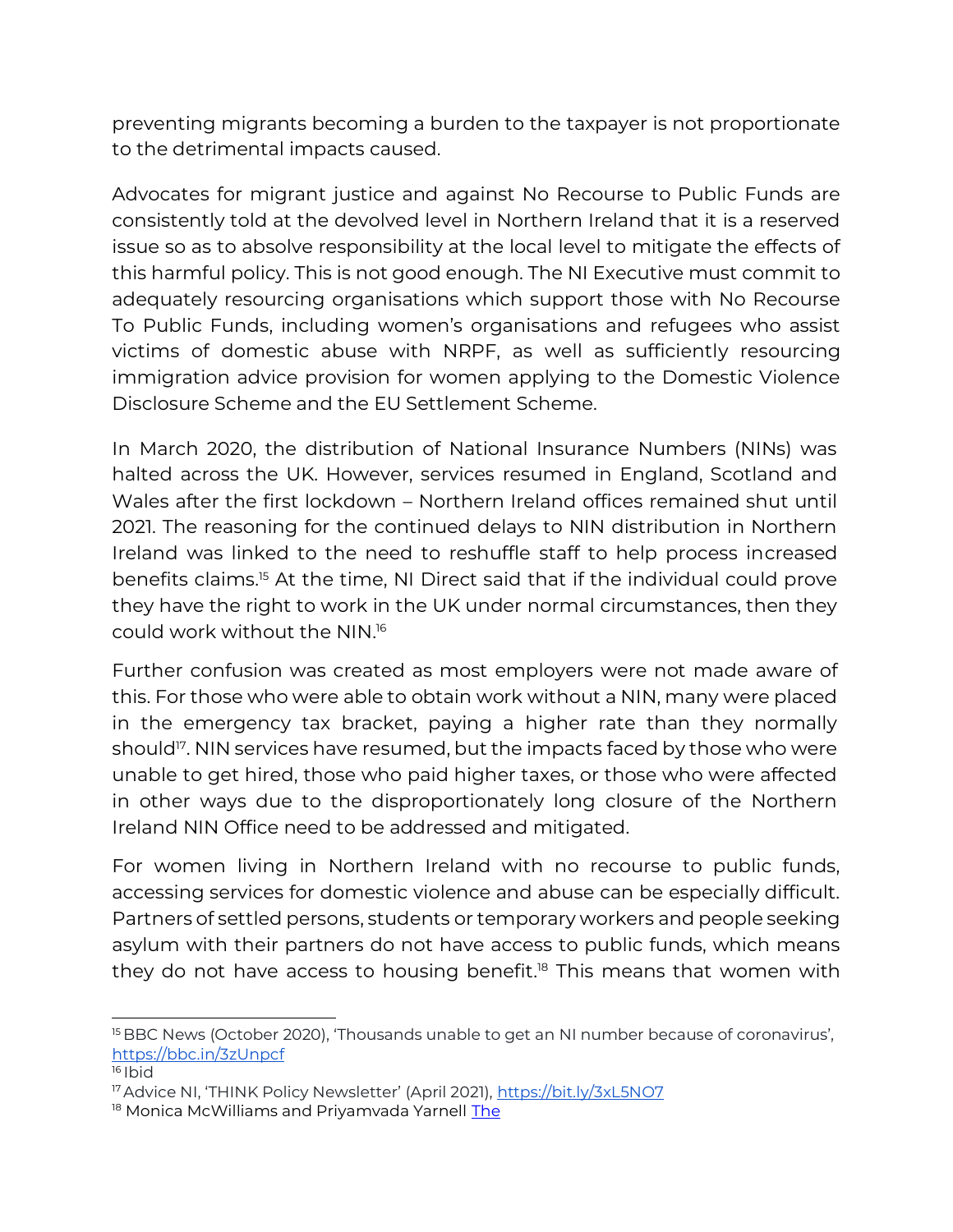insecure immigration status fleeing abusive partners can have issues accessing refuge services. This is an issue that majorly affects BAME women. If we are to have legislation in Northern Ireland that protects all victims and survivors, this must include women with no recourse to public funds.

Currently, if a woman or a woman with children with no recourse needs refuge then the refuge that accepts them must take a potentially huge financial risk to accommodate them. Different Health Trusts within NI respond differently to the situation and these cases can be complicated and protracted. If any refuge cannot find a source of financial support, then the costs fall to them and the needs of an abused woman and the needs to have a sustainable organisation can be incompatible. If we wish to support all victims and survivors, then we require systems that place the immediate safety of victims and survivors at their heart. During the last year, Women's Aid supported 12 women with no recourse to public funds – without children, 24 women with children and a total of 28 children. These women often stay longer in refuge as well as the general population due to less housing options available to them.

#### 2.2.2. Detention of Trafficking Victims

There is specific concern that victims of trafficking are ending up in detention. Between January 2019 and September 2020, 4,102 people who were referred into the UK's modern slavery framework (the National Referral Mechanism, or 'NRM') were locked up in detention. This included 658 women with trafficking indicators.

In 2020 alone, despite a significant overall reduction in the use of detention due to the Covid-19 pandemic, 969 people with trafficking indicators were detained. Women for Refugee Women has highlighted concern that although fewer women than men are being detained, women are increasingly being held in facilities intended for men, where lack of privacy and support make disclosing trafficking and seeking adequate support even more difficult<sup>19</sup>. These concerns have previously been raised in relation to asylum detention centres.<sup>20</sup>

[Protection and Rights of Black and Minority Ethnic Women Experiencing Domestic Violence](https://pure.ulster.ac.uk/en/publications/the-protection-and-rights-of-black-and-minority-ethnic-women-expe-3)  [in Northern Ireland](https://pure.ulster.ac.uk/en/publications/the-protection-and-rights-of-black-and-minority-ethnic-women-expe-3) — Ulster University

<sup>19</sup>Women for Refugee Women (2021) [Survivors behind bars,](https://www.refugeewomen.co.uk/survivors-behind-bars/)<https://bit.ly/3h2xeMV> <sup>20</sup> See eg. Engender, NIWEP, WEN Wales and Women's Resource Centre (2019) Four nations [CEDAW shadow report](https://www.engender.org.uk/content/publications/CEDAW-4-nations-report-Jan-2019.pdf)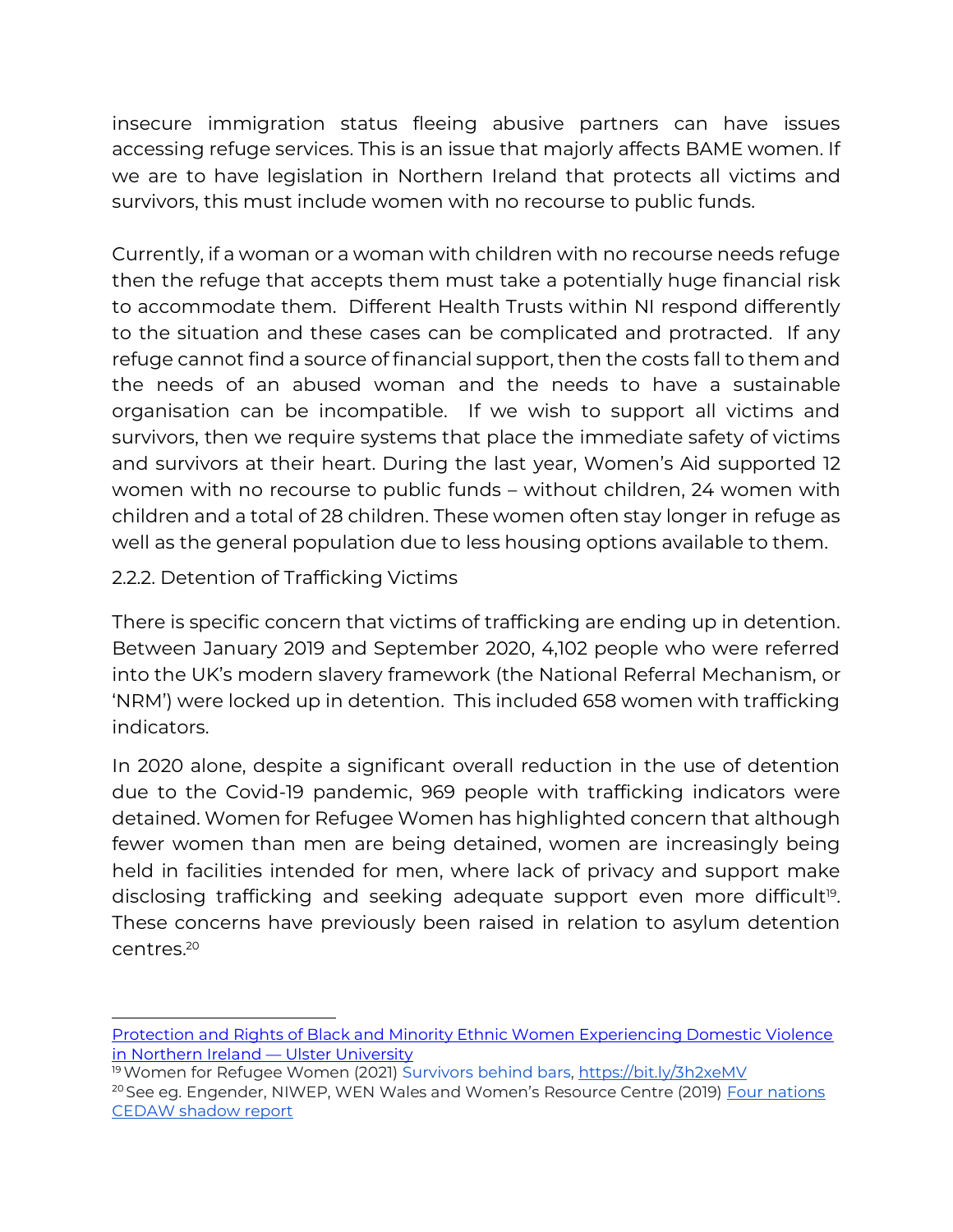Within Belfast & Lisburn Women's Aid are funded by the Department of Justice to run the trafficking project within its services: As at February 2022 the Trafficking Project is supporting women in the refuge and in the community. This includes 104 women and 27 children, 7 Pregnant women, and one baby born in January 2022. There are 5-6 new referrals a week from the Home Office, for the women and children who are housed in hotels in and around Belfast North Down and Antrim. This is a problem that has increasing demand and not enough dedicated funding to support all of the women, children and young people who need support.

#### 2.2.3. Asylum Detention

Across the UK, the women's sector has highlighted extreme concern over planned new detention centres for women<sup>21</sup> following the closure of Yarl's Wood, which was dogged by accusations of sexual abuse,<sup>22</sup> hunger strikes<sup>23</sup> and critical inspection reports<sup>24</sup> and where women were threatened with accelerated deportation.<sup>25</sup> The new centre is proposed for Co Durham, to hold 80 women and is the first new detention centre to open in seven years. Campaigners in England have repeatedly highlighted the harmful consequences of asylum detention to women, including suicidality and depression, and emphasise that women seeking asylum frequently escape sexual violence and torture, therefore requiring care and support rather than detention.<sup>26</sup> There are concerns that many cases are mishandled, and therefore women with evidenced claims are being turned down and threatened with deportation.<sup>27</sup>

Throughout the pandemic, concern has been raised regarding the health and wellbeing of asylum seeking and refugee women, including many who were forced to leave as detention centres were emptied over concerns relating to issues including lack of social distancing measures. All asylum seeking and

<sup>&</sup>lt;sup>21</sup> See Refugee Women:<https://bit.ly/3h0mr5E>

<sup>22</sup> Guardian (2013), 'Sexual Abuse Yarls Wood Immigration', <https://bit.ly/3xI5fZx>

<sup>&</sup>lt;sup>23</sup> Guardian (2018), 'Minister defends deportation threats over yarls wood hunger strike', <https://bit.ly/3h1Kst2>

<sup>&</sup>lt;sup>24</sup> Guardian (2017), 'More Rape and Torture Victims being held at Yarls Wood', <https://bit.ly/3gVUZGl>

<sup>&</sup>lt;sup>25</sup> Medical Justice confirmed it had been consulted but said it had been highly critical of the policy. It said it had voiced concern at the time about the threat to expedite removals: <https://bit.ly/3h1Kst2>

<sup>&</sup>lt;sup>26</sup> See Refugee Women:<https://bit.ly/3h0mr5E>

<sup>27</sup>Women's Resource Centre (2021) CEDAW Interim report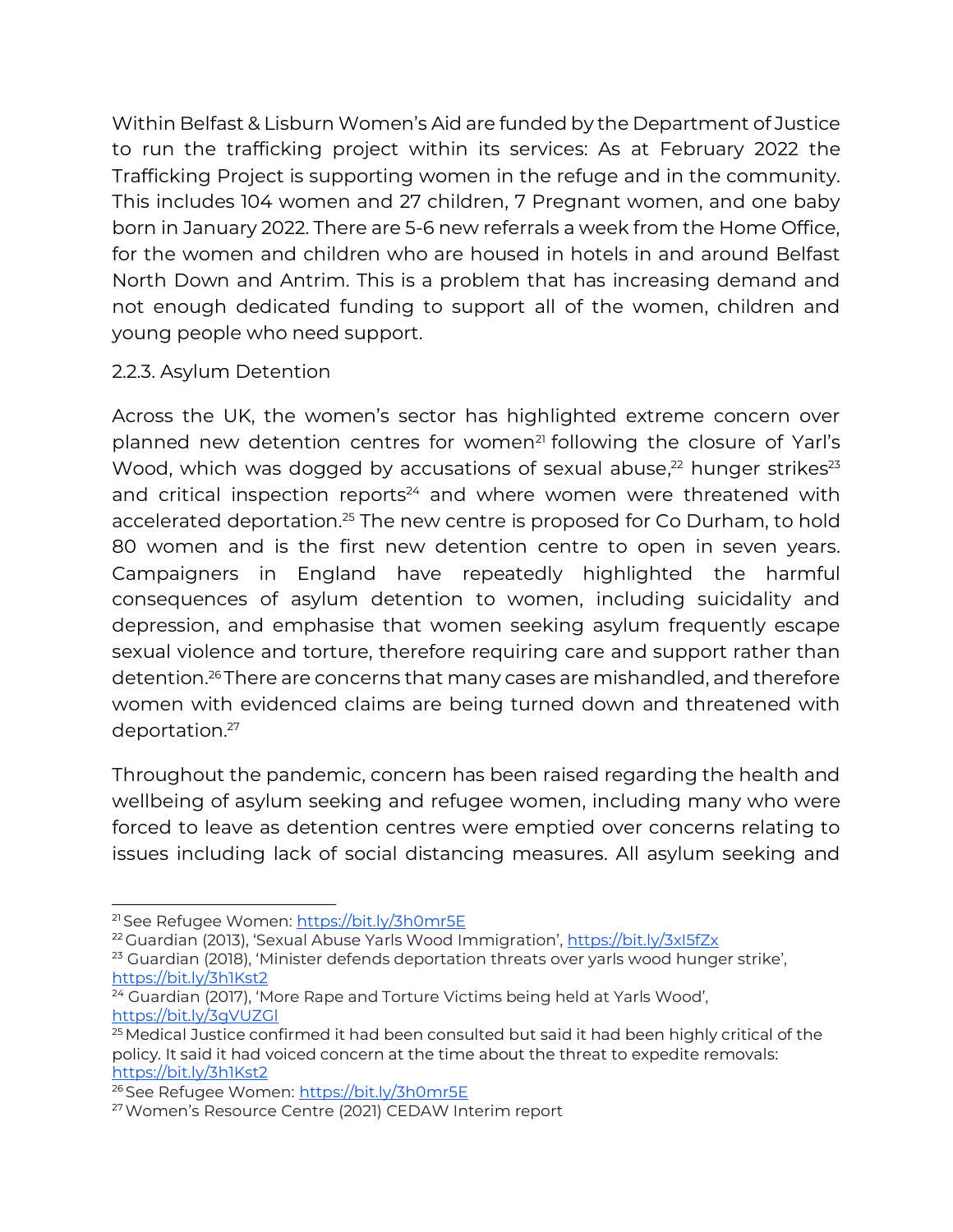refugee women overall have experienced hunger and homelessness, while the mental health of many women has deteriorated and women with pre-existing health conditions have struggled to access healthcare. Women have experienced high levels of social isolation as a result of digital poverty and haven't been able to secure basic items such as soap and hand sanitiser.<sup>28</sup>

There are specific issues for LGBTQ+ people which Micro Rainbow have outlined as follows:<sup>29</sup>

Once detained, LGBTQI migrants are particularly vulnerable and face serious issues:

- In detention they experience discrimination and harassment from other detainees who can be as homo-transphobic as the society they left behind. Those who are more visible, like trans people, are at risk of even greater abuse;
- Detention jeopardises LGBTQI people' chances of winning their claims: in case of asylum claims for example, how can they satisfy a decision maker as to their sexuality or gender identity from a detention centre where they are not even free to express themselves for fear of attack?
- Detention severely affects the mental health of LGBTQI people, often the medical support available fails them (especially trans people) which results in their physical health being affected as well.

2.2.4. Health Inequalities and Hostile Environment for Migrants and Black and Minority Ethnic People

"Black, [Asian] and Minority Ethnic (BME) communities are generally considered to be at increased risk of poor mental health (Bhui and McKenzie, 2008; UK Department of Health, 2011; Fernando, 2012) and frequently have less confidence using available services (Rooney, 2013)."<sup>30</sup> Furthermore, Black, Asian and minority ethnic people living in Northern Ireland are at a heightened risk of discrimination and racist hate crimes in Northern Ireland.<sup>31</sup> Prejudice and hate crimes impart a significant psychological toll on victims. Any attempt to

<sup>28</sup> Sisters Not Strangers (2020) [Hear us](https://www.refugeewomenconnect.org.uk/news/sisters-not-strangers-launches-hear-us-report)

<sup>29</sup> <https://microrainbow.org/alternative-to-detention/>

<sup>30</sup> Institute for Conflict Research (December 2015)

[<sup>&#</sup>x27;Waking this thin line Report' Black and Minority Ethnic \(BME\) Experiences of Mental Health](http://conflictresearch.org.uk/wp-content/uploads/Waking-this-thin-line-Black-and-Minoirty-Ethnic-BME-Experiences-of-Mental-Health-Wellbeing-in-N.Ireland.pdf)  [Wellbeing in N.Ireland \(conflictresearch.org.uk\),](http://conflictresearch.org.uk/wp-content/uploads/Waking-this-thin-line-Black-and-Minoirty-Ethnic-BME-Experiences-of-Mental-Health-Wellbeing-in-N.Ireland.pdf)<https://bit.ly/2TYhkei>

<sup>31</sup> BBC News Northern Ireland 12 June 2020 '[Racism: More than 600 hate crimes reported to](https://www.bbc.co.uk/news/uk-northern-ireland-53029899)  [PSNI](https://www.bbc.co.uk/news/uk-northern-ireland-53029899)', <https://bbc.in/3qkQrgK>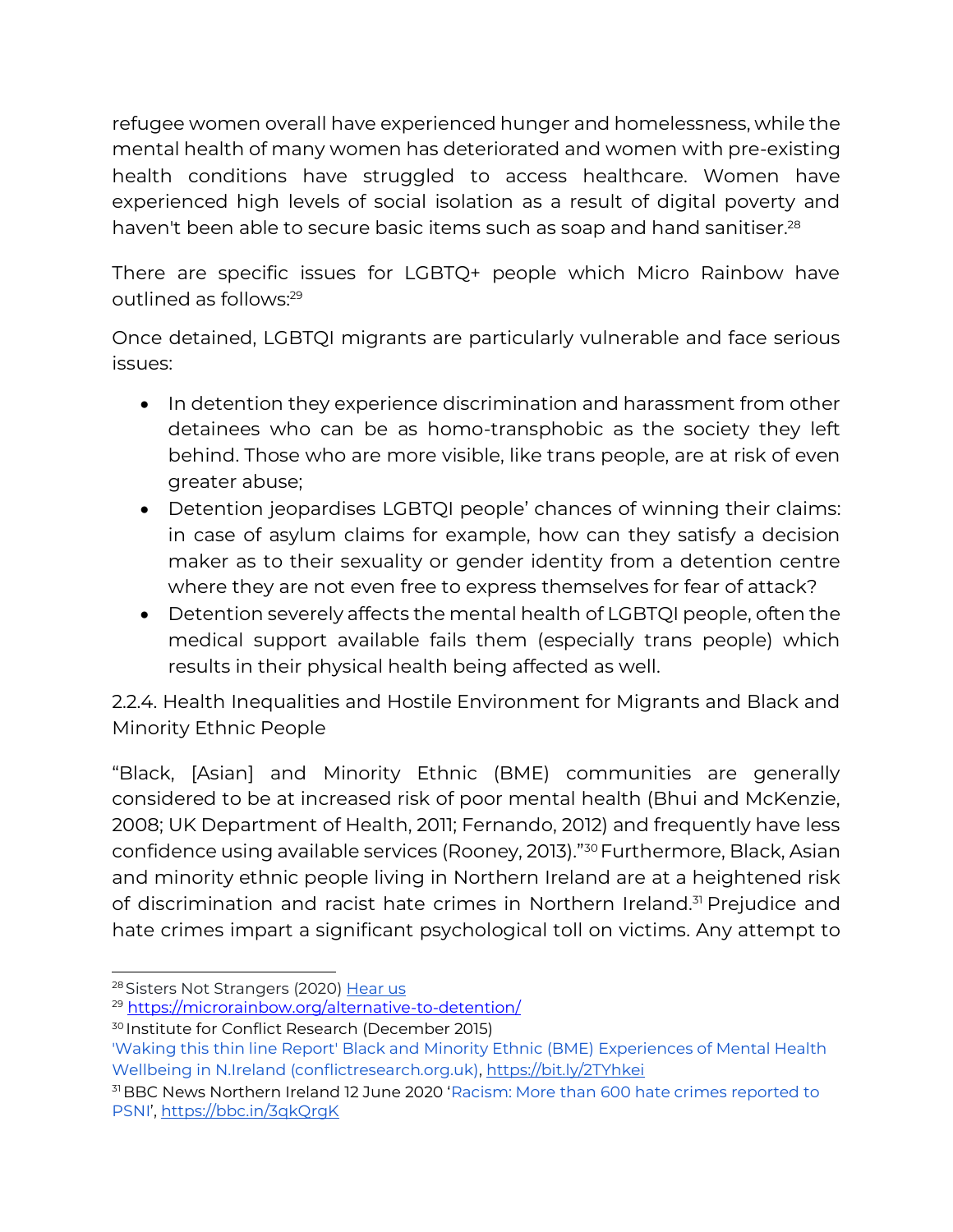address the mental health needs of the Black, Asian and minority ethnic community in Northern Ireland needs to encompass a strategy to combat racism, particularly institutional racism in the health care system.

Some of the identified challenges to minority ethnic and migrant communities accessing mental health services include language barriers, discrimination, difficulty with GP registration and other aspects of accessing care and the stigma associated with accessing mental health services.<sup>32</sup> Further, the culture and power dynamics of psychiatry - a field dominated by white men - can be off-putting to BME people attempting to access care.

A report commissioned by Migrant Centre NI and the Black and Minority Ethnic Women's Network found that a substantial minority (34.7%) of migrant women surveyed did not know or were unsure of what healthcare they were entitled to under their immigration status. <sup>33</sup> Though there is interpreter provision available through the NHS, in practice some women report that they are not always provided with interpreter services even upon request and 16.6% of BAME women surveyed report being unable to adequately express their needs to their healthcare provider. Black African and Caribbean Women rated their experiences of healthcare among the most negative of all respondents.

These women, compared demographically to the rest of the group, represented a lower proportion of English speakers, a higher proportion of refugee and asylum seekers, higher rates of unemployment, lower household income and lower levels of educational attainment. This is illustrative of the impact of systemic racism and anti-Blackness to account for even starker levels of health inequalities for Black African and Caribbean communities.

Refugee and asylum seekers reported additional health needs related to the trauma of persecution and fleeing their countries of origin which are not adequately addressed by local health providers due to lack of awareness, lack of resourcing, perceived discrimination, or the barriers outlined above. Women with no or low levels of formal education reported the highest levels of need compared to the group, particularly the need for interpreter provision, being

<sup>&</sup>lt;sup>32</sup> Institute for Conflict Research (December 2015) 'Walking this thin line Report: Black and [Minority Ethnic \(BME\) Experiences of Mental Health Wellbeing in N.Irelan](http://conflictresearch.org.uk/wp-content/uploads/Waking-this-thin-line-Black-and-Minoirty-Ethnic-BME-Experiences-of-Mental-Health-Wellbeing-in-N.Ireland.pdf)d', <https://bit.ly/2TYhkei>

<sup>33</sup> Austin, J. (2017) 'Ethnic Minority Women's Access To Quality Healthcare In Northern Ireland,' Migrant Centre NI and Black and Minority Ethnic Women's Network.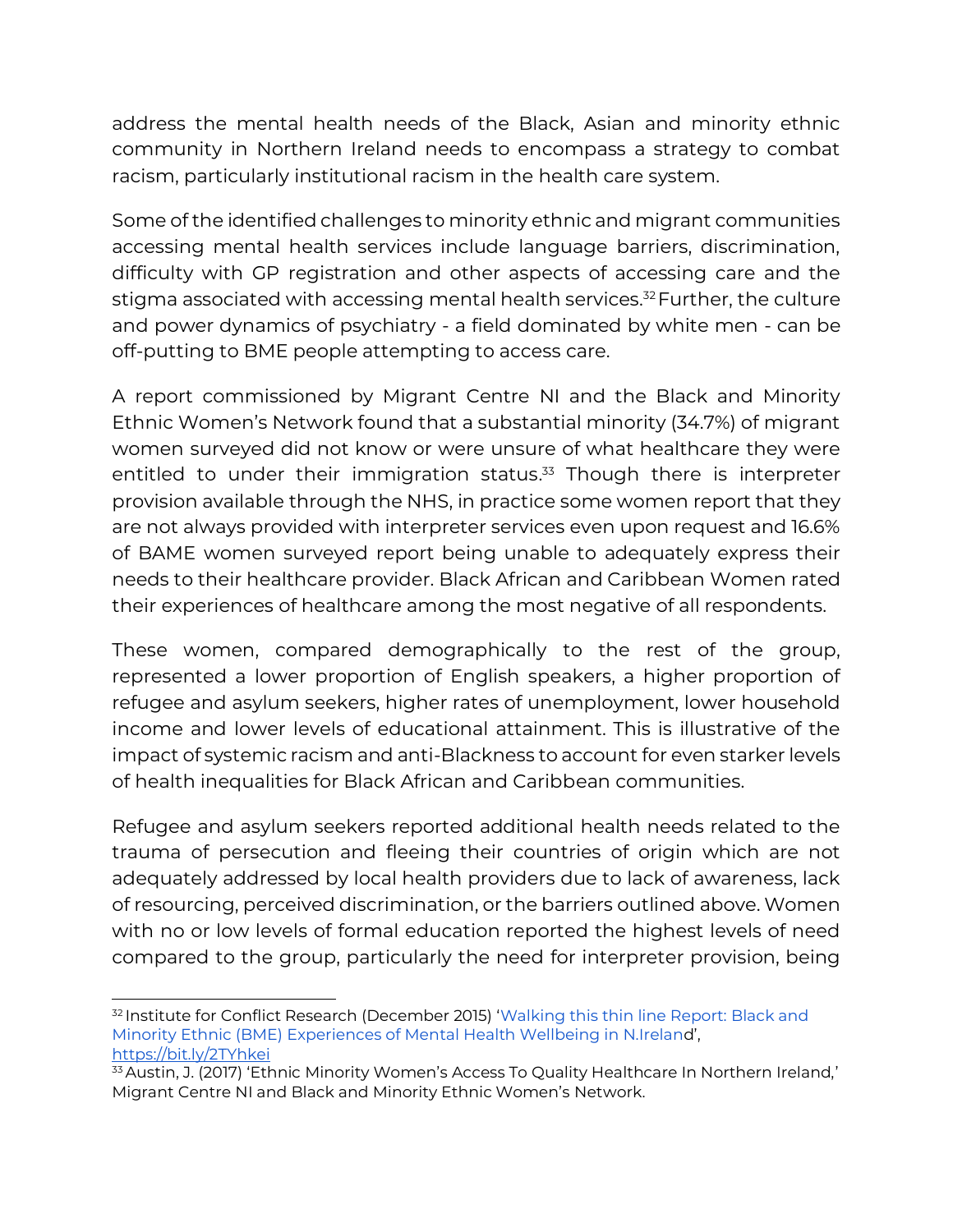able to communicate healthcare needs, comfort with exclusively seeing a female GP, comfort expressing women's health issues and unmet healthcare needs, in particular, gynaecological and sexual healthcare needs. Women who took part in the survey made specific reference to community organisations who helped them to access care including GP registration and assistance with appointment scheduling, highlighting the importance of adequate funding and resourcing for organisations doing this work.

Health outcomes for Traveller communities in Northern Ireland are among the worst in the country, illustrating severe disenfranchisement and systemic neglect. A report completed by Strabane Access Youth Engagement commissioned by Migrant Centre NI found that health outcomes in Traveller communities were not only lower than those in the general population but also compared to those in other socially deprived areas. <sup>34</sup> 33.5% of all respondents surveyed reported their health as "poor" or "very poor." 89.5% of respondents indicated that at least one person in their household has a disability or limiting long-term illness. Irish Travellers are nearly seven times as likely to die by suicide than the general population. From a gendered perspective, there are severe inequalities in maternal healthcare, with Traveller women experiencing significantly higher rates of miscarriage, stillbirth, neonatal deaths as well as maternal deaths during and shortly after pregnancy.

A conservative estimate of life expectancy gaps between Traveller women and settled women shows that Traveller women's life expectancy is 12 years shorter. Barriers to healthcare include discrimination by GP surgeries to require proof of permanent address to register, inadequate or inappropriate public health outreach, awareness, and education to meet the needs of Traveller communities experiencing higher levels of illiteracy, anticipation of discrimination and a lack of cultural awareness on the part of healthcare providers. These barriers are embedded within broader social frameworks of systemic discrimination and socio-economic disenfranchisement of Travellers.

It is also the case that, should an individual have a negative experience in accessing mental health care or any kind of health care, they will be unlikely to engage in the future. The lack of cultural competency on caring for BME people, widespread language barriers and the UK Government's hostile environment policy have ensured that these off-putting negative experiences

<sup>&</sup>lt;sup>34</sup> Strabane Access Youth Engagement (2018) 'The Needs and Issues of the Traveller Community in Northern Ireland,' Migrant Centre NI.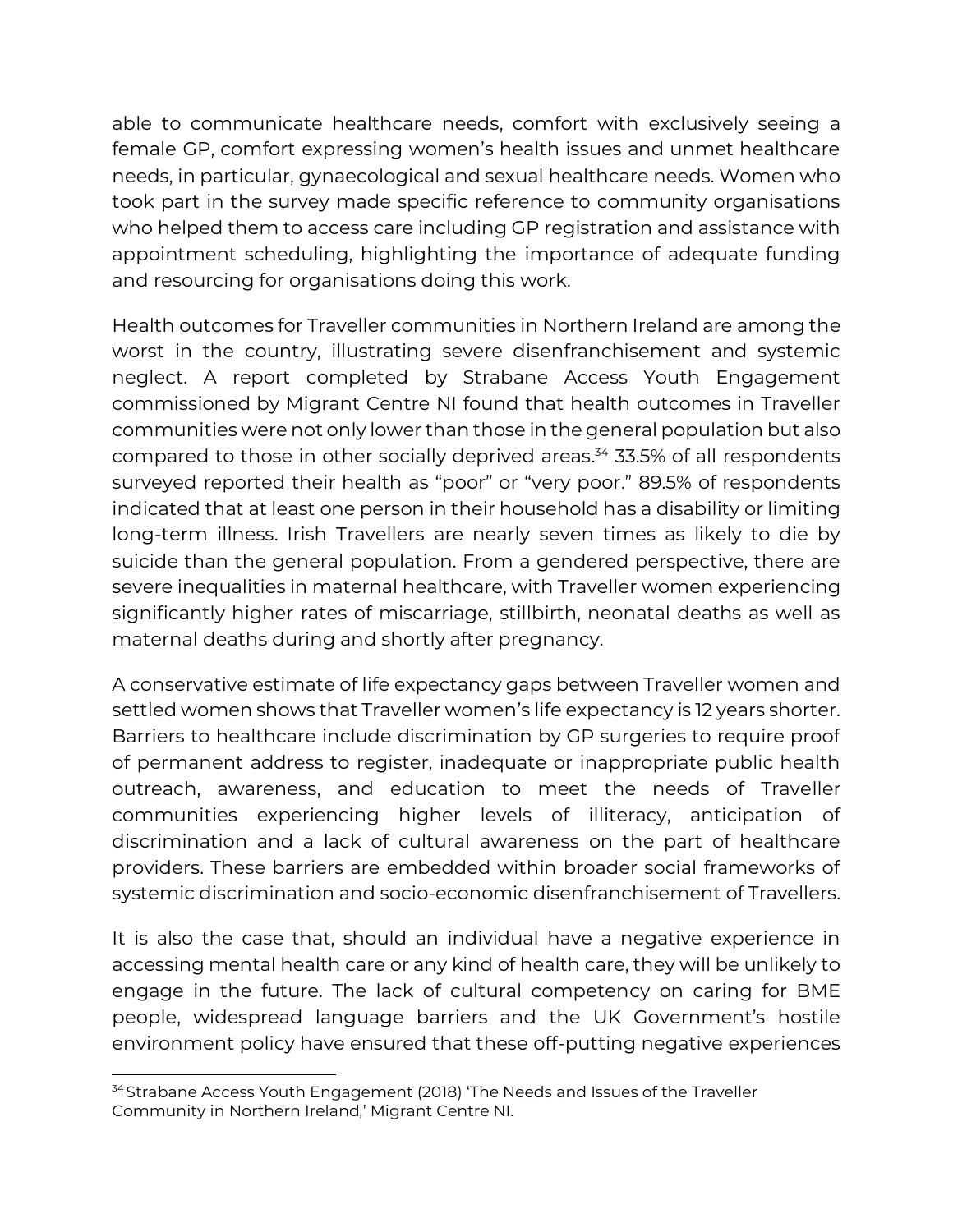happen more often to people of colour accessing services, to the detriment of community health.

Members of the migrant community, particularly those without secure immigration status may be put off from accessing healthcare for themselves or their families during COVID-19 because of the continued operation of 'hostile environment' measures which have the NHS sharing migrant data with the Home Office. This impacts some of the most vulnerable women in society such as pregnant women, victims of trafficking and domestic violence and persons living with HIV.

The history of data sharing between the Home Office and the NHS differs across the UK. In England a 2016 Memorandum between the NHS, English Department of Health and Social Care and the Home Office previously allowed the Home Office to request confidential patient information for immigration enforcement purposes, including for minor immigration infractions.<sup>35</sup> This Memorandum was halted in November 2018 following condemnation from a Health & Social Care Select Committee inquiry and legal action taken by Migrant Rights Network, represented by Liberty. <sup>36</sup> UK wide data sharing continues between the NHS and the Home Office regarding migrants who have incurred a debt to the NHS.<sup>37</sup>

Migrant women and mothers are specifically targeted and harmed under the UK's hostile environment immigration policies. Utilisation of the NHS to document and report patients' immigration status discourages women to access care, important medical screenings and specialist services (including prenatal and antenatal care) or report domestic abuse. <sup>38</sup> Women not considered "ordinarily resident" in the UK, including those who are undocumented or are awaiting an asylum decision, do not have their maternity care costs covered under the NHS. Reports exist of asylum seekers being told that debts incurred to the NHS for maternity services will be used

<sup>35</sup>[Memorandum of Understanding](https://assets.publishing.service.gov.uk/government/uploads/system/uploads/attachment_data/file/774071/MoU_between_HSCIC__Home_Office_and_DH.pdf) between Health and Social Care Information Centre and the Home Office and the Department of Health (came into effect January 2017, subsequently withdrawn)

<sup>&</sup>lt;sup>36</sup> Liberty <u>press release,</u> Legal victory against Government's hostile environment (November 2018)

<sup>37</sup>Department of Health & Social Care (March 2019) [Overseas chargeable patients, NHS debt](https://assets.publishing.service.gov.uk/government/uploads/system/uploads/attachment_data/file/793132/overseas-chargeable-patients-nhs-debt-and-immigration-rules.pdf)  [and immigration rules](https://assets.publishing.service.gov.uk/government/uploads/system/uploads/attachment_data/file/793132/overseas-chargeable-patients-nhs-debt-and-immigration-rules.pdf)[,https://bit.ly/3gRZmn4](https://bit.ly/3gRZmn4)

<sup>&</sup>lt;sup>38</sup> Equality and Human Rights Commission (2018) The lived experiences of access to [healthcare for people seeking and refused asylum,](http://www.equalityhumanrights.com/sites/default/files/research-report-122-people-seeking-asylum-access-to-healthcare-lived-experiences.pdf)<https://bit.ly/2U1x5S4>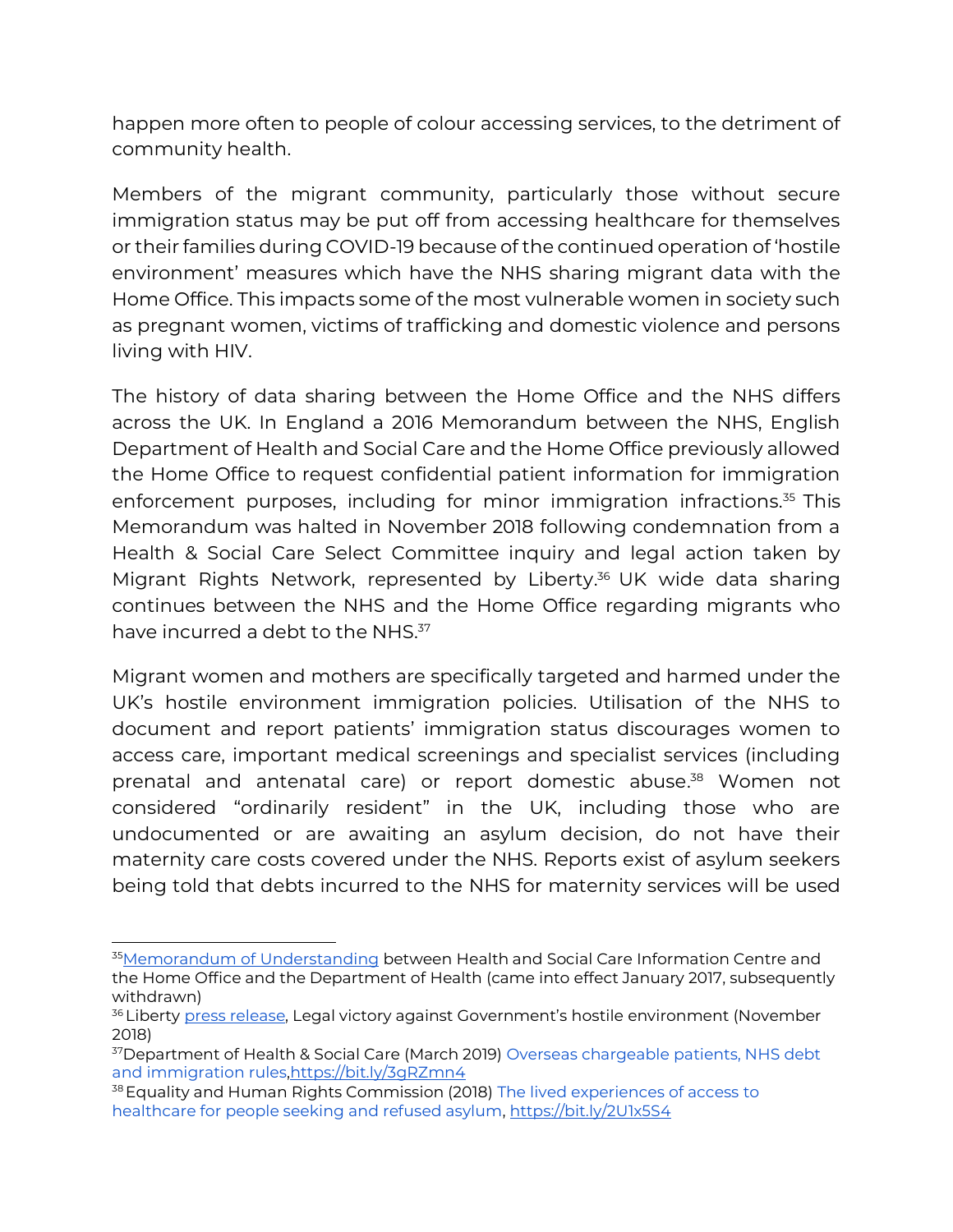against them in decisions on the outcome of their asylum claims<sup>39[10]</sup>. Xenophobic rhetoric targets migrant mothers specifically, with the UK government and media stoking fears of "heavily pregnant" migrant women using the NHS en masse despite no empirical evidence to support this. NISRA figures for 2019 show that just under 11 per cent of births were to mothers from outside Northern Ireland, the UK and Ireland; this figure has stayed relatively stable since recording began in 2009. 40

NI legislation such as the Provision of Health Services to Persons not Ordinarily Resident Regulations (Northern Ireland) 2015 does not embed hostile environment practices in the same manner that equivalent English legislation does. However, data sharing related to migrants who have incurred debt to the NHS does apply to treatment received in Northern Ireland.

The Health Minister Robin Swann publicly said in a debate on 24 March 2020 that data on migrants/Asylum seekers accessing treatment for COVID-19 would not be passed on to the Home Office. At the same time, he also gave a (clearer) assurance that treatment would be free to everyone. This was later backed up by a response from the Minister to a written question from Gerry Carroll MLA [\(AQW 3899/17-22\)](http://aims.niassembly.gov.uk/questions/subjectsearchresults.aspx?&t=dH5b+c/hviX9RlQLZIU+d+EODfKkchJ4&pn=0&qfv=1&ss=NjHBUSrPhnb%20sZ3/gmE7Hw==&sus=1), which was answered in May 2020, almost two months after the question was first tabled. While these assurances are welcome, the atmosphere of fear created by the hostile environment policies means that this is not enough to ensure migrants will seek treatment. At no point has this information been widely publicised by the NI Executive or another public authority. A public information campaign would have allayed the fears of many migrants.

A different approach was taken in the Republic of Ireland where Simon Harris TD gave a clear, widely reported declaration at the start of the crisis that all people, documented or undocumented, could access health services in Ireland without their details being passed on the Department of Justice and Equality.

It is crucial that all persons in Northern Ireland, including migrants living here without immigration status, feel safe contacting health services to report COVID-19 symptoms and to seek advice. It is not enough to remove charging practices without also making it clear that no person's data will be shared with

<sup>39</sup> Coddington, K. (2020) Incompatible With Life: Embodied Borders, Migrant Fertility, and the UK's 'Hostile Environment, , Politics and Space, 0 1-14.<https://bit.ly/3vV6X8u>

<sup>40</sup> NISRA (December 2020[\) Registrar General Annual Report 2019,](https://www.nisra.gov.uk/publications/registrar-general-annual-report-2019-births)<https://bit.ly/3wQLHSt>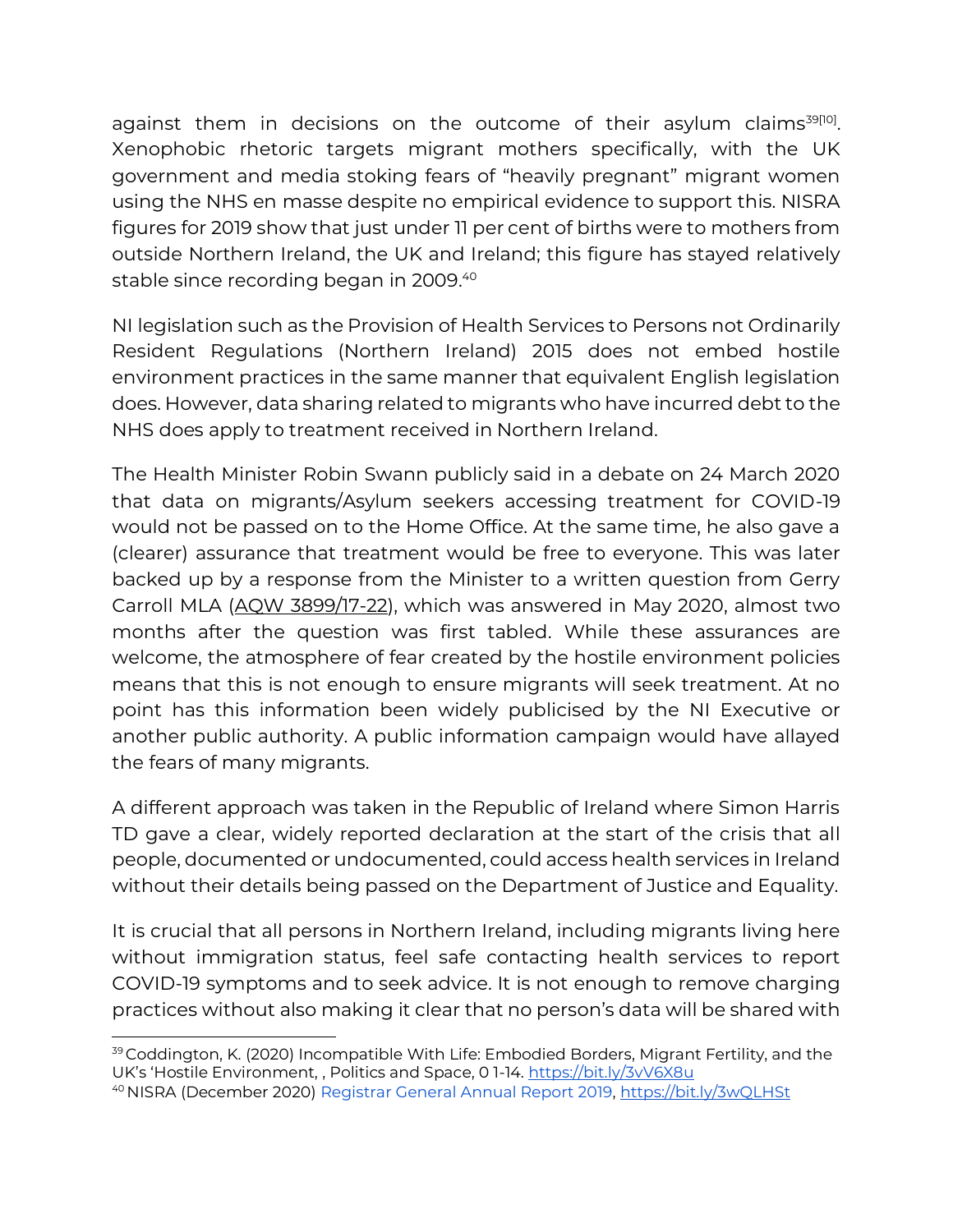the Home Office during the crisis. With the statutory basis for data sharing practices in Northern Ireland unclear and healthcare a devolved competence, it is within the power of the NI Executive to take action to address this issue.

There has also been a lack of clarity regarding access to the vaccination programme for people living in Northern Ireland without status. It appears clear from the regulations that there are legal entitlements to all persons to receive health services – including vaccines – relating to COVID-19 for free (with the sole exception of persons travelling for vaccination).<sup>41</sup> However, this is not always reflected in practice. There is evidence of individuals being informed that there are British citizenship requirements for vaccinations. This may be an isolated case but a systemic problem also relates to booking on the HSC COVID-19 online portal which asks questions regarding GP registration and place of residence.<sup>42</sup>

People who cannot answer yes to questions on GP and residence are then told that they are not eligible. Anyone who is told they are not eligible for the vaccine is then advised to email if they 'still think' they are eligible. The process is confusing and requiring people to follow up themselves is not appropriate. Online guidance on eligibility is also unclear stating the vaccine is available 'If you live in Northern Ireland and are entitled to treatment by the Health Service'.<sup>43</sup> This statement is misleading as many migrants will not be eligible for all healthcare and others will pay fees, which may lead them to believe they aren't eligible for vaccination. Further, there does not appear to be guidance on vaccine eligibility available in languages other than English.

A lack of clarity on access to vaccines will prevent people accessing the programme and undermines public health. Clear messaging is particularly essential for members of the migrant community who may have been restricted from accessing healthcare previously and who may have a fear of coming forward due to hostile environment practices. A clear public statement from the Department of Health is needed to confirm that all persons can access the COVID-19 vaccination programme, regardless of status and that no data on people accessing vaccines will be shared with the Home Office.

<sup>41</sup>UK Government (2020)[, The Provision of Health Services to Persons Not Ordinarily Resident](https://www.legislation.gov.uk/nisr/2020/25/regulation/2/made)  [\(Amendment\) Regulations \(Northern Ireland\) 2020,](https://www.legislation.gov.uk/nisr/2020/25/regulation/2/made)<https://bit.ly/35JyOOi> <sup>42</sup> [Get Vaccinated](https://covid-19.hscni.net/get-vaccinated/) | COVID-19 (Coronavirus) Northern Ireland

<sup>43</sup> [Am I eligible to use the vaccine service?](https://covid-19.hscni.net/guidance/am-i-eligible-to-use-the-vaccine-service/) | Guidance | COVID-19 (Coronavirus) Northern Ireland (hscni.net)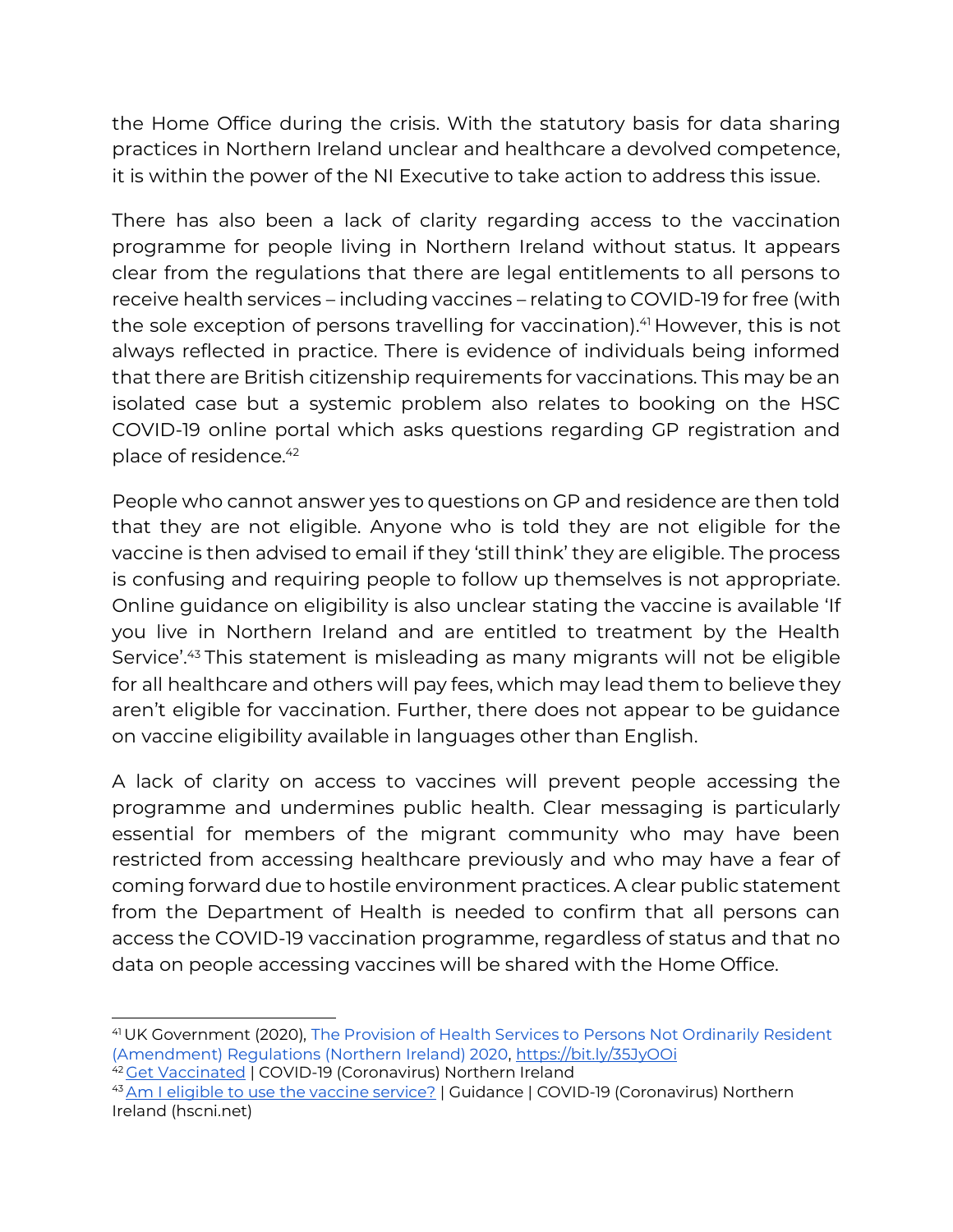Article 12 of the International Covenant on Economic, Social and Cultural Rights provides the right of everyone to the enjoyment of the highest attainable standard of physical and mental health and includes steps which should be taken by states to achieve this.<sup>44</sup> The UN Committee on Economic, Social and Cultural Rights has clearly stated that this obligation also applies to migrants with or without status.<sup>45</sup> The right to health and wellbeing is also found in Article 25 of the Universal Declaration of Human Rights. Therefore, removing barriers to access to healthcare is an approach grounded in human rights.

# 2.3. Recommendations from the WPG Feminist Recovery Plan

The No Recourse to Public Funds (NRPF) policy must be suspended in light of the COVID-19 pandemic and the economic downturn faced as we move out of lockdown.

- Long term, the NRPF policy must be abolished in order to ensure that those who have worked and contributed taxes and the most vulnerable in our society can access the support they need to live in safety and dignity.
- The NI Executive must commit to adequately resourcing organisations which support those with No Recourse To Public Funds, including community organisations and women's refuges who assist victims of domestic abuse with NRPF as well as sufficiently resourced immigration advice provision for women applying to the Domestic Violence Disclosure Scheme and the EU Settlement Scheme.
- Address and mitigate the impacts caused by the delay in reopening the Northern Ireland National Insurance Number Office.
- Take immediate action to ensure all refugee and asylum seeker women have access to legal aid for immigration and asylum cases, regardless of where they are located in Northern Ireland. This is particularly an issue faced by those with refugee status living outside of Belfast where they cannot access the NI Law Centre or other resources which specifically deal with immigration and the visa system. Currently, the families in the North West with Refugee status

<sup>44</sup> [International Covenant on Economic, Social and Cultural Rights](https://www.ohchr.org/en/professionalinterest/pages/cescr.aspx) (adopted December 1966)

<sup>45</sup> [CESCR General Comment No. 14](https://www.refworld.org/pdfid/4538838d0.pdf) (August 2013)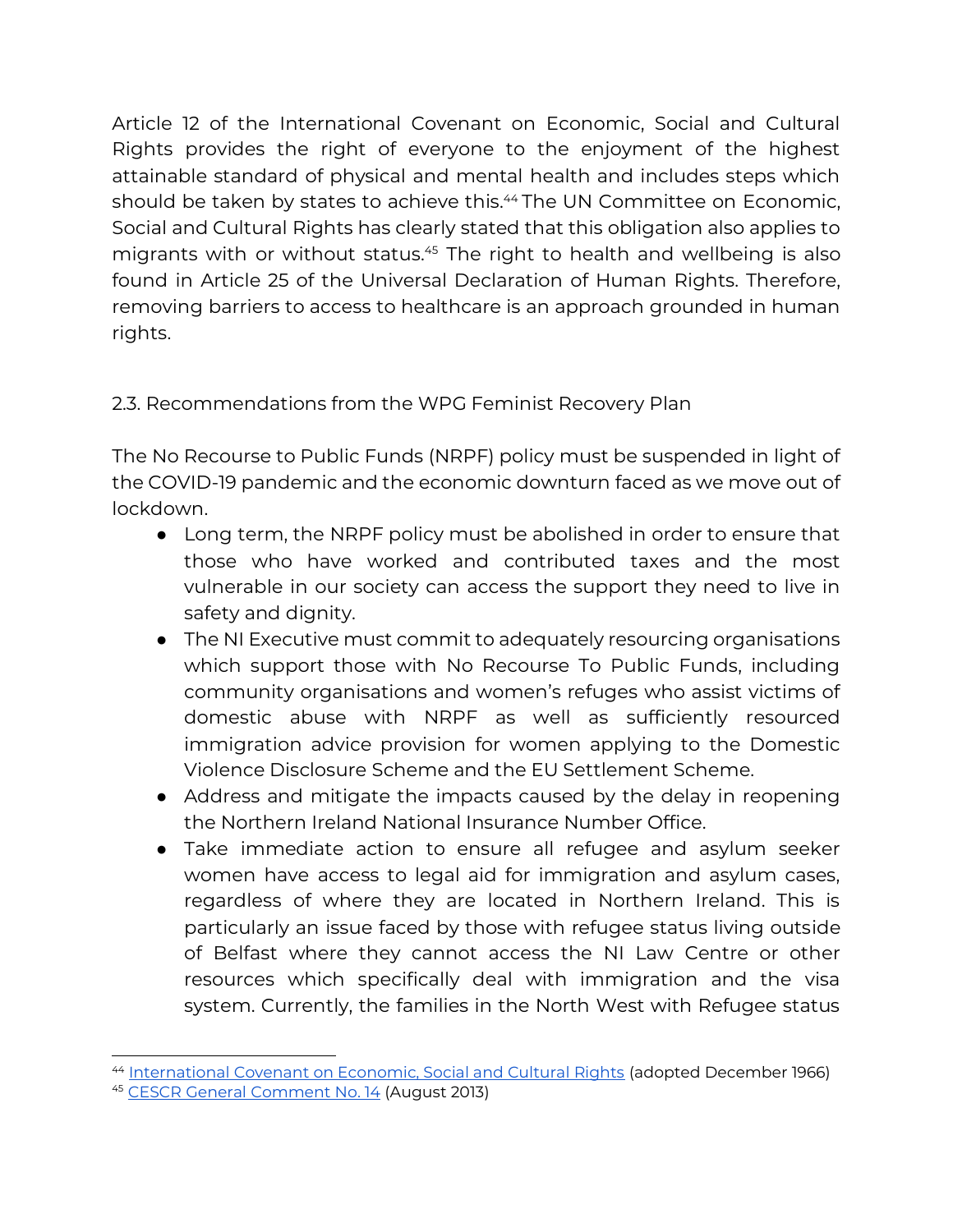have to travel to Belfast for Advice and Biometrics which is costly and extremely time consuming.

- Protect access for refugee and asylum seeker women to legal aid for immigration and asylum cases.
- Close Larne House Detention Centre immediately.
- Women have distinct vulnerability and gender-specific needs that must be considered in the detention of female asylum-seekers.
- Detention is being used in the absence of social and community care for vulnerable women. Any plans by the Department of Justice relating to women in detention should focus on gaps in community care.

## **3. Lived Experiences in Northern Ireland**

#### 3.1. Evidence from Women's Centre Derry

Women's Centre Derry work closely with refugee women and families in Derry and have considerable experience and expertise in identifying and working to address the needs of the refugee community in relation to access to education, employment, social and economic life. We would like to share some evidence provided to us by Women's Centre Derry in regards to the experiences of refugee women and children in Northern Ireland.

#### 3.1.1. Overview

The North Western region of Northern Ireland is experiencing multiple regional inequalities which impacts the ability of vulnerable communities to access help and support. The consortium of groups that welcome Syrian refugees and Afghan refugees are based in Belfast and do not have a presence in Derry. This means that families in the North West are utterly devoid of support from the very consortium that is tasked with providing support to all refugees in Northern Ireland.

Refugee families in the North West are also given minimal support by Councils and largely rely on organisations such as Women's Centre Derry who work independently of public services and bodies and have limited resources and funding. The sentiment reflected by Women's Centre Derry is that families in the North West "have been brought here and abandoned."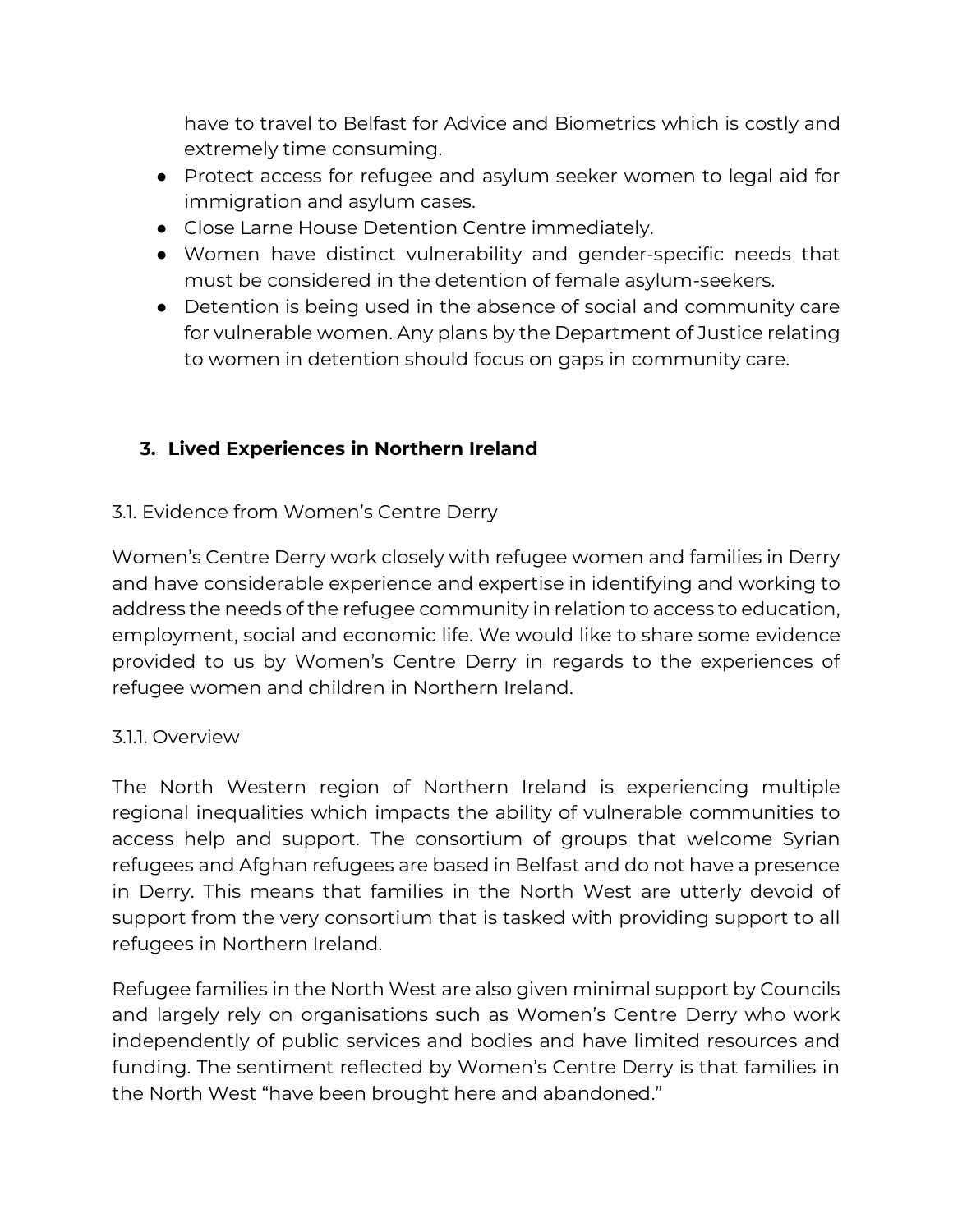It is important to first highlight the type of people living with refugee status in Northern Ireland, when discussing the 'integration' of refugees into Northern Irish society. The Vulnerable Persons Resettlement (VPR) scheme is based on need. It prioritises those who cannot be supported effectively in their region of origin: women and children at risk, people in severe need of medical care and survivors of torture and violence. Those accepted through the scheme initially had been granted five years humanitarian protection.

Since 1st July 2017, individuals accepted have been granted full refugee status. After being in the UK for five years, all 'resettled' refugees may be eligible to apply to the Home Office for permanent settlement (Indefinite Leave to Remain) in the UK if they are not able to return to their region of origin. All refugees who arrived in the UK under the VPR scheme will have access to health care, employment, public funds and right to family reunion.

Northern Ireland's response is led by the Department for Communities (DfC) which works with a number of statutory agencies to put in place the arrangements to resettle the refugees here, including housing, healthcare and education. The Department has also appointed a consortium of community and voluntary sector organisations with relevant experience working with refugees and new entrants to operationally assist with the resettlement programme for refugees in Northern Ireland.

The Northern Ireland Refugee Resettlement Consortium (NIRRC) is a Voluntary and Community Sector response designed to meet the objectives set out in the Department for Communities (DfC) plan for refugees under the VPR scheme. The Consortium's design and delivery of their services are underpinned by a collaborative approach which ensures that:

- Refugees coming to Northern Ireland are treated with respect and dignity upon arrival.
- Within two weeks of arrival essential services from the voluntary and community sector and their statutory partners are provided to the refugees in an efficient, effective and sensitive manner.
- Refugees are assisted to settle into their new lives in Northern Ireland and successfully integrate into Northern Ireland society.
- In conjunction with central and local government, the general public and in particular those communities that will be called upon to host refugees are prepared and kept informed of the resettlement process.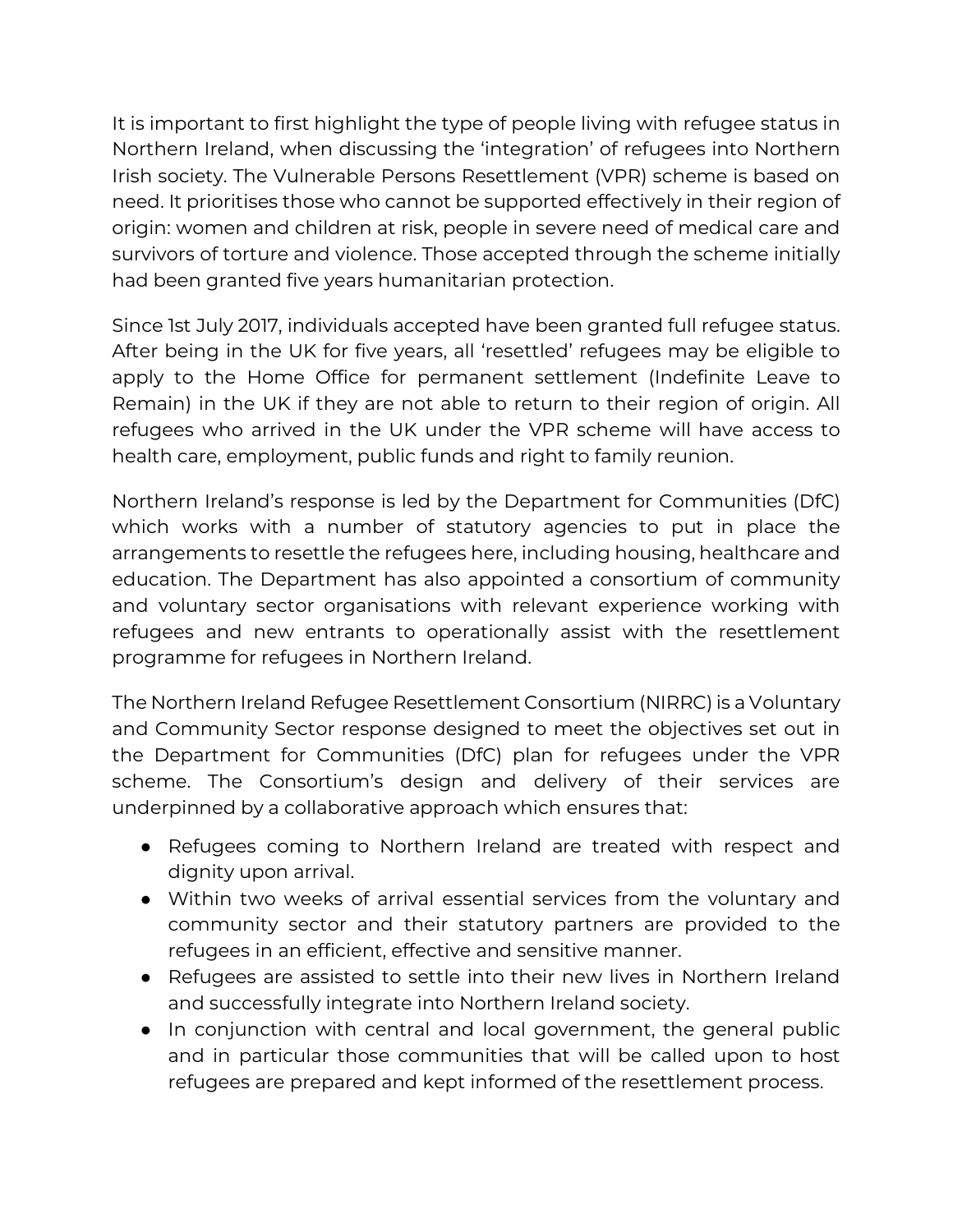#### 3.1.2. Health

Women's Centre Derry reported in the North West that the Telephone system of healthcare is completely inaccessible for refugee families. This is because, without access to face to face contact, a patient with no English skills is unable to arrange an appointment or understand healthcare staff. There is often an assumption that the patient can understand the medical terminology, medication, treatment plan, when in reality the patient could be missing many critical details about their health. For example, how to take their medication and the details of future appointments.

Refugees can often have additional health needs related to the trauma of persecution and fleeing their countries of origin, yet this is not reflected in current healthcare provisions. There is a notable lack of awareness, lack of resourcing, perceived discrimination and additional barriers faced by this community in accessing this specialised support. In Derry, support services for meeting the health needs of refugees have been neglected since the families arrived. The Multi-Cultural Women's Group provides vital support to refugee women yet it is underfunded and resource constrained. For some migrant women, this is their only source of health and wellbeing support.

Women refugees in the North West also experience significant barriers in accessing reproductive healthcare, such as language barriers and racism. For example, the "Pregnancy Book" on the PHA WEBSITE is in English only, without any translations for ethnic minority women. <sup>46</sup> There are also issues around family planning appointments as there is often no interpreter present so that refugee women can understand what the healthcare provider is telling them.

Similarly, language barriers have proven to be an issue in the distribution of COVID-19 information, as the government updates are usually in English. This means that refugee families in the North West have remained ill-informed throughout the pandemic with no face-to-face support from the Consortium Support Groups. Refugees in Derry have found that communication via phone has resulted in them receiving only sporadic information that was inadequate and largely unhelpful.

<sup>46</sup> Public Health Authority 'Pregnancy Book' Available here: <https://www.publichealth.hscni.net/search/node?keys=pregnancy+book>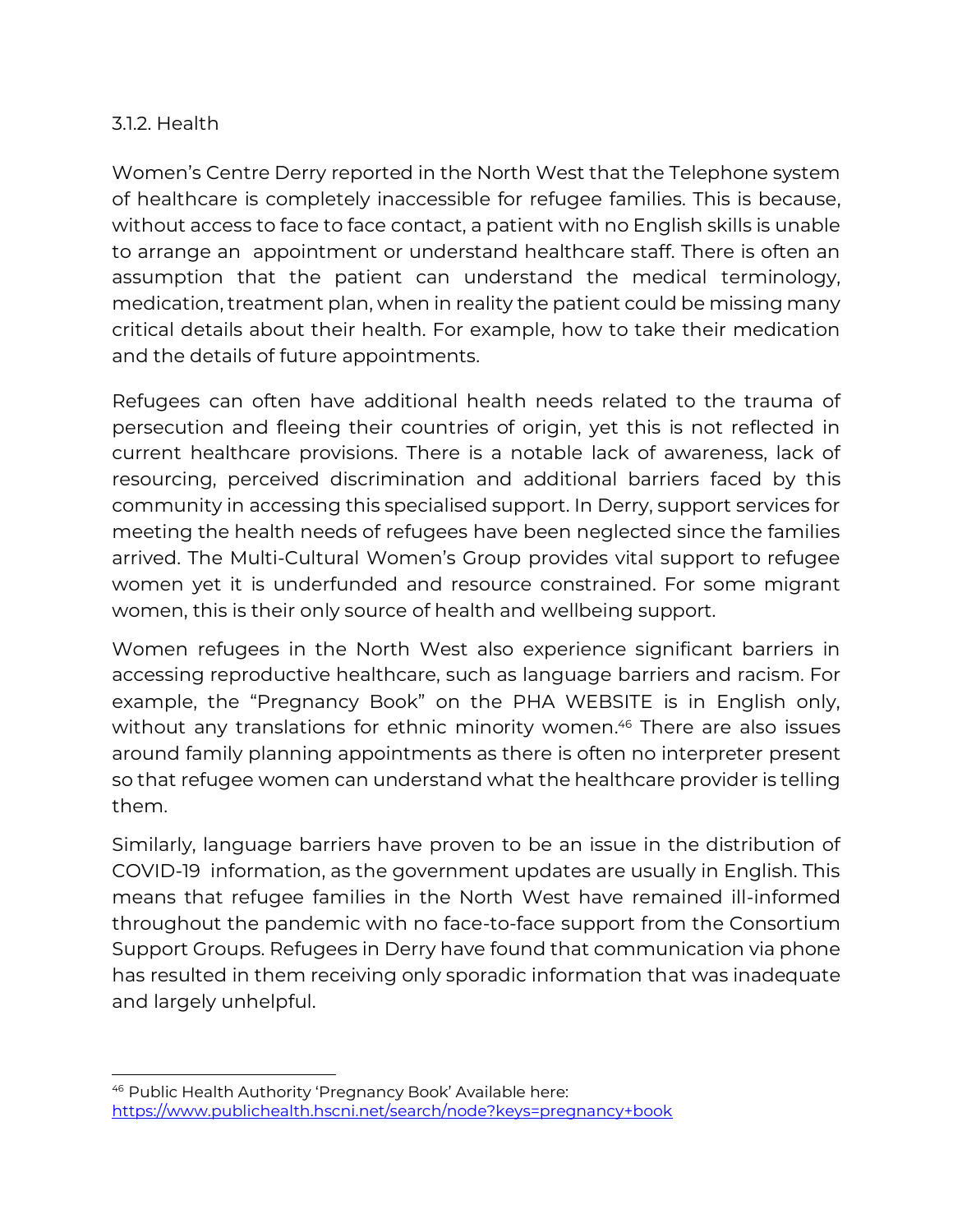#### 3.1.3. Housing

Housing is an ongoing issue for the refugee community in the North West region. Women's Centre Derry works with several individuals who have been classed as homeless and in Temporary accommodation for over 5 years. This includes people with disabilities and with small children. As a result, these families have faced additional challenges throughout the pandemic and lockdowns, such as having to home-school children in inadequate living environments.

The Northern Ireland Housing Executive do not attend the local forums in the North West which means that they remain unaware of the real issues faced by those in need of permanent housing. The Housing Executive office that deals with VPRS families is based in Belfast and is unfamiliar with Derry Housing Stock. The houses being given to refugees are old, damp, small, without gardens, and often inaccessible for people with disabilities. These houses also often have old heating systems or broken boilers that are not fuel efficient which means that residents have to pay more to run them.

Refugees in Derry often experience a lack of concern by private landlords when they request repairs to the property. For example, one family was experiencing a leak from the upstairs bathroom into their kitchen for months before any action was taken to address this. These housing conditions had an exacerbated impact on refugee families during lockdown with children home-schooled and families spending more time at home.

In terms of integrating families with refugee status, the Grant allocated on arrival on the NIRRs is wholly inadequate as families have to purchase most items that their home currently does not have. Refugee families have reported to Women's Centre Derry that the properties given to them are usually furnished with old and unsanitary furniture and described the conditions as "unbearable." Trauma History, and the original reason for being part of the Northern Ireland resettlement scheme should also be taken into consideration when housing points are attributed. This is not currently the case. The NI Housing Executive seem to give the same points to all the families without taking the time to assess families individually.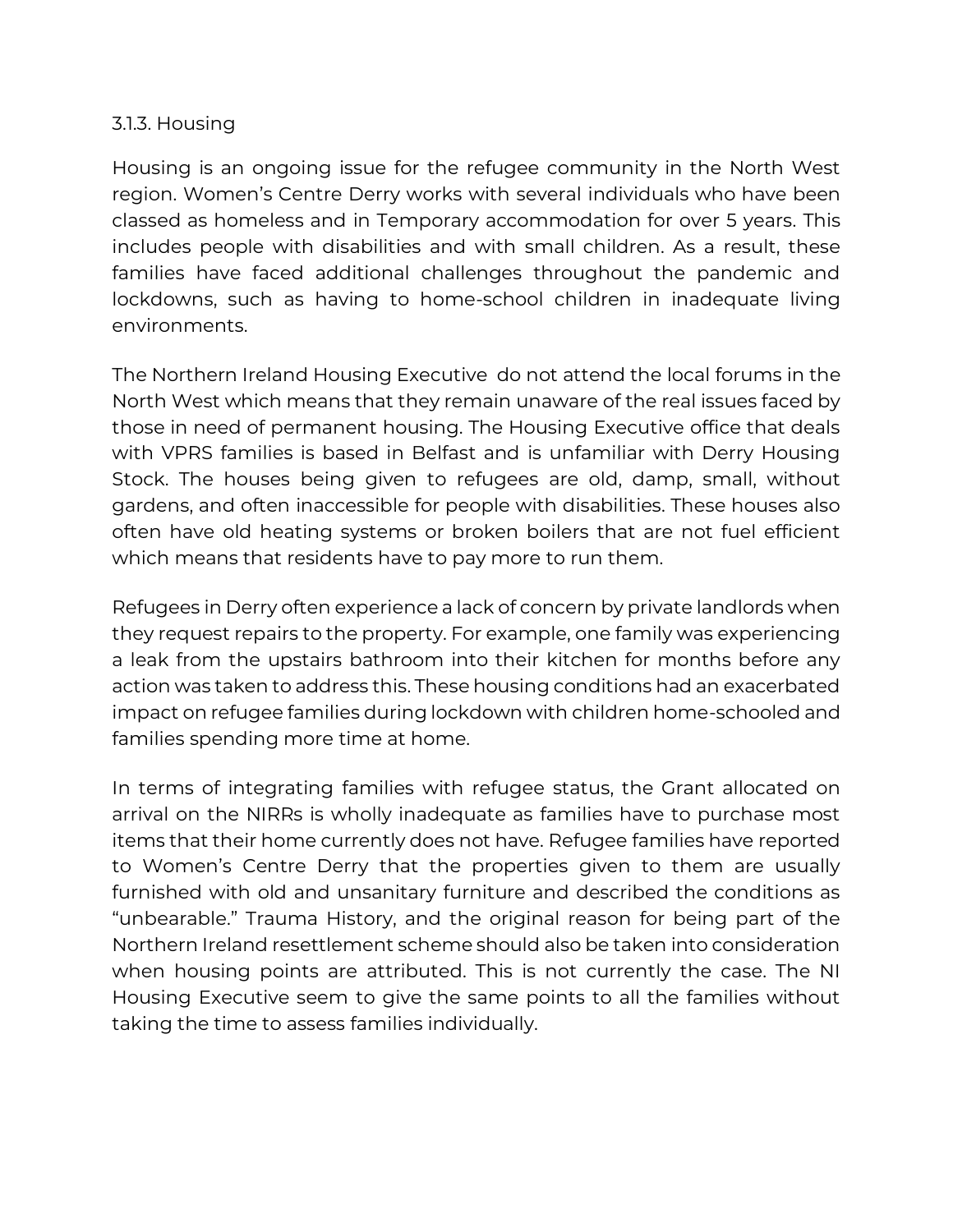Women's Centre Derry would like to reiterate the concerns raised by PPR<sup>47</sup> that: "The Department for Communities and Housing Executive are de-facto enabling a housing policy in the City of Belfast which embeds 'no-go areas' for refugees and concentrates them in specific areas with multiple deprivations."

## 3.1.4. Education

There are several issues faced by those with refugee status in accessing the education system in Northern Ireland. One of the most considerable barriers faced by children from refugee families in school is language barriers. These children still aren't being given adequate support with learning the English language and are expected to pick up the language themselves with minimal support.

Language barriers are also an issue for parents when communicating with their child's school online and at parent teacher meetings. For example, Women's Centre Derry have heard reports of schools communicating primarily with parents through Facebook pages, which are inaccessible to those who do not speak English or have Facebook accounts. This impacts the degree to which parents are aware of their child's level of academic attainment and the dates of school holidays. There is also an increasing reliance by schools on online teaching tools and platforms such as 'SeeSaw' which are not accessible to those who do not have stable internet, adequate computers or a good grasp of the English language.

Information from schools must be more accessible for parents, especially those struggling with English, so that they can understand what their child needs in the school environment. Parents should be provided with translators at parent teacher meetings so that they can get accurate and comprehensive information about their child and their education.

There are also issues around the teaching of religion in schools and how this relates to children who are not Christian. It is assumed and expected that all children in Northern Ireland schools should learn about Christianity, including

<sup>47</sup> PPR 'No One Left Behind' Available at: [https://www.nlb.ie/investigations/FOI/2021-12-nihe](https://www.nlb.ie/investigations/FOI/2021-12-nihe-places-vulnerable-refugee-families-in-private-rentals-in-areas-of-the-highest-housing-need-in-belfast?fbclid=IwAR1h_z16cBS6cGRCxFkyT4auZ1FRhBm8dAGk-ns2opaEHh2PfY0PXvgxQJM)[places-vulnerable-refugee-families-in-private-rentals-in-areas-of-the-highest-housing-need](https://www.nlb.ie/investigations/FOI/2021-12-nihe-places-vulnerable-refugee-families-in-private-rentals-in-areas-of-the-highest-housing-need-in-belfast?fbclid=IwAR1h_z16cBS6cGRCxFkyT4auZ1FRhBm8dAGk-ns2opaEHh2PfY0PXvgxQJM)[in-belfast?fbclid=IwAR1h\\_z16cBS6cGRCxFkyT4auZ1FRhBm8dAGk](https://www.nlb.ie/investigations/FOI/2021-12-nihe-places-vulnerable-refugee-families-in-private-rentals-in-areas-of-the-highest-housing-need-in-belfast?fbclid=IwAR1h_z16cBS6cGRCxFkyT4auZ1FRhBm8dAGk-ns2opaEHh2PfY0PXvgxQJM)[ns2opaEHh2PfY0PXvgxQJM](https://www.nlb.ie/investigations/FOI/2021-12-nihe-places-vulnerable-refugee-families-in-private-rentals-in-areas-of-the-highest-housing-need-in-belfast?fbclid=IwAR1h_z16cBS6cGRCxFkyT4auZ1FRhBm8dAGk-ns2opaEHh2PfY0PXvgxQJM)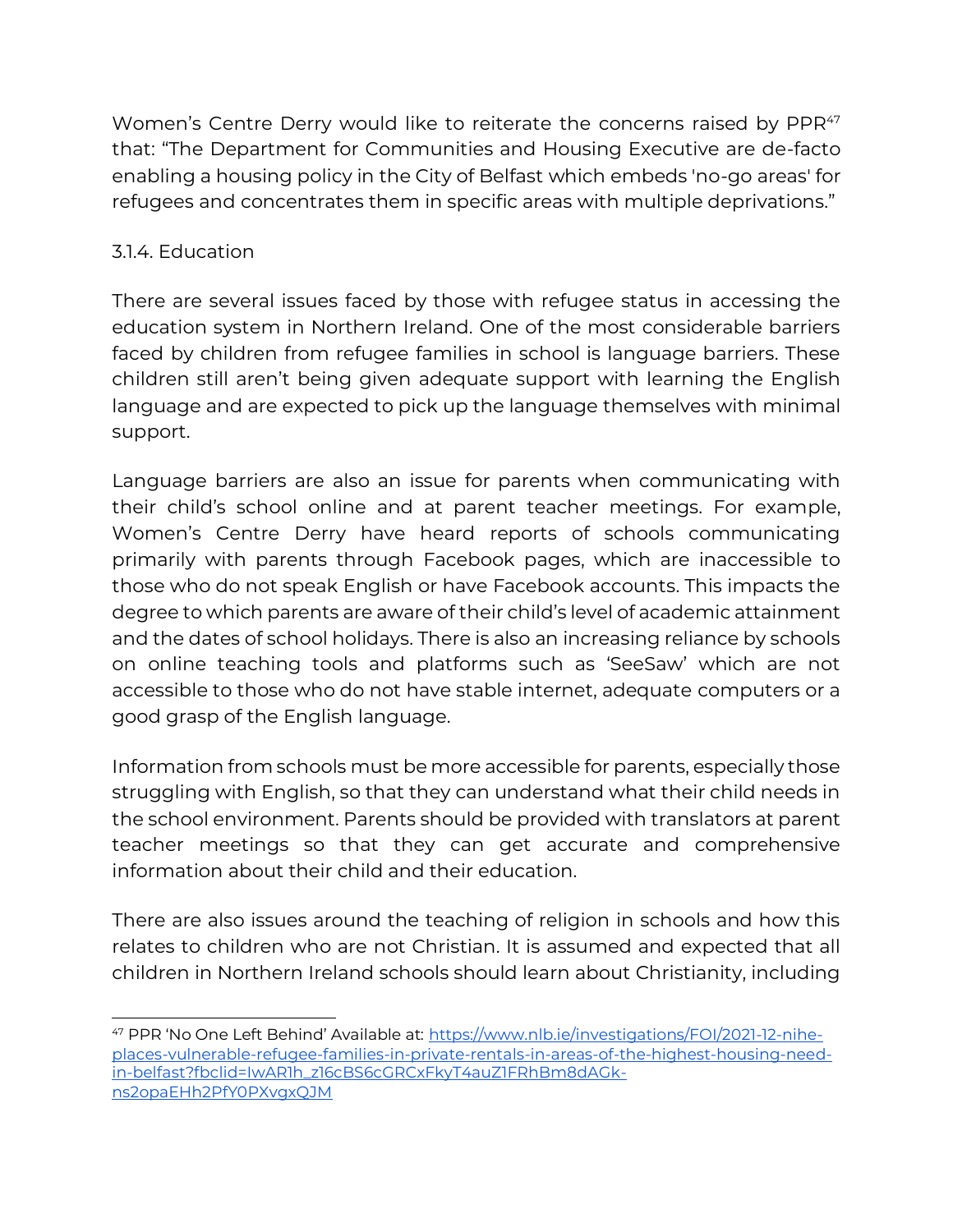Christian holidays such as Christmas and Easter, without giving recognition to differences in faith among different families.

This shows a lack of respect and insight for families who the Department for Communities seeks to 'integrate' into Northern Ireland society. It is important that schools and other public services take time to help families and children who are most in need of support and listen to their experiences so that adjustments can be made. This is particularly important in the context of refugee families struggling to access places of worship in Northern Ireland, which means that school is an important place for religious learning for their children. For example, the place of worship for many refugee families is currently located in Springtown Industrial estate, which is considered inappropriate and inaccessible.

#### 3.1.5. Rights Protections

Those with refugee status in Northern Ireland face barriers in accessing and claiming their rights. Women's Centre Derry has found that women are sometimes unclear of their Visa status and do not understand what this means for the rights they are entitled to. Women are often here on de facto Visa with their husband and this can become very uncertain when relationships break down and women and children are destitute with no status whatsoever. Women with refugee status are also often afraid of the Hostile environment and sharing of data between Agencies and this can create barriers to them accessing support.

There is also a lack of transparency and openness about what those with refugee status are entitled to. For example, Women's Centre Derry works with families who ask about winter fuel allowance and do not know how to apply. Women's Centre Derry has also found that some families did not know they were entitled to the £100 Shopping vouchers and did not apply as they didn't know how. This relates to the broader issue of barriers to accessing social welfare and benefits.

Advice North West is a service that intends to provide advice to those who are unsure of their rights and entitlements. According to their website, they aim to *"Ensure that individuals do not suffer through lack of knowledge of their rights and responsibilities, lack of knowledge of the services available to them, an inability to express their needs effectively, an inability to challenge injustice and to hold those responsible for decisions to account and equally to exercise*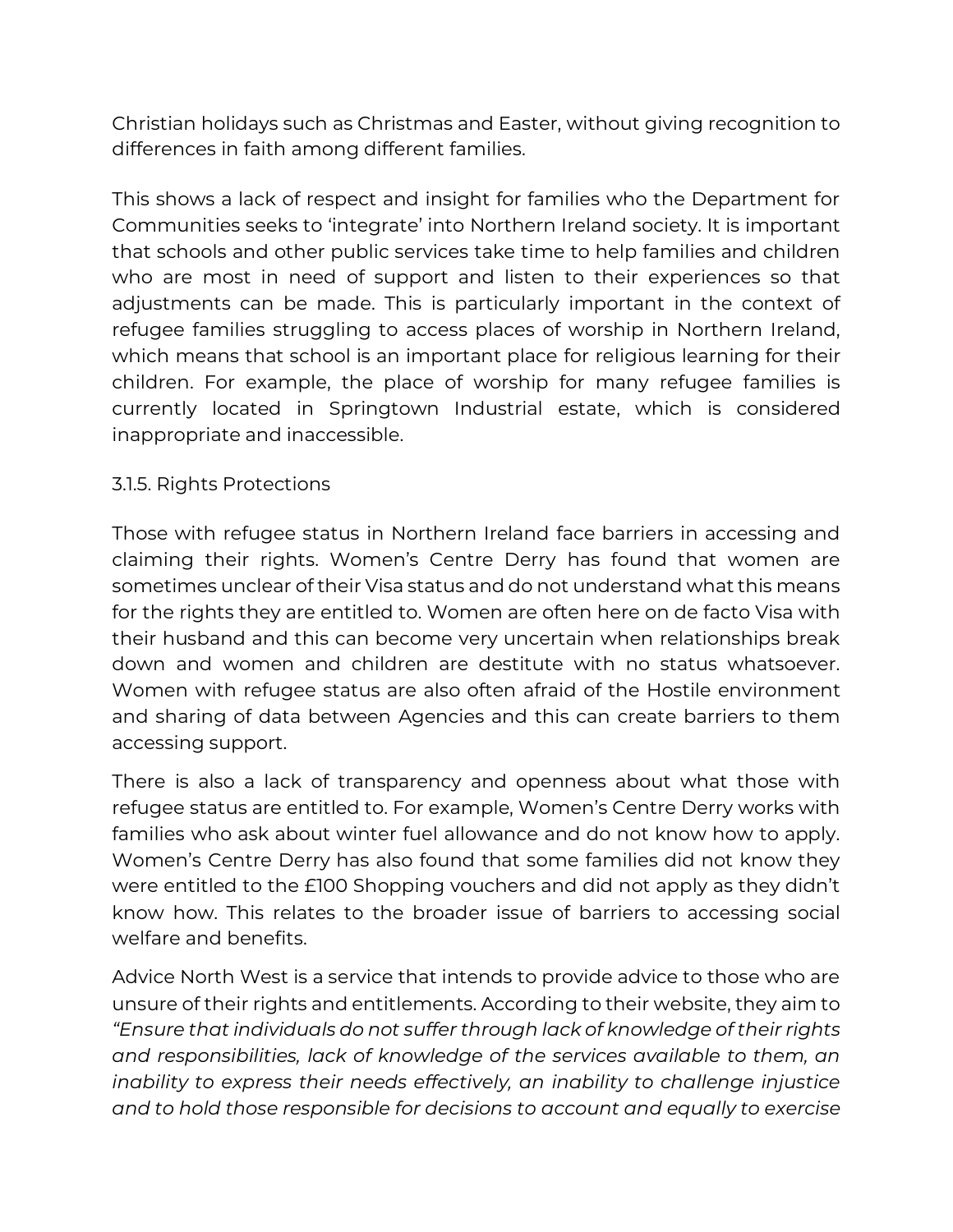*a positive influence on the development of social policies and services both locally and nationally, responsive to the needs of those most vulnerable."*  However, this service does not provide translators which means that it is inaccessible to those who do not speak English. This means that many of those with refugee status are excluded from benefiting from this service.

#### 3.1.6. Social

Those with refugee status in the North West face social barriers to inclusion and integration in Northern Ireland. These barriers relate to the regional inequalities as identified previously. For example, the impact of living far away from support services in Belfast is exacerbated by the fact that these families often do not have family or friends living nearby that they can rely on for help.

Isolation from friends and family, many of whom may still be in their country of origin, can be extremely distressing for those with refugee status living in Northern Ireland. The issue of family reunion must be treated by the Department as an issue that seriously impacts the wellbeing of those with refugee status in the drafting of this Refugee Integration Strategy. The Department should consider introducing a programme similar to that of 'Community Sponsorship' in England that "allows communities to welcome refugees to their neighbourhoods… welcome refugees by creating meaningful relationships between refugees and host communities."<sup>48</sup> It is extremely painful for those with refugee status living in Northern Ireland to know that their family is suffering in their country of origin and more should be done to help reunite these families.

## 3.2. Evidence from Migrant Centre NI

This section will provide a brief overview of the findings from a collaborative research report by the Migrant Centre NI and the Black and Minority Ethnic Women's Network about the experiences of ethnic minority women in the healthcare system in Northern Ireland. This research illuminates barriers that create inequalities in access to and quality of healthcare. The report is titled:

<sup>48</sup> Community Sponsorship Programme: [https://www.london.gov.uk/what-we](https://www.london.gov.uk/what-we-do/communities/migrants-and-refugees/community-sponsorship-refugees)[do/communities/migrants-and-refugees/community-sponsorship-refugees](https://www.london.gov.uk/what-we-do/communities/migrants-and-refugees/community-sponsorship-refugees)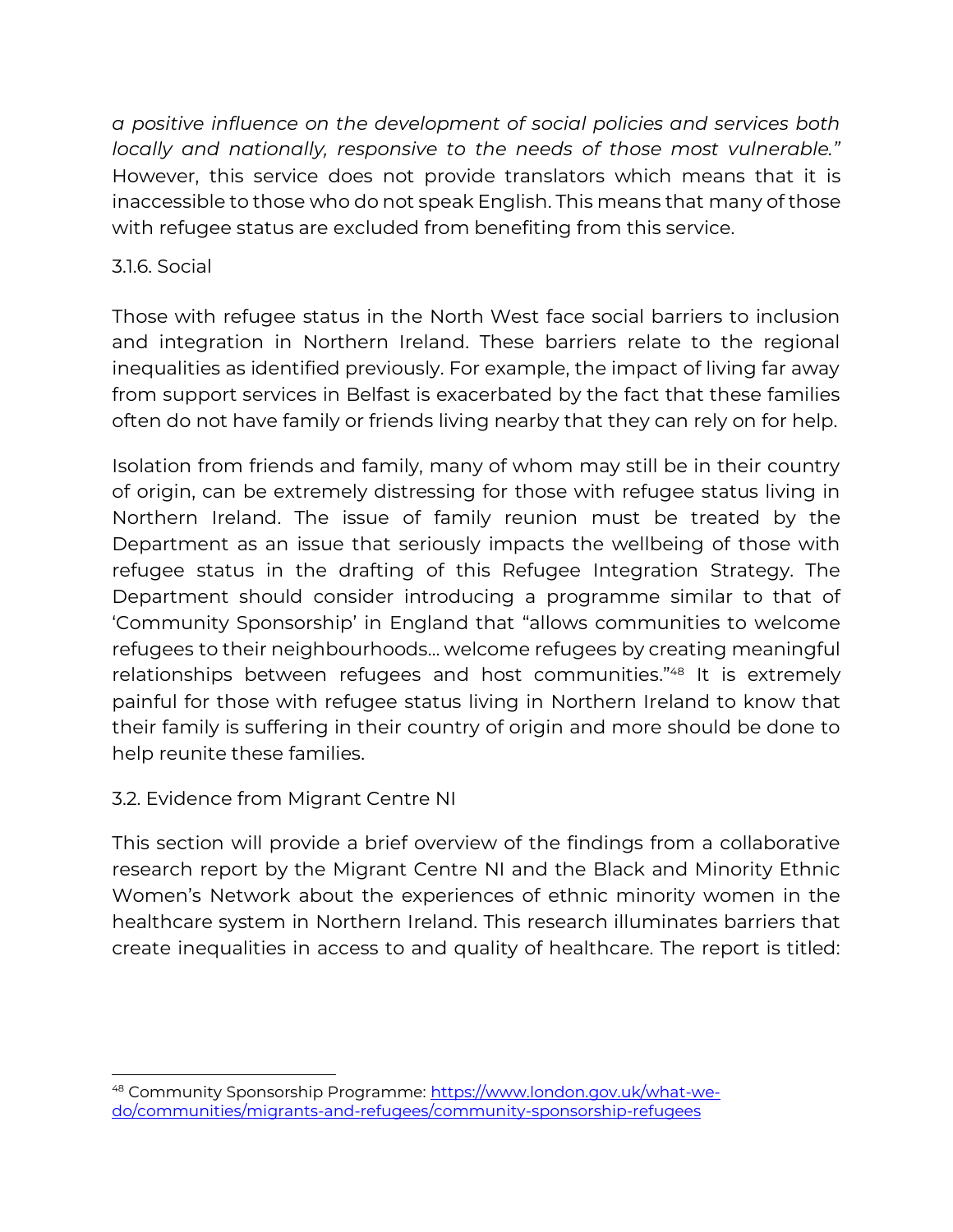'Ethnic minority women's access to quality healthcare in Northern Ireland' report.<sup>49</sup> Some key findings include:

The results of the questionnaire showed that from the overall sample, many women found it difficult to get appointments with their GP (14.9%) and get referrals to specialists, felt there was a lack of culturally sensitive care (20.1% undecided or in disagreement), and were uncertain what healthcare they were entitled to with their immigration status (34.7%). Notably, almost half (47.6%) of women said that there was at least one healthcare service that they weren't currently accessing that they wanted or needed. Many women also expressed they weren't able to access the healthcare they needed because they weren't sure how or where to access the service. Comparison of demographic subgroups of the sample revealed inequalities in access and quality of healthcare, notably based on the following characteristics: ethnic group, immigration status, knowledge of healthcare entitlement, educational attainment, need for an interpreter, and language spoken…

When asked if they were provided an interpreter when they visit the hospital or their GP, 48.5% responded that they need an interpreter while 54.8% of women said that they don't need an interpreter. Of women who need an interpreter, 75.6% said that they use an in-person interpreter, 18.9% say they use an interpreter over the phone, and 18.9% say they use their child or a relative as their interpreter. Additionally, 8.9% of women said that they have requested an interpreter but it was not provided to them, and 2.2% of women have been told they couldn't have an interpreter by healthcare staff…

When asked why they were unable to communicate their health need or concern [to healthcare provider], respondents gave a variety of responses. The most common problem women had was that they were "unable to communicate a complex health problem to [their] GP" (35.1%). Refugees and asylum seekers had the highest response rate of saying they were unable to communicate because "there is a cultural stigma around [their] health concern", at 33.3% (p=0.0812). They also had the highest response rate of saying "I was unable to communicate a complex health issue to my GP", at 55.6% (p=0.327).

<sup>49</sup> Austin, J. (2017). Ethnic Minority Women's Access To Quality Healthcare In Northern Ireland. *Migrant Centre NI and Black and Minority Ethnic Women's Network.*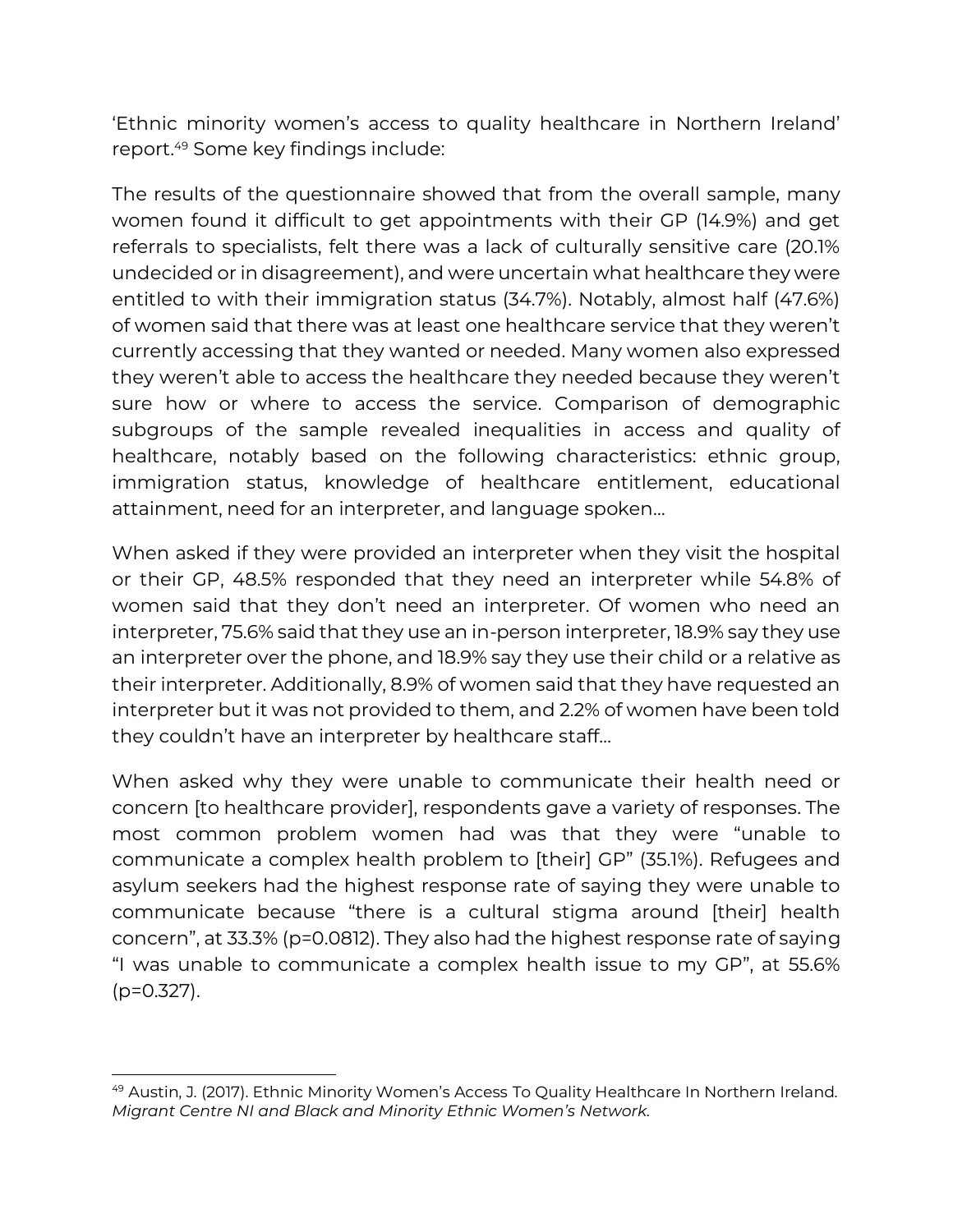Women who needed an interpreter had a higher response rate of saying they "didn't feel comfortable discussing their health concern with [their] male GP" than women who don't need an interpreter, with 28.6% compared to 7.7% (p=0.21). Women who needed an interpreter also had a higher rate of saying their GP "misdiagnosed [their] health concern", with 28.6% compared to 15.4% (p=0.4438). Non-English speakers had a higher response rate of saying that "I was unable to communicate a complex health issue to my GP", with 42.3% compared to 0.0% of English speakers (p=0.0711)...

This study, which was aimed at exploring the experiences of ethnic minority women in the healthcare system in Northern Ireland, shows that some barriers are creating inequalities in access to quality healthcare. Further, comparisons of different demographic groups within the community emphasize that ethnic minority women are not homogenous in identity or experience, and that in particular, more vulnerable groups face more barriers in accessing quality care.

Some other key findings from this research worth noting include:

- Only 66.1% of women agreed that healthcare staff provided them with culturally sensitive care, with some women expressing concern that staff lacked awareness and knowledge of cultural issues.
- A substantial minority of women (34.7%) either did not know or were unsure of what healthcare they were entitled to with their immigration status.
- About half of respondents (49.5%) said they needed an interpreter. Of women who needed an interpreter, 11.1% have had problems getting an interpreter at their health service (not being provided an interpreter after requesting one, or being told they couldn't have an interpreter by healthcare staff).
- A substantial minority (16.6%) of women reported being unable to communicate their health needs and concerns to their healthcare provider. Common problems included being unable to communicate a complex health problem to their GP, the GP misunderstanding the health issue they were describing, feeling uncomfortable sharing their health concern with their male GP, and believing their GP had misdiagnosed their health concern.
- Black African and Caribbean women rated their experience among the most negatively for many topics covered, and seemed to face the most challenges in navigating the healthcare system. Demographically,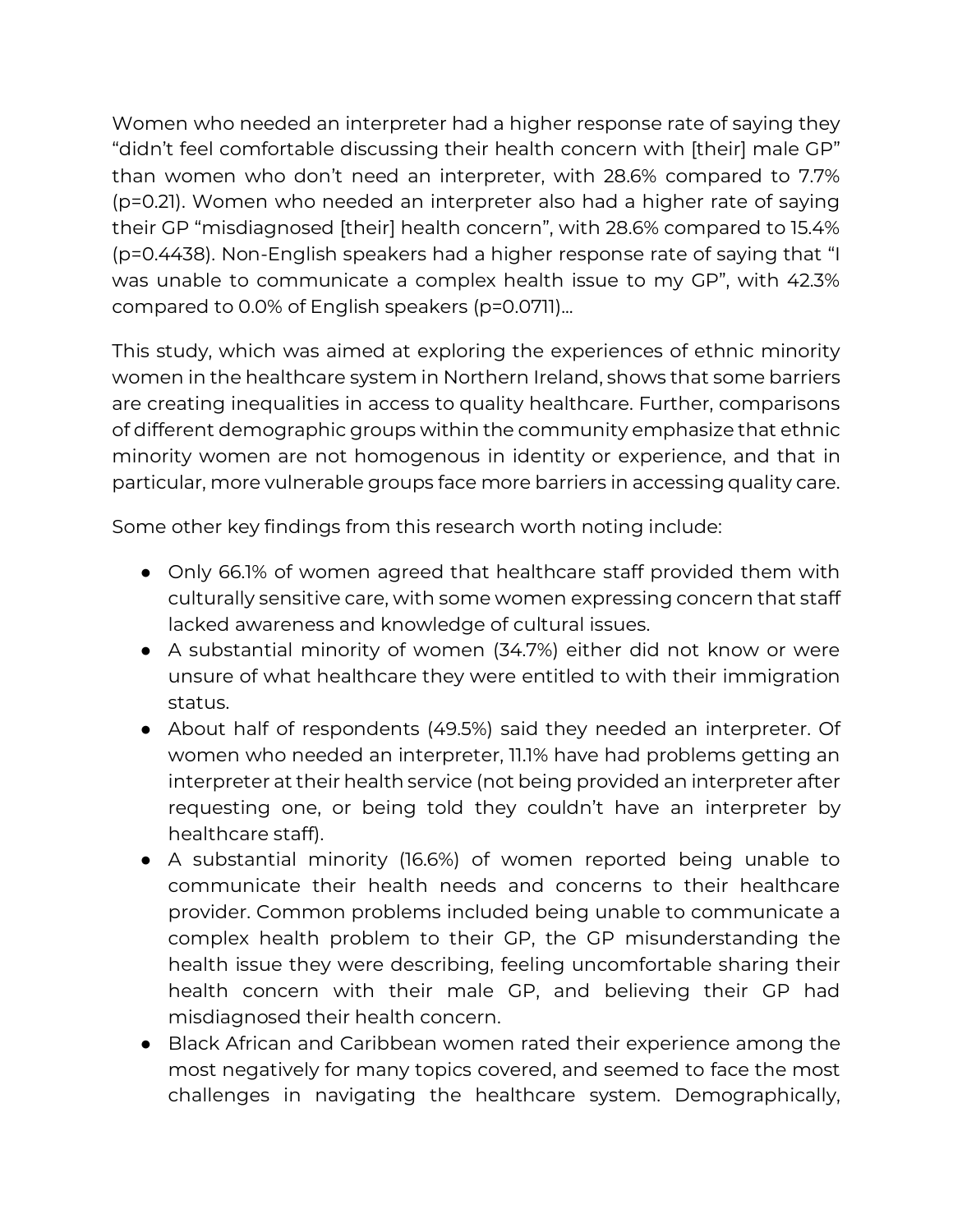compared to the rest of the sample, this group also included a lower proportion of English-speakers, a higher proportion of refugees and asylum seekers, had twice the rate of unemployment, lower household income, and lower educational attainment, all of which may contribute to difficulties in accessing healthcare.

- Women who didn't know or who were unsure of what healthcare they are entitled to with their immigration status had significantly more negative experiences than women who knew their healthcare entitlement. Uncertainty about healthcare entitlement is an issue unique to ethnic minority women who have migrated to Northern Ireland, and in particular, women whose immigration status is less secure. Some women referenced facing difficulties or being refused registration for their GP because they did not have the correct documentation. This isn't a problem that women born in Northern Ireland have to face, as they are often registered at their local GP from birth. It seems that uncertainty about healthcare entitlement is detrimental to ethnic minority women's overall experience in the healthcare system.
- There was a large amount of variation in the experiences of women of different immigration statuses, and in particular, between those with more and less secure status. British citizens had a significantly easier time navigating the healthcare system than the rest of the sample. In contrast, refugees and asylum seekers had the most, or among the most, difficult and negative experiences on many of the topics covered, including ease with registration, making appointments, cultural sensitivity, and communication. Though asylum seekers are entitled to free healthcare through the NHS, including registering with a GP, their immigration status in the U.K. is by nature insecure while they are waiting for the Home Office to decide whether or not they will get refugee status (Northern Ireland Strategic Migration Partnership, 2014). This may have an impact on their experience navigating the healthcare system.
- Refugees and asylum seekers may have physical, mental or emotional needs related to their histories of fleeing persecution that are currently not being addressed by healthcare providers. As one woman, who recently migrated to Northern Ireland from a country in direct conflict, said, *"NOT evaluating each case correctly, and especially not taking the mental state into consideration."*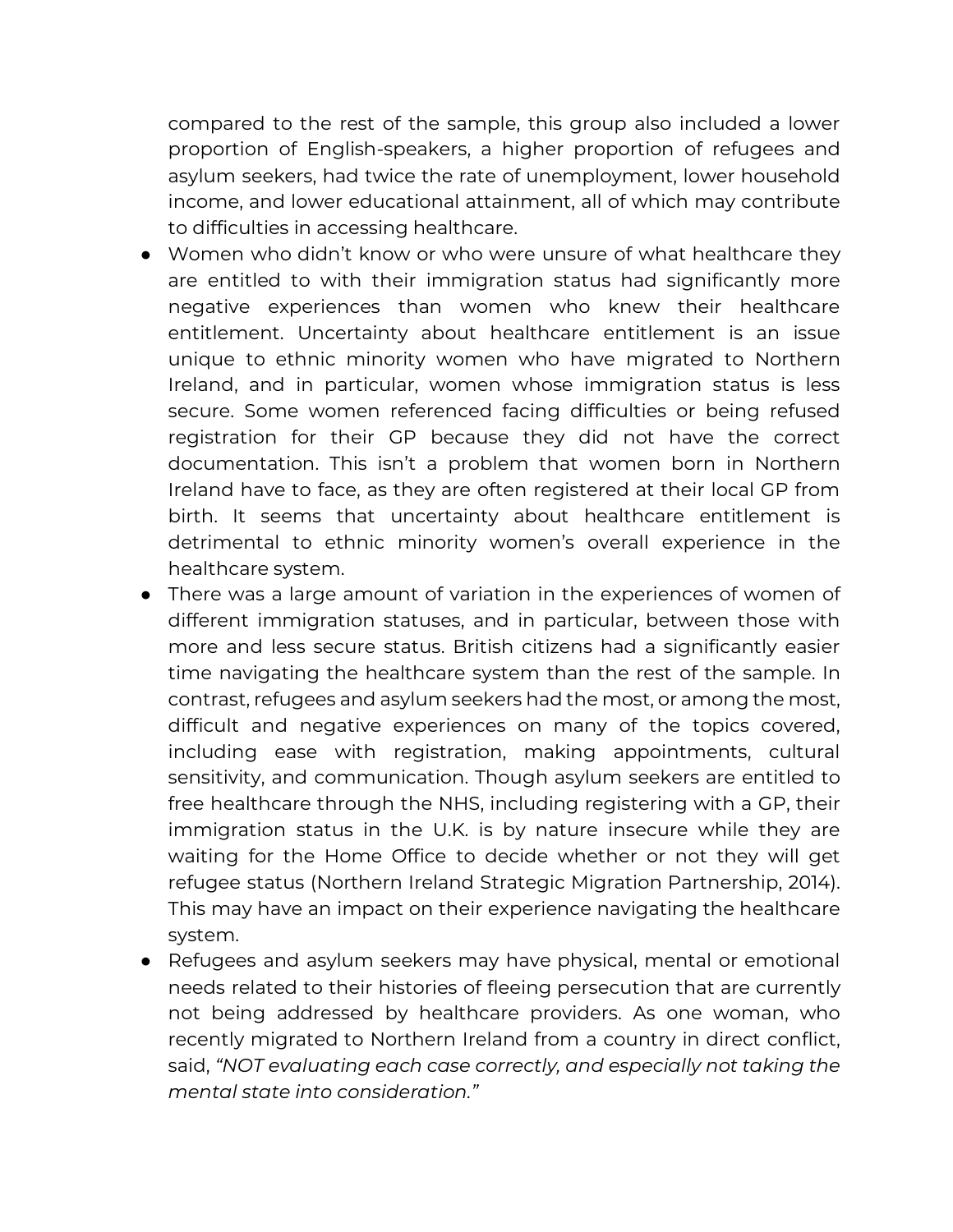This research paper also makes a series of recommendations following on from its findings that are relevant to TEO in the drafting of the Refugee Integration Strategy:

- Healthcare professionals should ensure that ethnic minority women are given guidance on the process of registering for their GP.
- Healthcare professionals should ensure that ethnic minority women, and newly-arrived migrants in particular, are given guidance on navigating the NI healthcare system, including the process of making appointments with GP and getting referrals to specialists.
- Healthcare professionals should ensure that ethnic minority women are given sufficient information about what health services are available to them and how to avail of them.
- Healthcare professionals should be provided with cultural sensitivity training related to the varied cultures and traditions of ethnic minority women in Northern Ireland.
- Healthcare professionals should be provided with training on the mental health needs of ethnic minority women, and in particular, the needs of more vulnerable groups like refugees and asylum seekers.
- Healthcare professionals and institutions should ensure the enforcement of prohibitions against direct and indirect discrimination.
- Healthcare professionals should ensure that ethnic minority women are given sufficient information about what healthcare they are entitled to with their immigration status.
- Healthcare professionals should be provided with training on what healthcare services migrant women are entitled to with their immigrations status.
- Healthcare professionals and institutions should ensure the availability of translations and interpreters and ensure all staff members know procedures for interpreter provision.

#### 3.3. Evidence from Women's Aid NI

#### 3.3.1. Women's Aid Case Studies

#### Laura's story

Laura is from NI. She was trafficked for sexual exploitation. She has been conclusively recognised as a victim of trafficking and her trafficker is in prison awaiting trial. Laura is a very determined and resilient young woman. She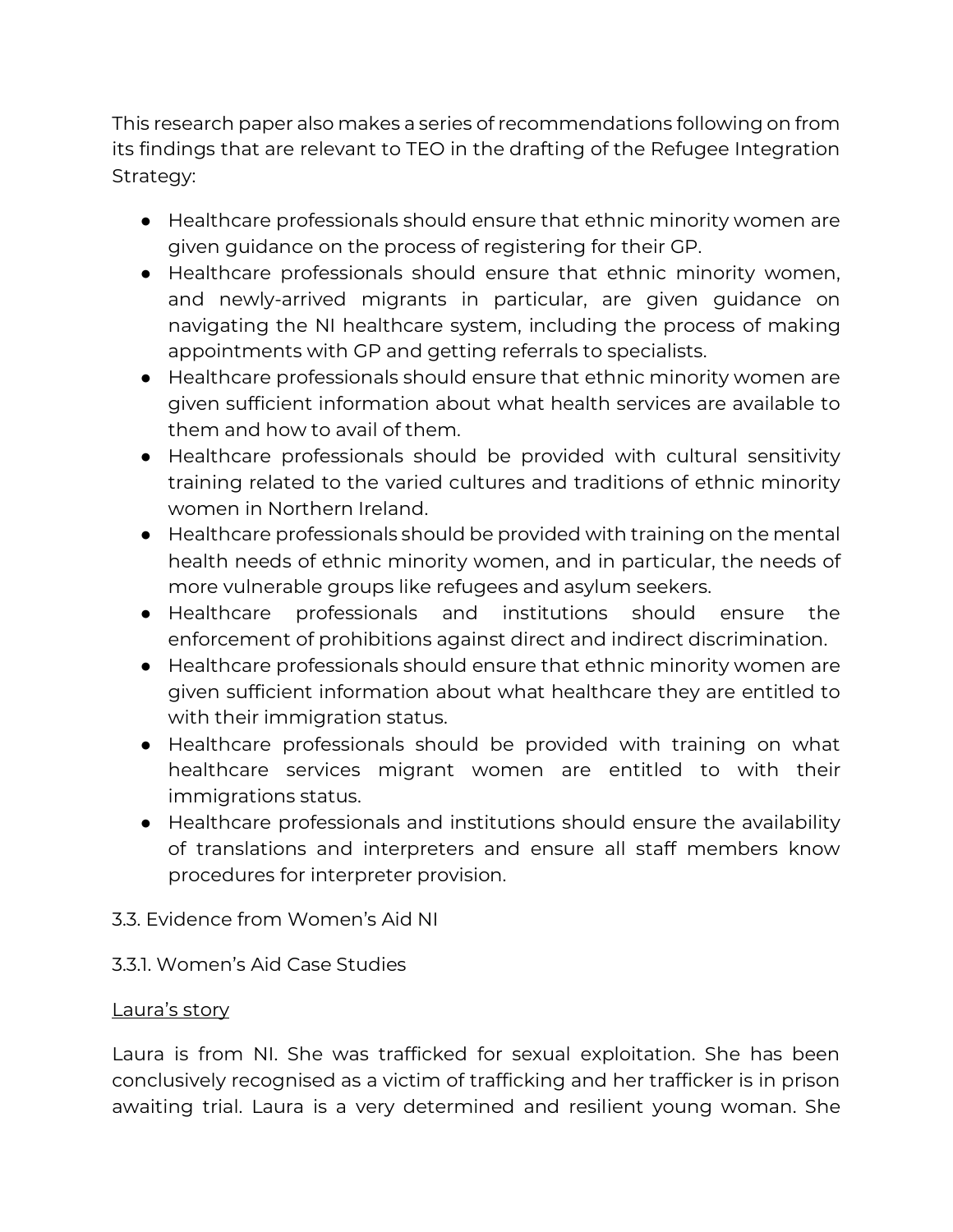wants to move forward with her life and further her education. She has embarked on studies to help her secure a job in the health and social care sector. Laura was recently offered a job as a care worker in a nursing home. She was absolutely delighted and excited to start a new chapter of her life. She filled out the Access NI and disclosure checks honestly and openly. Laura was devastated when the employers retracted their offer of employment due to criminal convictions relating to prostitution from her past.

#### Emma's story

Like Laura, Emma is from NI and is conclusively recognised as a victim of trafficking. Unlike Laura, Emma is still working as a prostitute. The trauma and consequences of being trafficked have had a profoundly negative impact on Emma's confidence, self-esteem and well-being: she has been exploited by traffickers for so long that she is now afraid she will have no access to income or any ability to make money if she exits prostitution. Emma has hopes and dreams of becoming a nurse one day but struggles to find a way forward. She is fearful of applying for Universal Credit as she would find it too difficult to explain how she has managed to survive without any income. She would like to find other work but is frightened that her criminal record will be discovered through Access NI and would disqualify her for any health-related role. The thought of having to disclose her past to potential employers would be too humiliating and simply too much.

## 3.3.2. Quashing historical convictions relating to exploitation

Women's Aid feels strongly that Laura and Emma (and other clients) continue to be blighted by past convictions. In Laura's case, her criminal record is the main barrier that is keeping her trapped in prostitution. At present, the criminal justice system fails to recognise these women as victims of abuse. Legislative change is necessary to ensure that female victims of sexual exploitation are fully recognised as victims rather than perpetrators of crime.

The statutory defence is designed to protect victims and survivors of modern slavery and human trafficking from prosecution for offences relating to exploitation. However, the statutory defence does not provide a remedy for recognised victims who have prior convictions relating to their exploitation. Women's Aid has highlighted a number of cases where prior convictions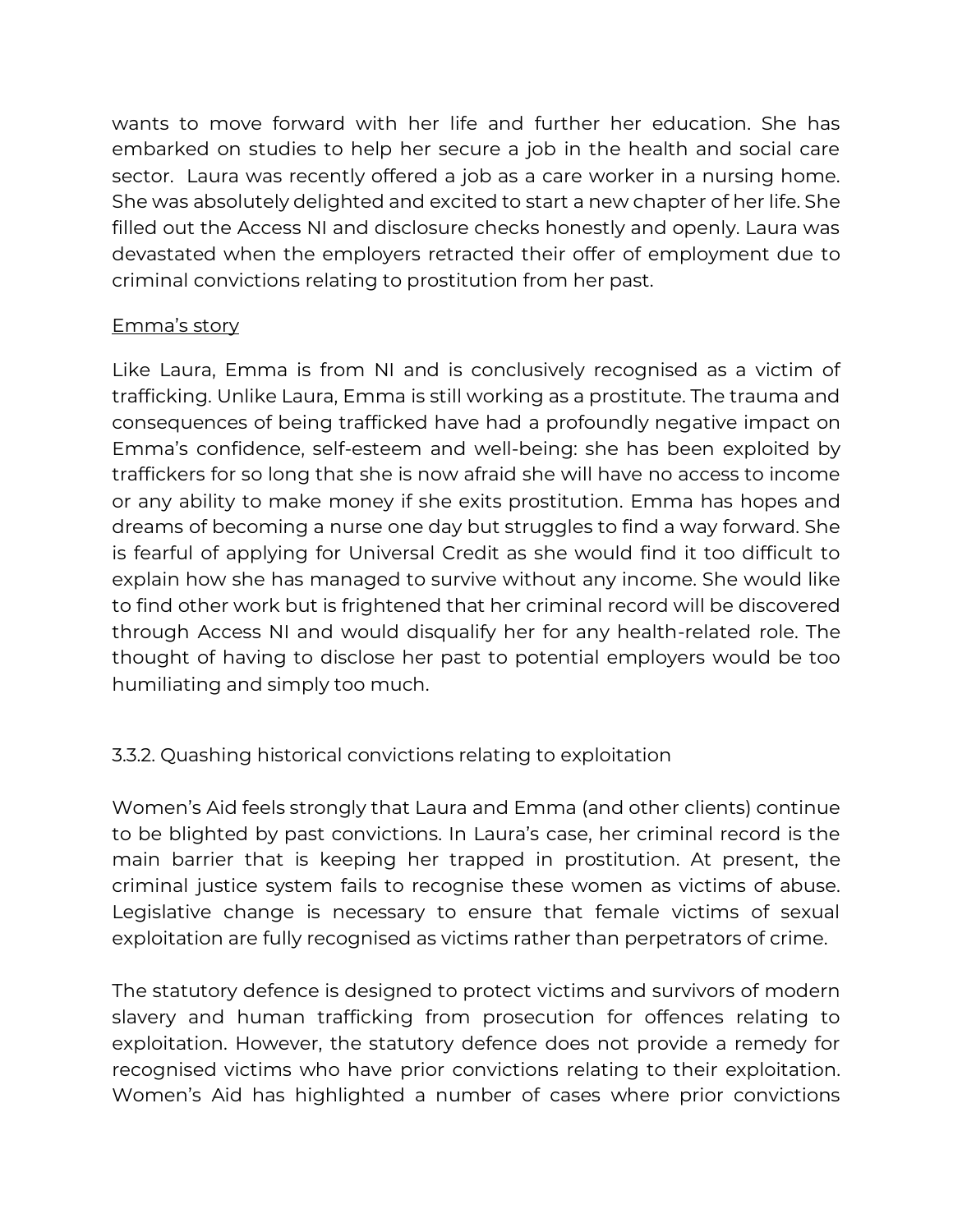related to prostitution are making it extremely difficult for trafficked women to exit prostitution and move into mainstream employment. Despite the fact that these women have been conclusively recognised as victims of trafficking, they cannot avail of the protections afforded by the statutory defence.

## 3.4. Evidence from HERe NI - LGBTQ+ community

There are at least 69 countries which criminalise homosexuality, 36 of these countries are former British Colonies and the criminalisation stems from British legislation.<sup>50</sup> In 2020 there were 1,012 asylum applications lodged in the UK where sexual orientation formed part of the basis for the claim; 44% of these claims were upheld at the initial decision. While the number of appeals has decreased over time, 47% of appeals were upheld, a higher rate than appeals for other reasons.<sup>51</sup> Since 2010, the asylum process has recognised than many LGBTQ+ people will have had to be secretive about their sexual orientation or gender identity in their home country due to fear of persecution. However Rainbow Sisters, a support programme for LGBTQ+ women refugees, shared this comment from a participant in 2021:

*"The Home Office assumes you are lying. When you go to them, it is not to share your story, it is to defend yourself, because they've already decided you are lying. They have to start seeing us as people."<sup>52</sup>*

There is a barrier to accessing government services as many LGBTQ+ asylum seekers are fleeing countries where the government actively persecutes them. <sup>53</sup> LGBTQ+ Asylum Seekers are often asked intrusive questions with reports of people showing intimate pictures or videos as 'evidence' of their sexual orientation.<sup>54</sup> A 2020 study 'Sexual Orientation and Gender Identity Claims of Asylum: A European human rights challenge', which included the UK as one case study, found that there were many heteronormative assumptions made by decision makers in the UK. We agree that decision makers must have sexual orientation and gender identity awareness training.

51[https://www.gov.uk/government/statistics/immigration-statistics-year-ending-june-](https://www.gov.uk/government/statistics/immigration-statistics-year-ending-june-2021/asylum-claims-on-the-basis-of-sexual-orientation-2020)[2021/asylum-claims-on-the-basis-of-sexual-orientation-2020](https://www.gov.uk/government/statistics/immigration-statistics-year-ending-june-2021/asylum-claims-on-the-basis-of-sexual-orientation-2020)

<sup>50</sup> <https://www.bbc.co.uk/news/world-43822234>

<sup>52</sup> <https://www.refugeewomen.co.uk/rainbow-sisters-takeover/>

<sup>53</sup> [https://www.sogica.org/wp-content/uploads/2020/07/The-SOGICA-surveys-report\\_1-July-](https://www.sogica.org/wp-content/uploads/2020/07/The-SOGICA-surveys-report_1-July-2020-1.pdf)[2020-1.pdf.](https://www.sogica.org/wp-content/uploads/2020/07/The-SOGICA-surveys-report_1-July-2020-1.pdf)

<sup>54</sup> [https://www.areweeurope.com/stories/lgbtq-asylum-seekers-europe.](https://www.areweeurope.com/stories/lgbtq-asylum-seekers-europe)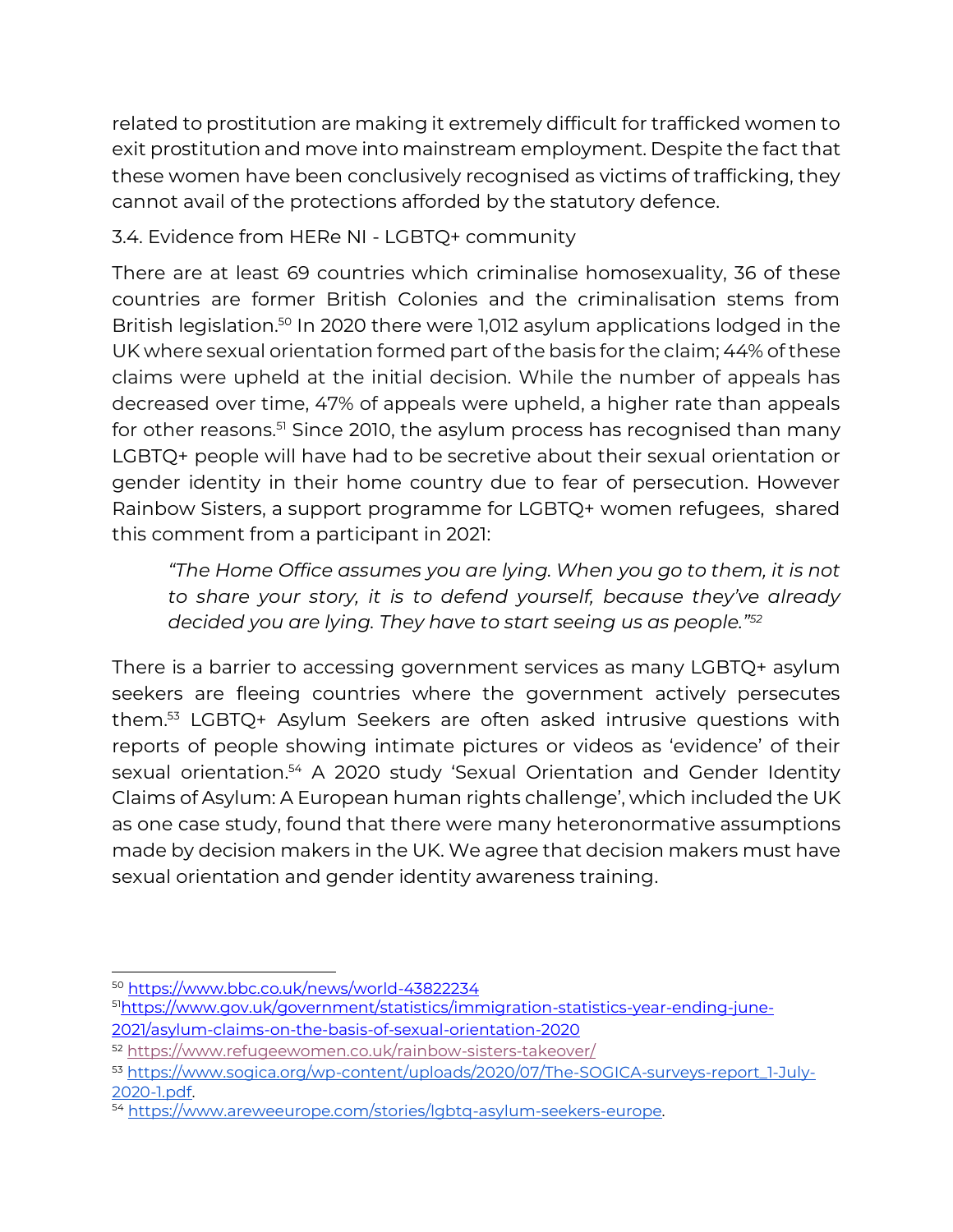*'Judicial decision-makers struggle to make assessments on whether a person is LGBTQI+ or not. It is extremely difficult, and they do not have the tools to do so. Many decision-makers (and government functionaries cross-examining) have not had the opportunity or cause to question heteronormative assumptions and are unaware of their own assumptions and stereotypes. There is a real need for training.'* 

Rainbow Migration, a London based organisation, has shared a number of case studies of LGBTQ+ Asylum Seekers they have helped. There are common threads in these stories such as Home Office accommodation being unsafe as many of the other residents subjected them to homophobic harassment<sup>55</sup> as well as trans people being housed in facilities which did not match their gender identity. <sup>56</sup> People also shared the difficulty of having to 'prove' their sexual orientation, with one woman noting that the examples such as going to certain clubs or using dating apps were rooted in British cultural norms. 57

Here NI have had several service users who are refugees or going through the asylum process. Often they have experienced extreme sexual and physical violence in their home country. When they arrive in NI, they are reluctant to be 'out' amongst others from their home community due to the likelihood of homophobic abuse, with their time at Here NI events the only safe space for them to be themselves. One example of this is that a woman seeking asylum was happy to accompany Here NI in the Foyle Pride parade, but did not want to attend the Belfast Pride parade despite that being where she lived. The balancing of concealing one's sexual orientation for self-preservation day-today, while also having to 'prove' one's sexual orientation to the home office can be extremely difficult.

## **4. Responses to Consultation Questionnaire**

This section of our response will consider specific areas of the Strategy that the WPG believe could be strengthened based on evidence from other countries and international best practice.

<sup>55</sup> <https://www.rainbowmigration.org.uk/en/case-studies/arthur-britneys-story>

<sup>56</sup> <https://www.rainbowmigration.org.uk/en/case-studies/nishas-story>

<sup>57</sup> <https://www.rainbowmigration.org.uk/en/case-studies/marinas-journey-freedom>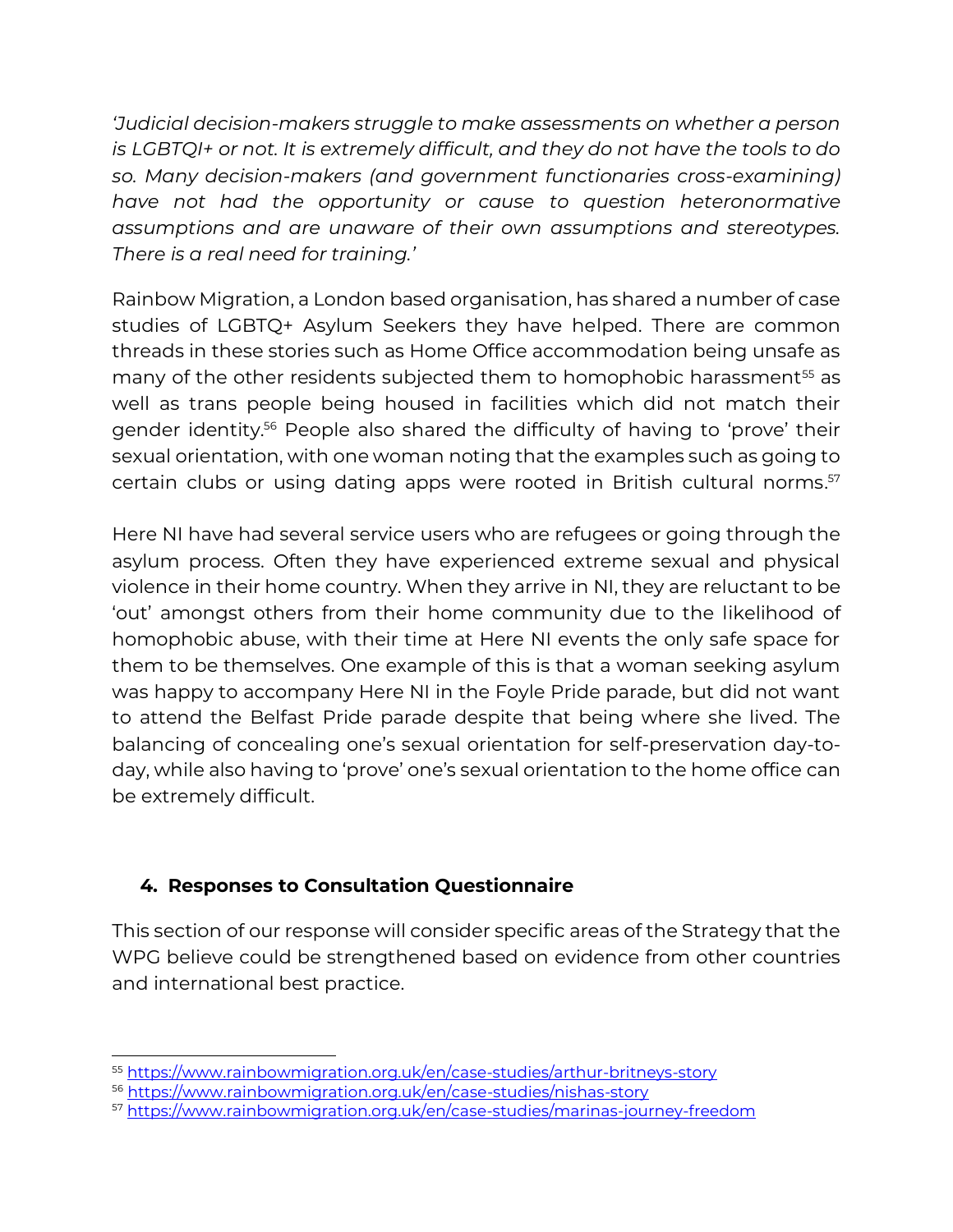**1.** Section 1 of the draft Refugee Integration Strategy sets out the Vision as: *'Our vision is a cohesive and shared society where refugees and asylum seekers are valued and feel safe, are integrated into communities and are supported to reach their full potential'.* **Do you agree that this should be the overall Vision for the Strategy? Why or why not?**

Disagree. Women's Policy Group endorses the following revised Vision for the Strategy put forward by Migrant Centre NI: 'Our vision is a cohesive and shared society where refugees and asylum seekers are valued and feel safe, are supported to reach their full potential, are protected in keeping with international human rights standards, and where the negative impacts of the UK Hostile Environment policies on refugees and asylum seekers are mitigated at the devolved level with policies implemented by the NI Executive'.

When referring to the hostile environment in this submission, we refer to a suite of legislation and policy imposed by the Home Office particularly through the Immigration Acts of 2014 and 2016.<sup>58</sup> These measures expressly aim to make the lives of persons in an irregular migration status unbearable with the stated aim of discouraging 'illegal' immigration and encouraging those without status to leave the UK. These measures move immigration control into daily life, placing duties on public services and private actors to police immigration status. The policies impact every part of life; housing, healthcare, marriage, driving, education, banking etc. There is no evidence that these policies achieve their stated aim, but they have been found to cause racism and discrimination.<sup>59</sup> The impact of the hostile environment was most notoriously typified by the Windrush Scandal.

While hostile environment policies are aimed at persons with irregular immigration status, it has been repeatedly shown that their enforcement affects all persons from the migrant and minority ethnic community. We believe that the impact of hostile environment policies on the integration and wellbeing of asylum seeking and refugee communities in Northern Ireland must be a key consideration of this strategy. Many of the barriers to integration highlighted in areas such as housing, education and healthcare are directly linked to hostile environment practises and policies. Further, hostile

<sup>58</sup> Immigration Act 201[4 https://www.legislation.gov.uk/ukpga/2014/22/contents/enacted](https://www.legislation.gov.uk/ukpga/2014/22/contents/enacted) Immigration Act 2016<https://www.legislation.gov.uk/ukpga/2016/19/contents/enacted> <sup>59</sup> <https://www.ippr.org/research/publications/access-denied>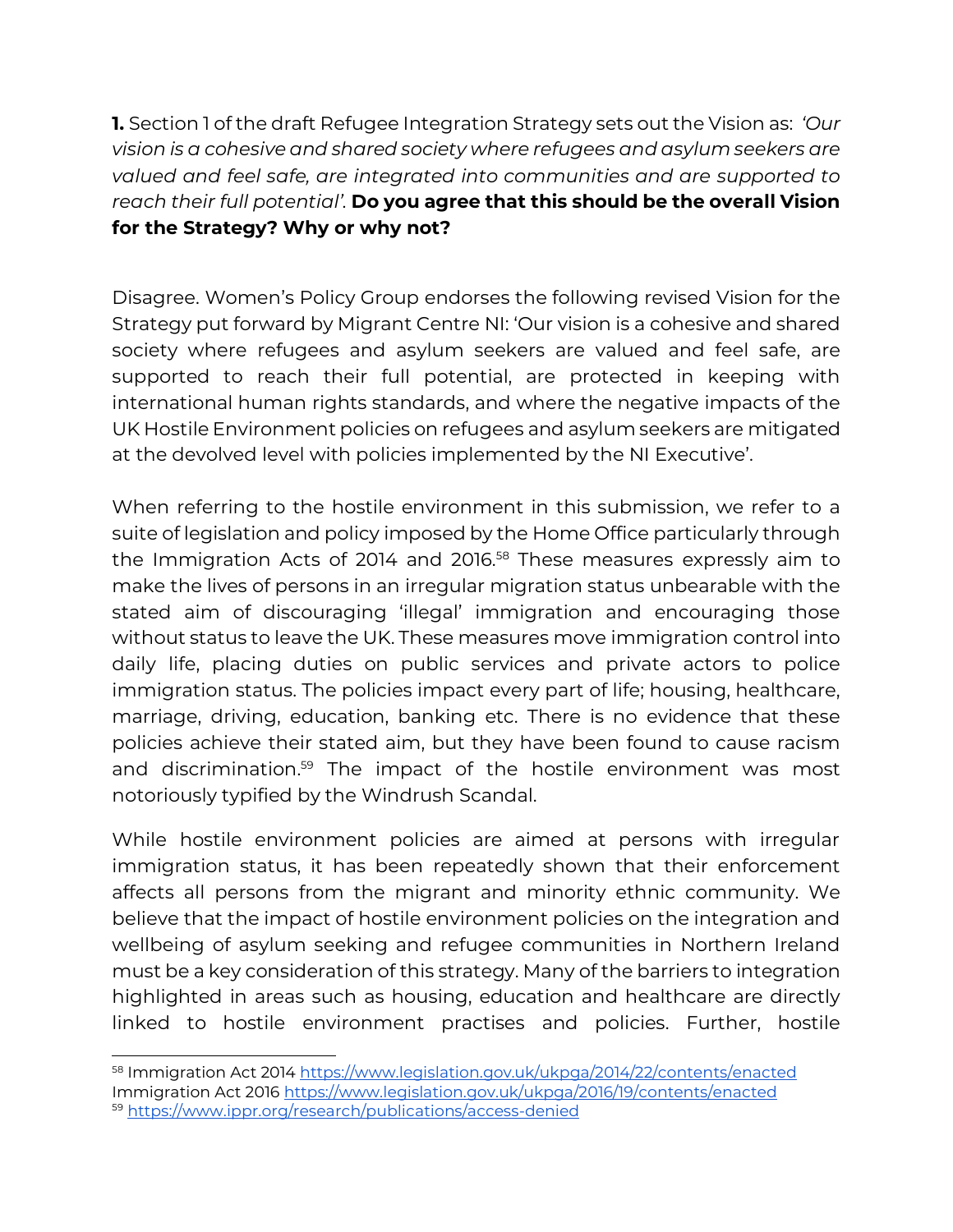environment policies by their very nature are the antithesis to any strategy which aims to promote rights, equality and integration.

Many areas on which hostile environment policies encroach, fall within devolved competences. Immigration is an excepted matter to Westminster but it is not the case that each and every matter impacting the migrant community is beyond the legislative competence of the Assembly. We believe that any strategy aimed at integration for asylum seekers and refugees must examine areas where it is open to the devolved institutions to reassert their own priorities within the scope of devolution. Through this, devolved institutions can protect against many of the detrimental impacts of hostile environment policies.

**2.** The draft Strategy has 4 high level outcomes. Outcome 1 is *'Refugees and asylum seekers are valued and respected: Refugees and asylum seekers are respected as members of our communities and their knowledge and contribution to society is recognised and valued.'* **Do you agree that this should be a key outcome for the Strategy? Why or why not?**

Agree.

**3.** Outcome 2 is *'Refugees and asylum seekers are safe and feel secure: Refugees and asylum seekers feel welcome and live here safely without fear of persecution or discrimination resulting from their immigration status.'* **Do you agree that this should be a key outcome for the Strategy? Why or why not?**

Agree.

**4.** Outcome 3 is *'Refugees and asylum seekers exercise their rights and responsibilities: Refugees and asylum seekers are integrated into diverse and inclusive communities and are aware of and able to exercise their rights and responsibilities.'* **Do you agree that this should be a key outcome for the Strategy? Why or why not?**

Agree.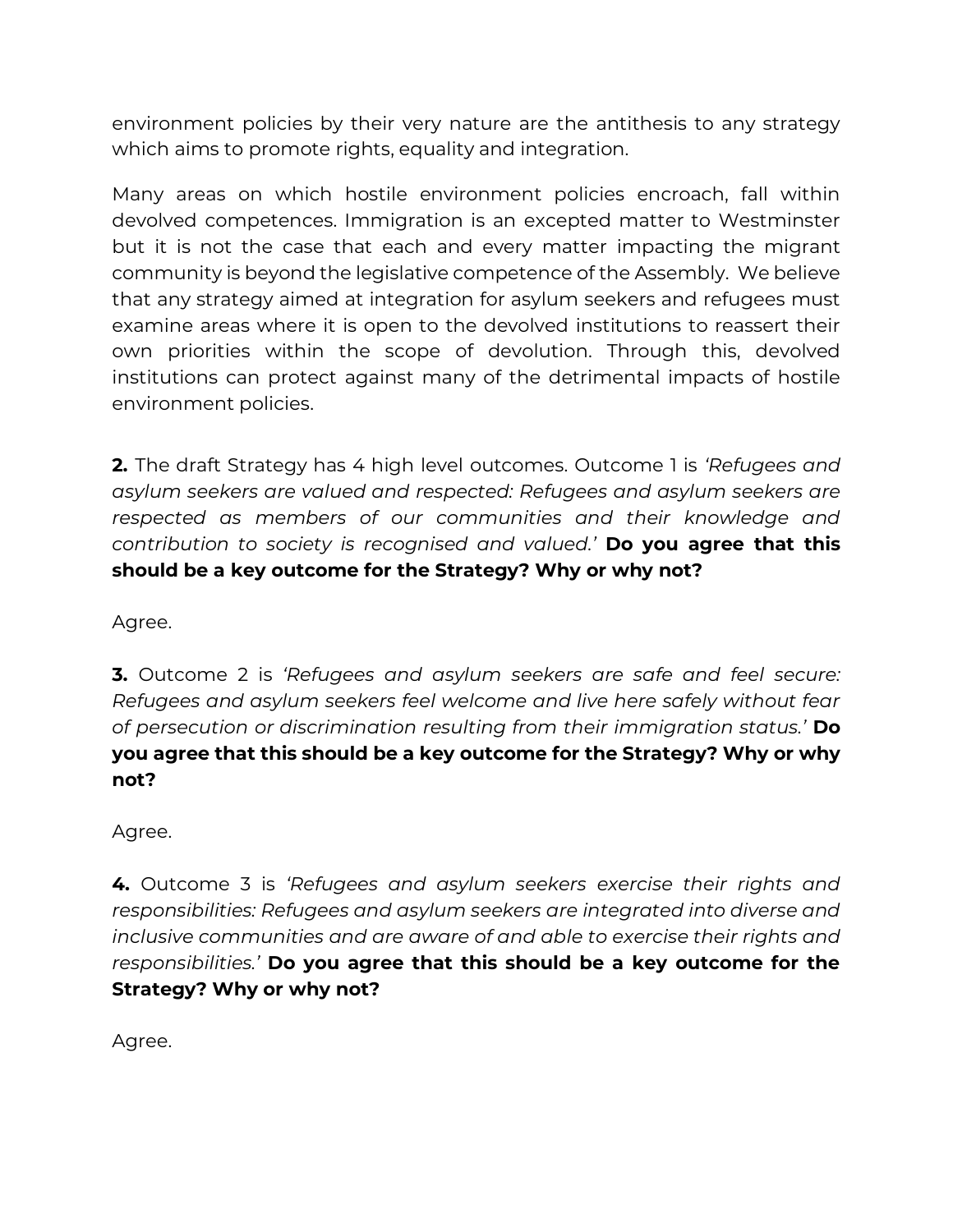**5.** Outcome 4 is '*Refugees and asylum seekers are supported to achieve their full potential: Refugees and asylum seekers have access to services and support to achieve their full potential.'* **Do you agree that this should be a key outcome for the Strategy? Why or why not?**

Agree.

# **6. Is there anything else which should be considered as a key outcome?**

A fifth outcome should be included, "Refugees and asylum seekers' wellbeing is supported through devolved mitigations of hostile environment policies." This should include mitigations for those vulnerable to destitution as a result of the NRPF condition and should include mitigations to support those barred from accessing public housing, benefits, and who are subject to NHS charges.

Refugee and asylum seeker women are at a particular disadvantage under hostile environment policies and are made more vulnerable to violence and abuse as a result. No Recourse to Public Funds, which applies to those awaiting asylum decisions as well as those with refused decisions or who are in the appeal stage, constitutes state-enforced poverty and destitution in practice for asylum seekers given that they are forbidden to work in most professions and receive an allowance of only £39.63 per week. A report by Women For Refugee Women on asylum seeking women made destitute in the UK found that: $^\mathrm{60}$ 

- Over three-quarters of destitute asylum seeker women experienced gender-based violence perpetrated by the state or private individuals in their countries of origin,
- Almost a third of women who had been raped or sexually abused in their countries of origin were then subject to rape or sexual violence while in the UK after claiming asylum,
- Over a third of destitute asylum seeker women reported being forced into unwanted relationships as a result of homelessness or lack of financial recourse to meet basic needs, with 60% of those in unwanted relationships disclosing that they were subject to rape or sexual violence from their partner,

<sup>&</sup>lt;sup>60</sup> Dudhia, P. (2020). Will I Ever Be Safe? Asylum Seeking Women Made Destitute in the UK. *Women for Refugee Women.* [https://www.refugeewomen.co.uk/wp](https://www.refugeewomen.co.uk/wp-content/uploads/2020/02/WRW-Will-I-ever-be-safe-web.pdf)[content/uploads/2020/02/WRW-Will-I-ever-be-safe-web.pdf](https://www.refugeewomen.co.uk/wp-content/uploads/2020/02/WRW-Will-I-ever-be-safe-web.pdf)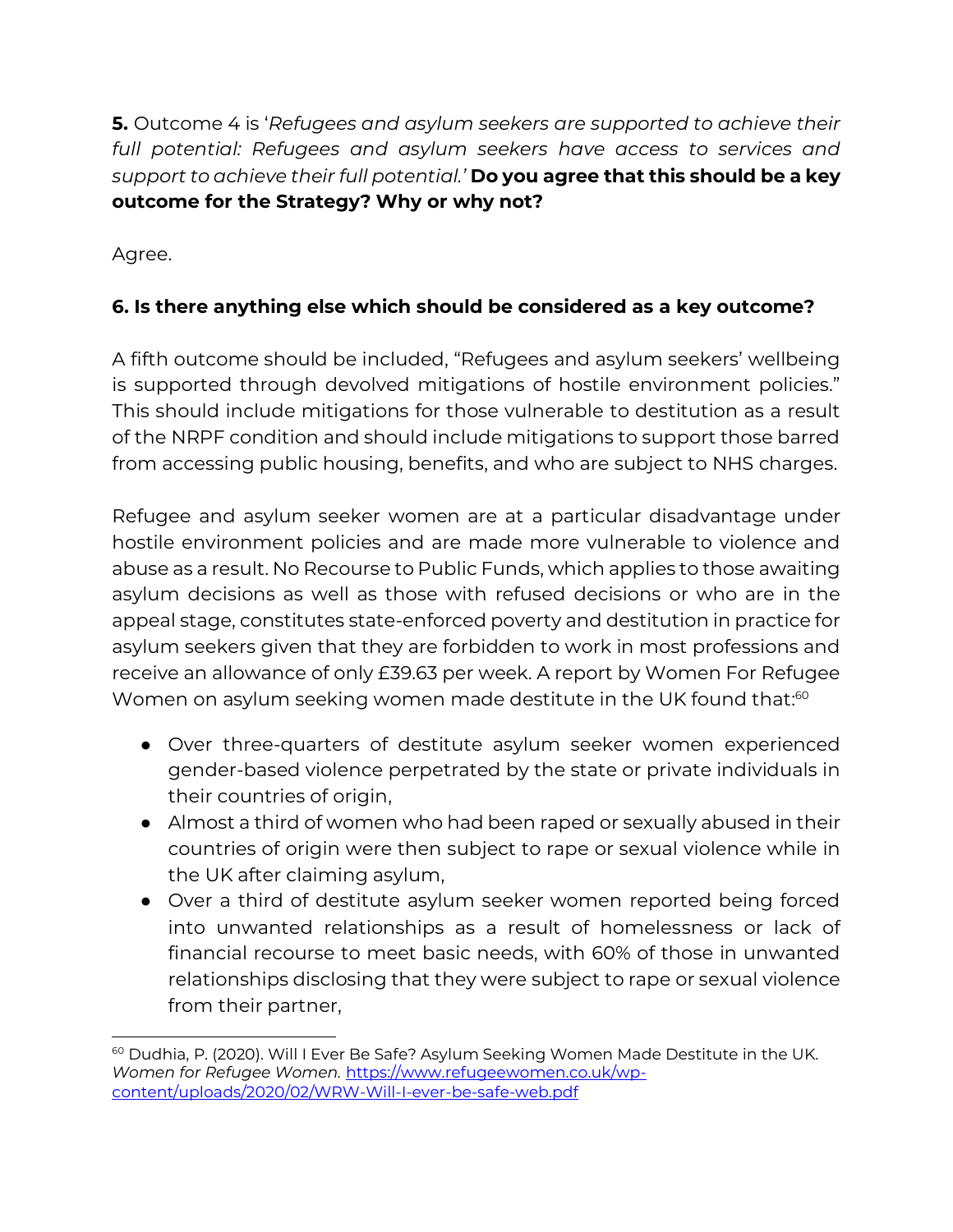- As a result of having No Recourse to Public Funds, one quarter of destitute asylum seeker women have been rape or sexually assaulted while rough sleeping or sleeping in other peoples' homes,
- Fear of deportation or detention fuelled by immigration reporting by police and other public bodies stops women from reporting abuse.

The hostile environment is a facilitator of and vehicle for gender-based violence and the NI Executive has a moral and legal obligation to mitigate against the harms caused by these policies. These mitigations go beyond policy change and also include working to change the culture of racism and misogyny that underpins these harms. Although the WPG supports the introduction of a Strategy that directly addresses issues faced by refugees in Northern Ireland, this Strategy must be actionable so that it makes a meaningful difference in the lives of refugees. This includes embedding monitoring and accountability mechanisms into the Strategy to ensure it is meeting its proposed objectives.

## **7. Do you agree that Engagement and Inclusion should be a priority to achieve outcome 1?**

Agree.

#### **8. Do you agree that the action identified will be the best approach to achieve outcome 1**?

Agree, with notes (see below).

#### **9. Are there any other actions which should be considered to deliver the priority?**

Yes. There are currently a number of issues around the use of the term 'engagement and inclusion' by the Department in this Strategy that we would like to raise.

The WPG and wider voluntary/ community sector have several concerns about how Government Departments and other public bodies understand engagement and inclusion, particularly with marginalised groups. The voluntary/ community sector has been calling for better engagement with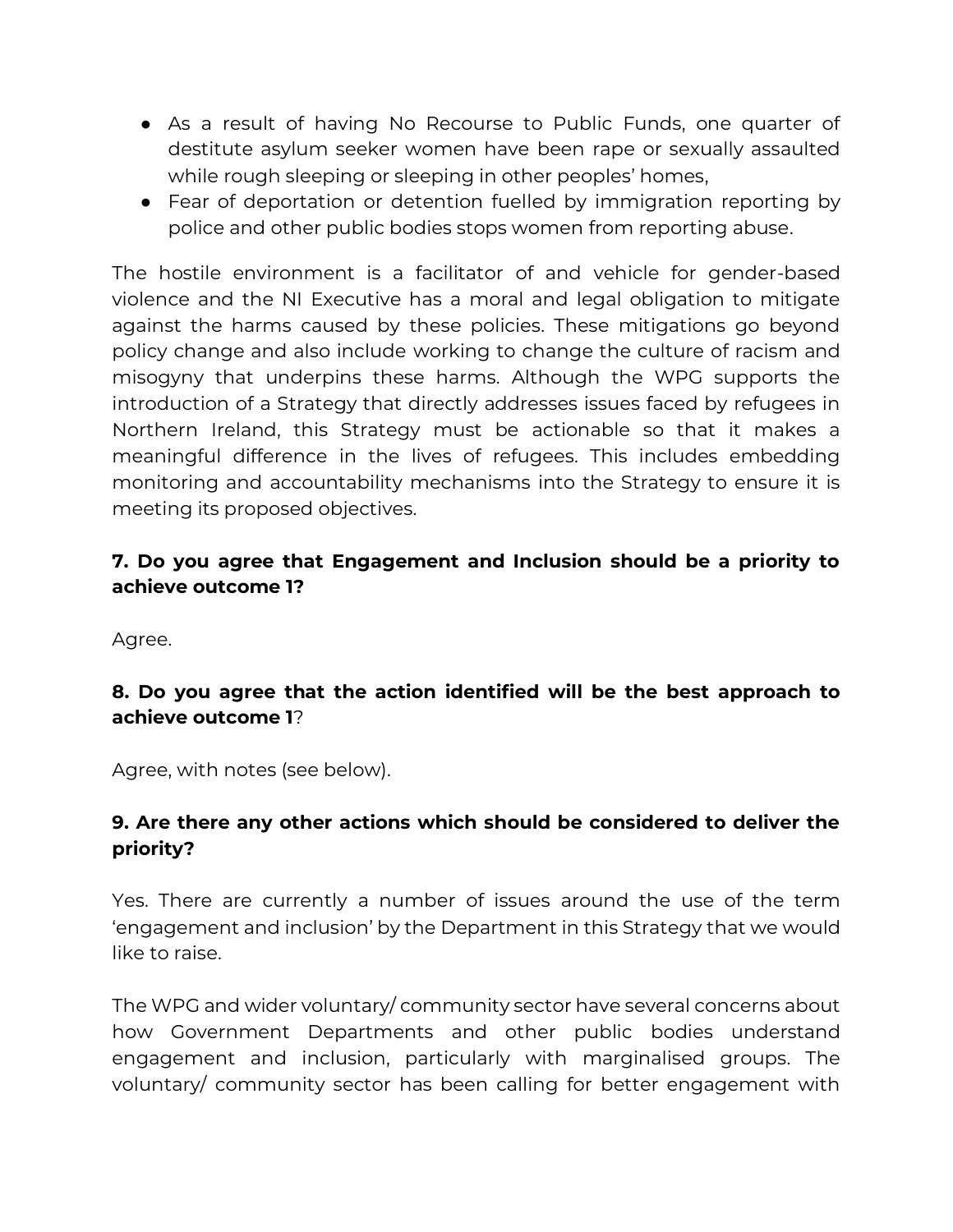Department officials on policy and legislative development for many years. In recent months, there has been an increasing emphasis on 'co-design' and 'coproduction' processes by Departments when developing policy and legislation. While these are welcome intentions, the sector is concerned that these intentions have not resulted in genuine and meaningful engagement. Rather, these terms have become buzz-words for Department officials without bearing any substantive outcomes.

Meaningful engagement through co-design and co-production processes involves actively listening to those with lived experiences of the issues being discussed and allowing these experiences to inform policy and legislative decision-making. This approach is based on the principle that those with lived experiences are best placed to understand the issues and needs faced by those in similar circumstances. For example, the voices of those with experience of living with refugee status in Northern Ireland should be at the core of decisionmaking on the Refugee Integration Strategy.

This means meaningfully engaging with groups, such as Migrant Centre NI and Women's Centre Derry, who work with those who have lived experience in this area and use these experiences to inform their work. It also means providing adequate ring-fenced funding for these organisations and investing in capacity building for refugee advocacy services so that they can continue to support and advocate for those most in need.

Those who are placed in positions of authority and responsibility working on this Strategy should have expertise and a genuine interest in the issues faced by the refugee community in Northern Ireland. This would facilitate more positive engagement and more meaningful co-design processes. There is an opportunity with the Refugee Integration Strategy to learn from experiences with the development of previous social inclusion strategies to improve the way that policy is developed in a culturally sensitive and transparent way.

The WPG would like to emphasise that there is an important distinction to make between the terms 'engagement' and 'inclusion' and that they should not be considered synonymous and/or interchangeable. Engaging with groups does not simply mean including their voices in the development of policy. Similarly, the inclusion of voices does not necessarily mean that there has been effective or meaningful engagement.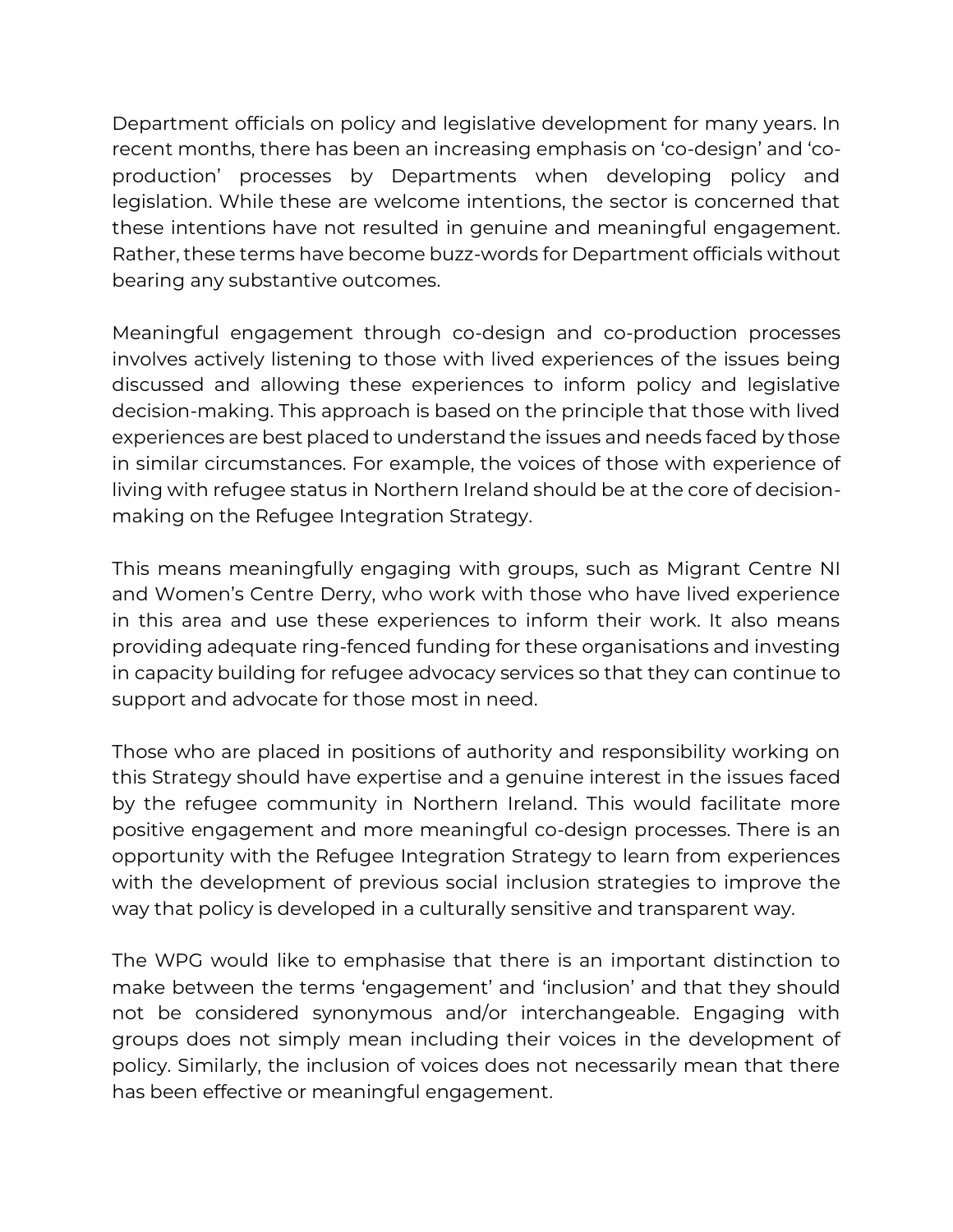## **10. Do you agree that Education and Training should be a priority to achieve outcome 1?**

Agree.

# **11. Do you agree that the actions identified will be the best approach to achieve outcome 1 ?**

Agree.

# **12. Are there any other actions which should be considered to deliver the priority?**

Yes. The WPG believes that there should be ring-fenced funding for youth groups and youth programmes that support young people with refugee status. This type of funding should be built into Good Relations funding, rather than treating 'Good Relations' as just a "green and orange" issue. The WPG also recommends that specialised funded training is introduced for women with refugee status as they face unique and disproportionate barriers to education and employment due to the intersectional harms of racism and sexism.

We would also like to draw your attention to comments made previously in this response in section 3.1.4., which discusses issues faced by refugee families in the North West, in relation to Education. Issues relating to Education cannot be considered in isolation to issues around housing, health and employment and we would encourage the Executive to take a holistic approach to understanding the linkages between these. We would also like to reference research conducted by Migrant Centre NI as cited in their response to this consultation:

Focus groups carried out by Migrant Centre NI in May 2021<sup>61</sup> with youth from ethnic minority backgrounds in NI captured several findings, including the sentiment from youth that education is the most important tool to combat ignorance, that racially motivated bullying is not a rare occurrence in schools, that stereotyping is prevalent, and that

<sup>&</sup>lt;sup>61</sup> Migrant Centre NI (2021). Beyond Orange and Green. Video available here: <https://www.youtube.com/watch?v=TRdSq12lOMY>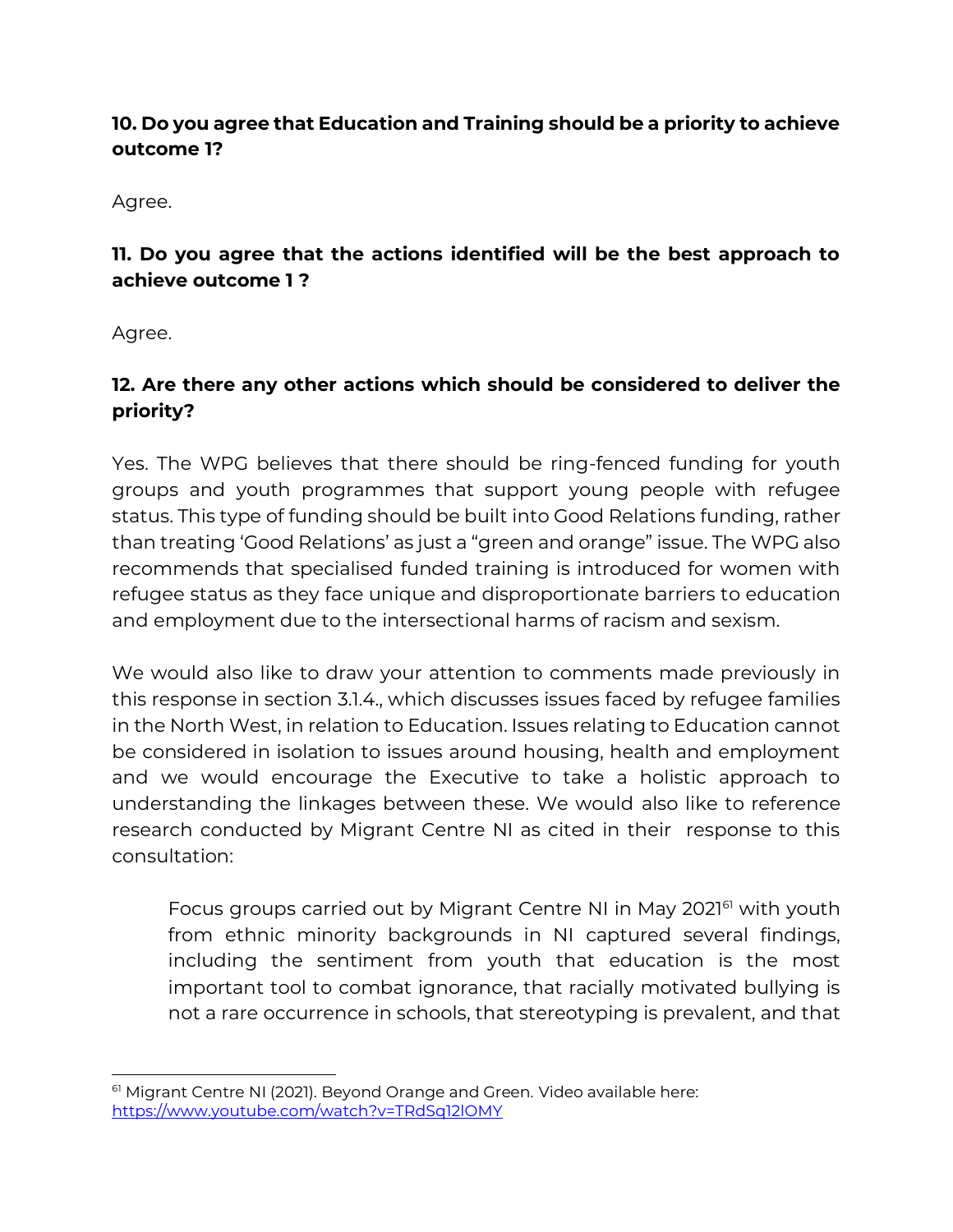good relations programming should be for "all ethnicities and backgrounds."

The impact of hostile environment policies on access to education should also be examined. Practises such as relocating asylum seeker families without choice, refusing asylum seekers the right to work and NRPF conditions all have impacts on the ability of children and adults to meaningfully engage with educational opportunities. These issues have been raised by organisations such as Housing 4All and PPR.<sup>62</sup> There are clear actions that can be taken within devolved powers to mitigate the impact of these hostile environment policies, such as providing support outside of NRPF restrictions for educational needs such as school uniforms and extra-curricular activities. Action taken to provide free school meals during holiday periods is an example of an impactful action which helps mitigate against the impact of hostile environment policies.

## **13. Do you agree that Community Support should be a priority to achieve outcome 1?**

Agree.

# **14. Do you agree that the actions identified will be the best approach to achieve outcome 1?**

Agree.

# **15. Are there any other actions which should be considered to deliver the priority?**

Yes. It is important that there are transparent structures that engage with refugee advocacy service organisations, not only as advocates and activists but as critical partners in strategic decision-making within current policy frameworks and conventions. Having transparent structures involves being transparent about selection processes for civil society groups who are invited to stakeholder events. It also means being inclusive of a wide range of groups from society and meaningfully engaging with them in a way that addresses their concerns and represents these concerns in policy-making. As highlighted previously in this response, the WPG believes that Good Relations

<sup>62</sup> [https://issuu.com/ppr-org/docs/h4all\\_report\\_june\\_2019\\_final\\_17.06.](https://issuu.com/ppr-org/docs/h4all_report_june_2019_final_17.06)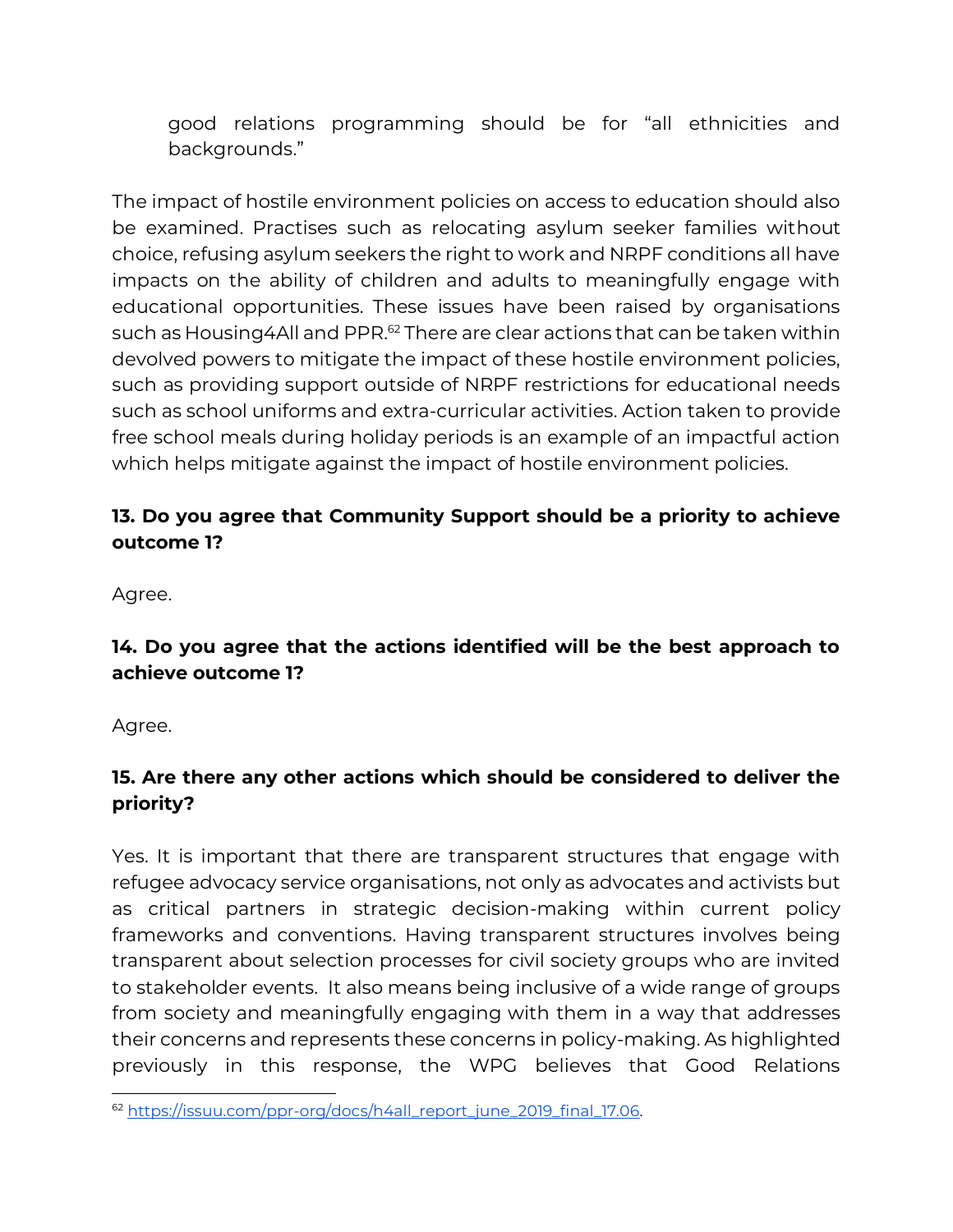programming should include and consider youth of all backgrounds, including those with refugee status.

## **16. Are there other higher priority areas and associated actions that should be considered to achieve outcome 1: Refugees and asylum seekers are valued and respected?**

**17. Do you agree that Housing should be a priority to achieve outcome 2?** 

Agree.

**18. Do you agree that the actions identified will be the best approach to achieve outcome 2?**

Agree, but with notes (see below).

## **19. Are there any other actions which should be considered to deliver the priority?**

There is a serious need for a long term solution for those with No Recourse to Public Funds (NRPF) to receive emergency or temporary accommodation. A model for this could potentially draw from the current "Everyone In" Memorandum of Understanding between the NI Housing Executive, Department of Health, and Department for Communities which has allowed the provision of temporary accommodation for those with NRPF during the COVID-19 pandemic, as a public health measure. While the Everyone In MoU has been an important mitigation to hostile environment policies, it is renewed on a quarterly basis and there is no guarantee that it will continue to operate beyond its current life span (at present, March 2022). A long term solution should be developed to provide housing for those with NRPF that is not tied to the COVID-19 pandemic, as the stability of such a policy is threatened as restrictions are lifted.

Housing solutions for refugee and asylum seekers women who are victims of domestic abuse, including those subject to the NRPF condition and those who are in the process of applying for immigration protections because of domestic abuse are of the utmost importance. Based on research from Women for Refugee Women, destitute asylum seeker women who are homeless as a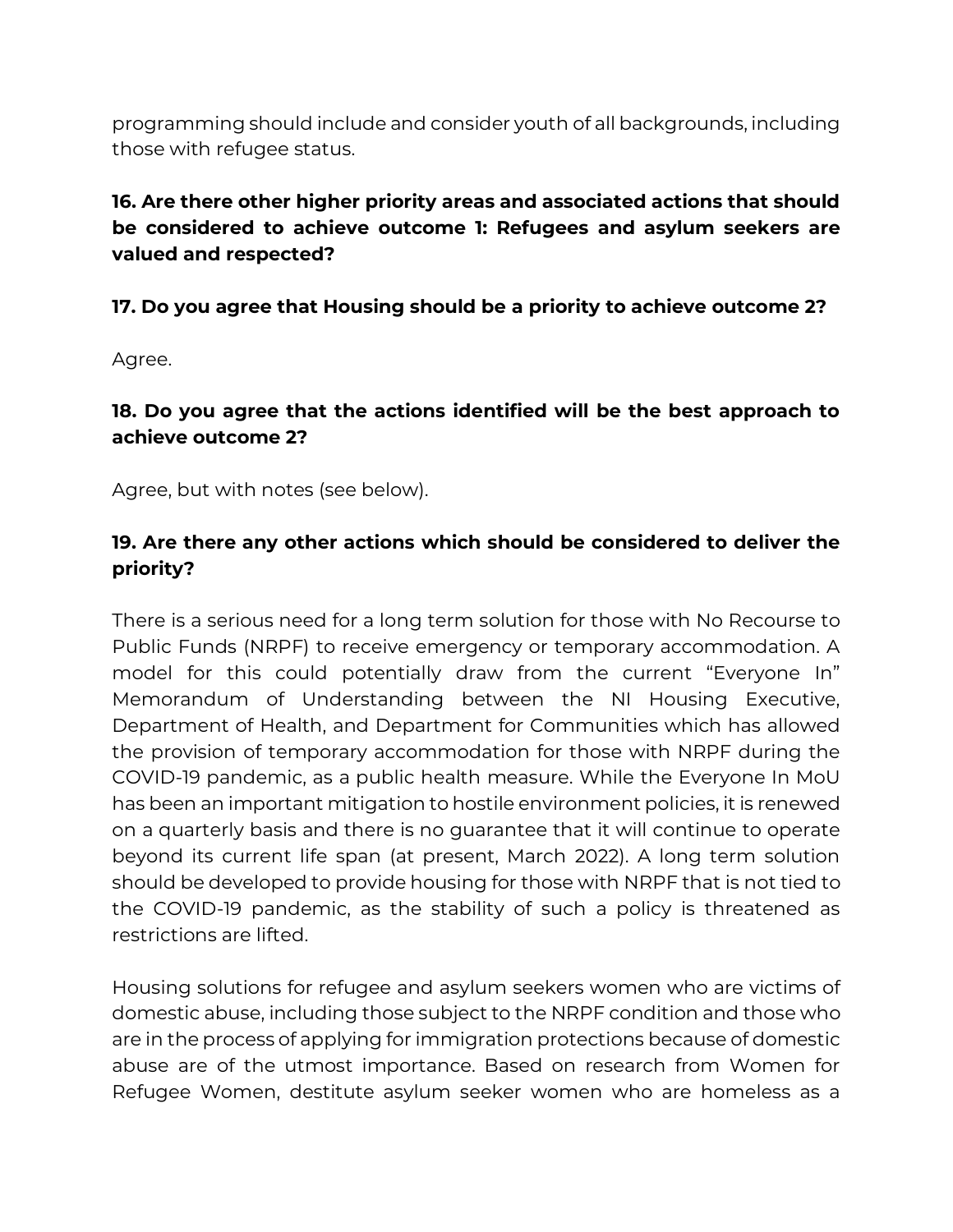result of destitution are at significant additional risk of sexual violence while rough sleeping or staying in unwanted relationships as a means of having shelter. Women's shelters who assist women with NRPF conditions are placed in the undesirable position of having to triage women who would otherwise be housed in accommodation funded publicly so as to not violate a woman's NRPF condition and place her in danger of immigration violations. This creates an undue burden for victims of domestic abuse and for service providers who support them.

Hostile environment policies have a detrimental impact on access to housing by creating a culture of racism and discrimination. The 'right to rent' policy most closely associated with this practice was found in court to create racism and discrimination.<sup>63</sup> This policy has not yet been rolled out in Northern Ireland and it is clear any attempt to introduce it would run counter to the stated aims of this strategy. If the 'right to rent' policy is to be brought into effect in Northern Ireland it will form part of the housing law of Northern Ireland and will be open to modification in line with the legislative competence of the Assembly. Opposing the imposition of the right to rent policy within the parameters of devolved powers should be a key action within this priority.

# **20. Do you agree that tackling Destitution should be a priority to achieve outcome 2?**

Agree.

# **21. Do you agree that the actions identified will be the best approach to achieve outcome 2?**

Agree. We would like to echo comments by Migrant Centre NI that:

"The actions identified are extremely important, and therefore should be supplemented with a concrete plan to create pathways out of destitution for refugees and asylum seekers and those with No Recourse to Public Funds facing destitution."

<sup>63</sup>[https://www.jcwi.org.uk/news/court-of-appeal-agrees-that-the-right-to-rent-scheme](https://www.jcwi.org.uk/news/court-of-appeal-agrees-that-the-right-to-rent-scheme-causes-racial-discrimination)[causes-racial-discrimination](https://www.jcwi.org.uk/news/court-of-appeal-agrees-that-the-right-to-rent-scheme-causes-racial-discrimination)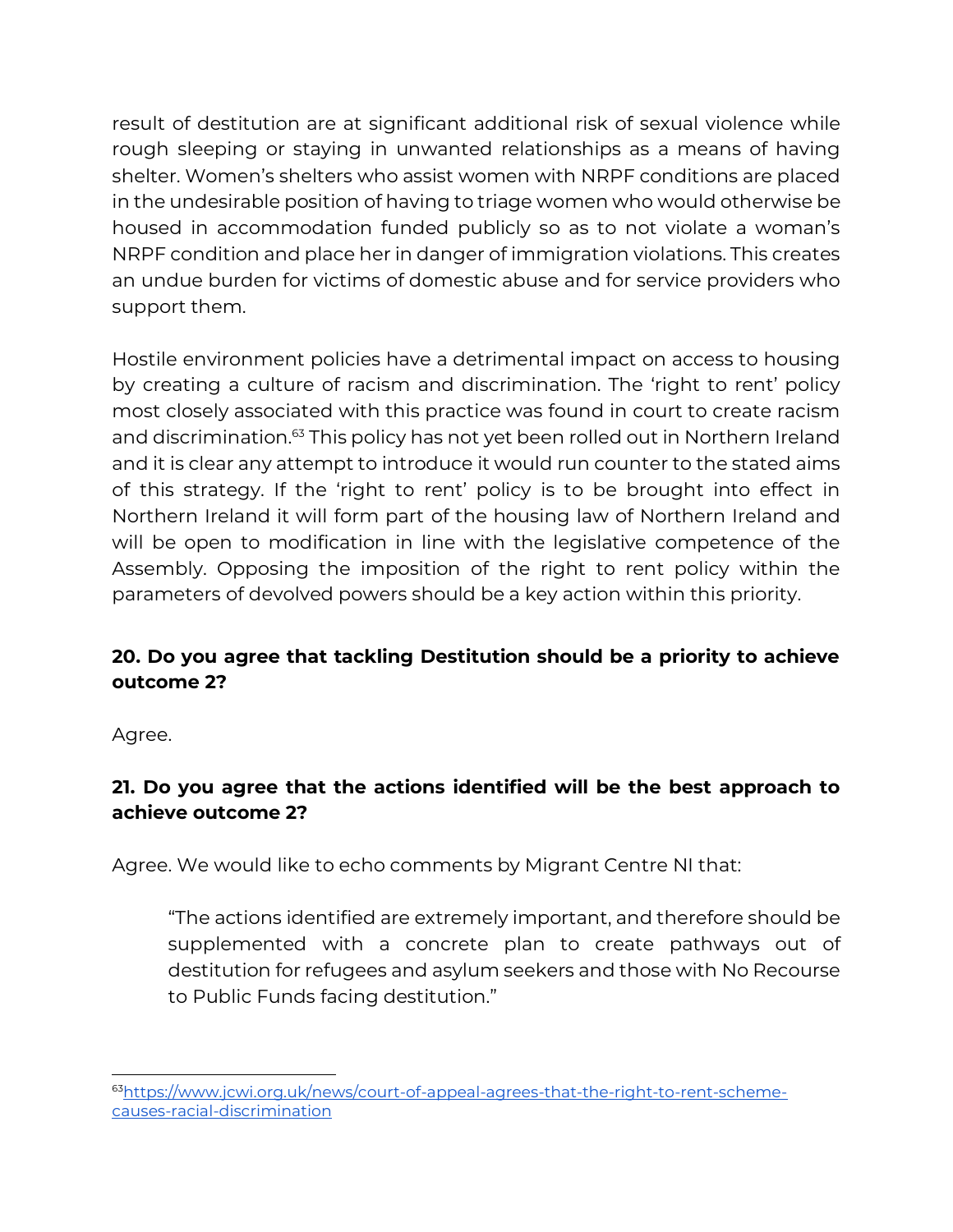The imposition of No Recourse to Public Funds (NRPF) condition is an excepted immigration matter relating to the immigration status of a person. Social security, however, is a devolved matter in Northern Ireland. In light of the clear detrimental impacts of NRPF on the stated aims of this strategy a key action is for the devolved authorities in Northern Ireland to explore how social welfare payments can be created outside of NRPF restrictions for persons who require support.

## **22. Are there any other actions which should be considered to deliver the priority?**

Specialist resourcing, training and services must be provided for both policy and frontline staff working with those facing destitution, particularly training on working with service users who are at most risk. At-risk groups should include those at risk of or who have experienced gender-based violence, because of the additional barriers facing Refugee and Asylum seeker victims. This should be implemented with ring-fenced funding for specialist services. Furthermore, disaggregated data should be collected on at-risk groups given the current gaps in data in NI on minority populations.

## **23. Do you agree that Protecting the Most Vulnerable should be a priority to achieve outcome 2?**

Agree.

## **24. Do you agree that the actions identified will be the best approach to achieve outcome 2?**

Agree.

## **25. Are there any other actions that should be considered to deliver the priority?**

Yes. Before setting out what these actions should be, it is important to ensure that we accurately conceptualise the vulnerability faced by those with refugee status. Vulnerability comes from facing desperate survival circumstances, causing those with refugee status to end up in other precarious circumstances, such as in their relationships and work. Those with refugee status are not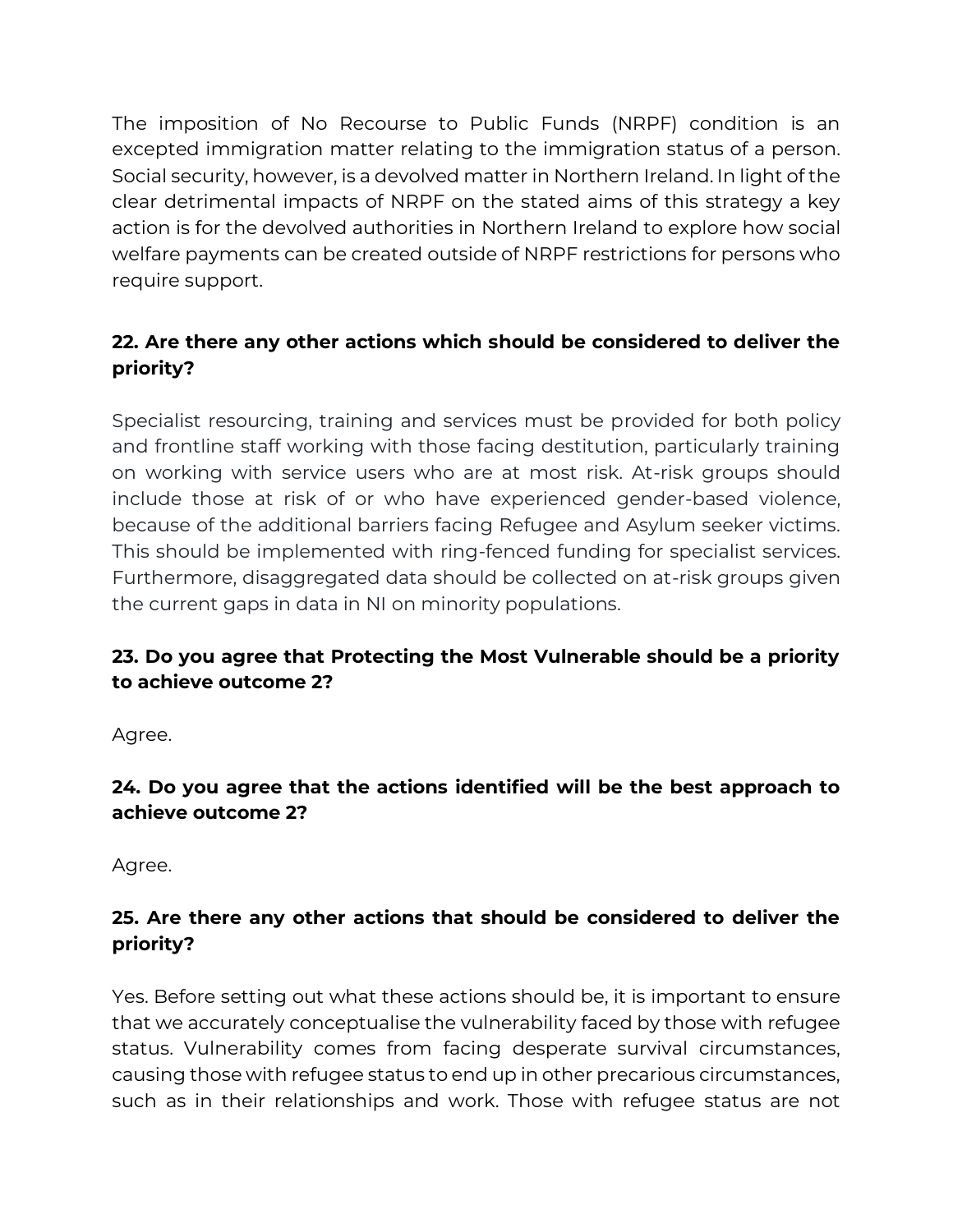inherently vulnerable, but are made vulnerable by the circumstances in which they are situated. This includes systemic structures characterised by racism and discrimination that lead to the existence of medical bias and other health inequalities. The vulnerability of those with refugee status must be understood in terms of intersectionality and the intersections of structural violence against identities that can cause someone to face unique and compounded harms.

Vulnerability assessments should be introduced in a trauma-informed manner and should be supplemented by ring-fenced funding for specialist support services. These assessments should also be gender-specific and screen for victims of domestic abuse, sexual abuse/offenses, female genital mutilation, torture, forced prostitution, trafficking, and modern slavery.

Specialist victim support services should be introduced specifically designed to serve refugee and asylum seeker, migrant, and ethnic minority victims of domestic and sexual violence. These specialist services should provide holistic support to victims including assistance accessing housing, benefits, healthcare, immigration advice, etc. and not exclusively exist to support interfacing with the criminal justice system. This is important because many victims of domestic/sexual abuse will not ever go through the criminal justice system even if the option is available, and because victims, regardless of whether they report to the police, require basic needs of safe accommodation, financial independence, healthcare, and secure immigration status met in order to sustainably exit abusive relationships. Specialist services for refugee and asylum seeker, migrant, and ethnic minority victims of abuse currently exist in England, Scotland, and Wales, but not Northern Ireland - this is an area where NI needs to catch up.

Resourcing and training should be implemented to support increased multilingual counselling services, as need currently far exceeds supply. This is especially important because some people are not comfortable having an interpreter in the room for a counselling session due to the intensely private nature, or there may be logistical issues associated with interpreters for counselling (especially over-the-phone counselling).

Significant improvements must be made to the accessibility of interpreting services within the Health Trusts. While the policies are straightforward on paper for arranging interpreting services, we know that there are huge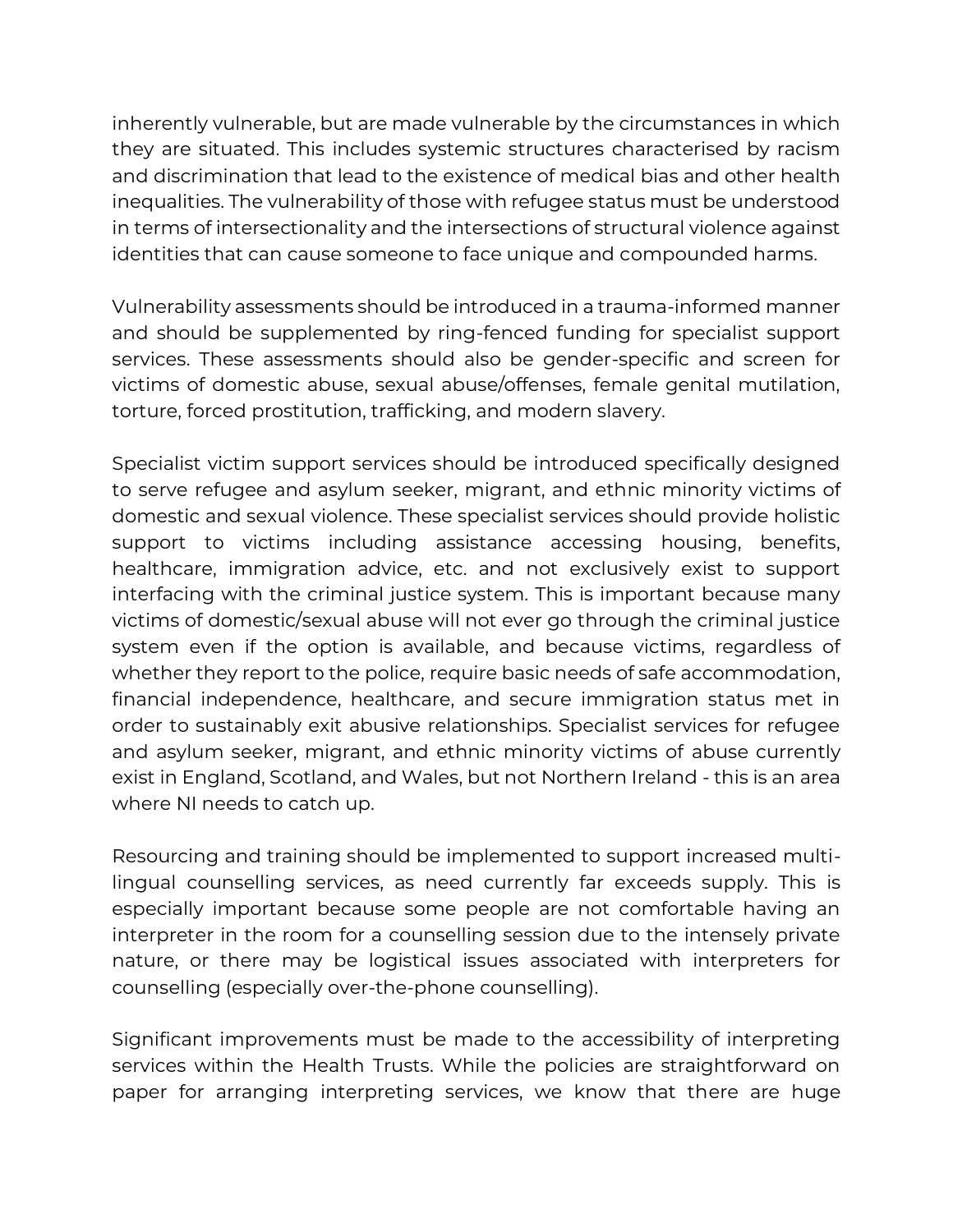deviations from policy and practice and many are not able to access interpreters or communicate healthcare needs adequately. A 2017 report commissioned by Migrant Centre NI on ethnic minority women's experiences of healthcare in NI found that refugee and asylum seeker women have higher levels of difficulty accessing interpreters than the general migrant population. 64

Steps must also be taken to improve ease of access to GP registration. Services users regularly report difficulty registering with GPs, and are frequently turned away on the grounds of not providing adequate documentation or being able to provide "acceptable" proof of residence despite the fact that this is not a legal requirement for registration, or due to communication issues. MCNI's 2017 report on ethnic minority women's experiences of healthcare found that 20% of refugee and asylum seeker women found registering with a GP "difficult" or "very difficult", and 26.7% reported that getting an appointment with their GP is "fairly difficult" or "very difficult".

The need for training medical professionals on culturally competent practice is also necessary. In addition, grassroots public health outreach and awareness campaigns targeted at refugee and asylum seeker women should be supported through ring-fenced funding. According to MCNI's BAME Women's Health report, 14.8% of refugee and asylum seeker women disagreed with the statement, "I feel as though my health service staff provide me with culturally sensitive care."

Refugees and asylum seekers also exhibited a significantly higher preference for having a female GP compared to other migrant groups, with 58.6% indicating this preference. 33.3% of refugee and asylum seeker women reported being unable to communicate a health need because "there is a cultural stigma around [their] health concern". 13.8% of refugees and 14.8% of asylum seekers report not feeling comfortable discussing women's health issues (for example, contraception, sexual healthcare, maternity care) with their GP. The report found that "refugee and asylum seekers may have physical, mental, or emotional needs related to their histories of fleeing persecution that are currently not being addressed by healthcare providers". Respondents reported that cases were sometimes not evaluated correctly due

<sup>&</sup>lt;sup>64</sup> Austin, J. (2017). Ethnic Minority Women's Access To Quality Healthcare In Northern Ireland. Migrant Centre NI and Black and Minority Ethnic Women's Network.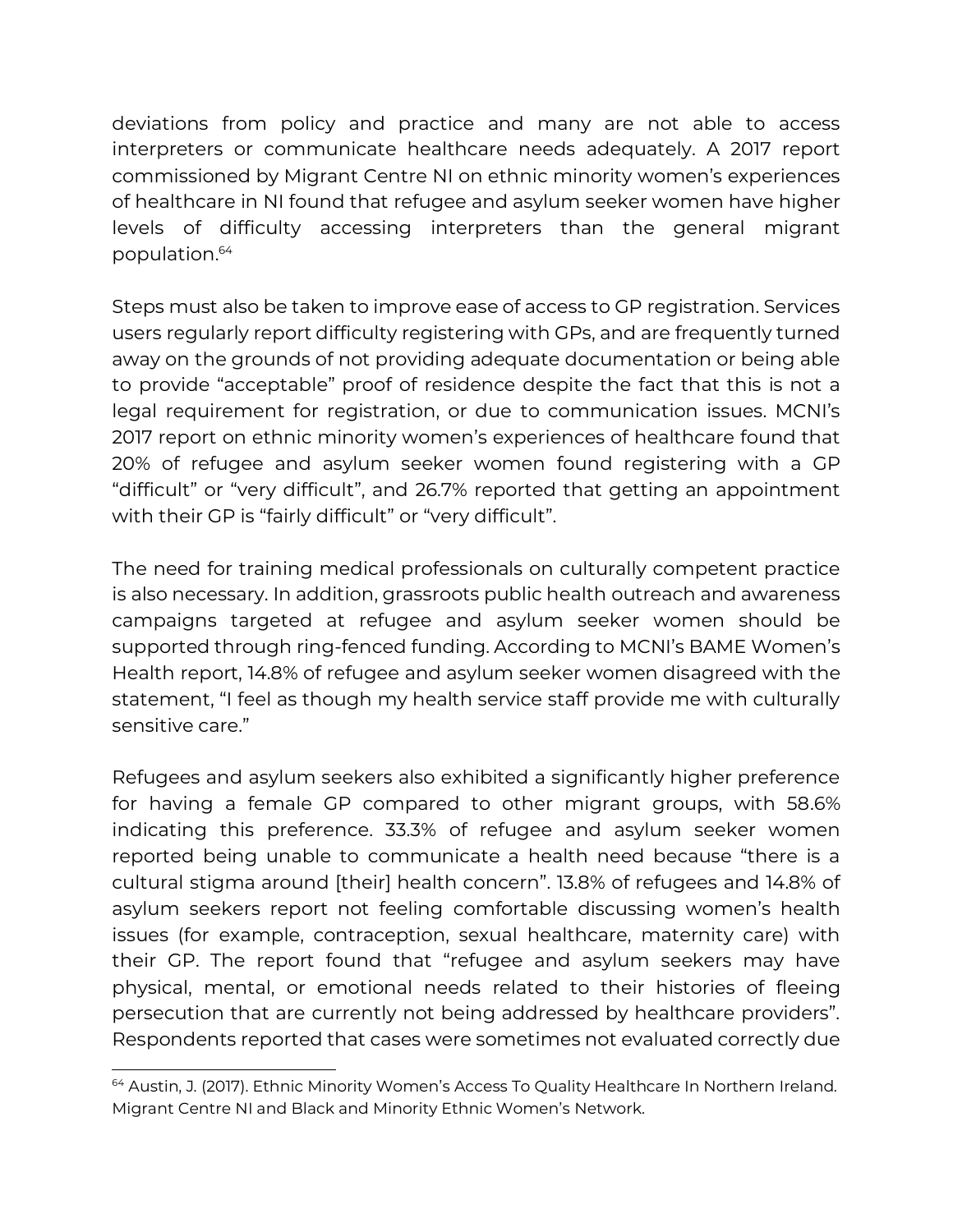to a lack of consideration for the mental state of patients as a result of their history and trauma.

Transparency from the NIHSC Trusts on immigration reporting is required given that the British Medical Association states that immigration reporting has a deterrent effect on migrants accessing healthcare, including asylum seekers. <sup>65</sup> We are aware that immigration reporting continues to take place in various public services, as the PSNI have recently confirmed that they are checking the immigration status of victims who report domestic abuse. A coordinated engagement and outreach plan should be implemented to counteract the potential deterrent effect of immigration reporting on those who would otherwise seek preventative medical screenings, report abuse, or access care. There should also be a review of training for the Northern Ireland Housing Executive HIPA Scheme for victims of hate crime.

In spring 2021, the Women's Policy Group conducted primary research on issues relating to topics covered by the WPG Feminist Recovery Plan, originally published in July 2020 and relaunched in July 2021. This research was compiled in a research report titled 'Putting Women's Voices at the Core<sup>'66</sup> and involved conducting interviews and publishing a survey which received over 140 responses. The survey found that of those who said they belonged to an ethnic minority community, 50% had experienced issues in attempting to access health services. One respondent told us that these issues included "Not being able to get through on the phone to the surgery & having to rely on out of hours services or private healthcare."

This research also found that 4.5% of migrant respondents were subject to a No Recourse to Public Funds condition. When asked what this experience was like, one respondent told us it was: "HORRIBLE as, even though not needed thankfully, just knowing that there was no LIFELINE was extremely STRESSFUL. A lot of pressure to get jobs, basic work, in an environment which is NOT WELCOMING to foreign-born residents and citizens."

<sup>&</sup>lt;sup>65</sup> Coddington, K. (2020). Incompatible With Life: Embodied Borders, Migrant Fertility, and the UK's 'Hostile Environment. *Politics and Space*, 0 1-14

<sup>&</sup>lt;sup>66</sup> WPG (2021) 'Putting Women's Voices at the Core' Available at: [https://wrda.net/wp](https://wrda.net/wp-content/uploads/2021/07/WPG-Feminist-Recovery-Plan-Research-Report-Womens-Voices-at-the-Core.pdf)[content/uploads/2021/07/WPG-Feminist-Recovery-Plan-Research-Report-Womens-Voices](https://wrda.net/wp-content/uploads/2021/07/WPG-Feminist-Recovery-Plan-Research-Report-Womens-Voices-at-the-Core.pdf)[at-the-Core.pdf](https://wrda.net/wp-content/uploads/2021/07/WPG-Feminist-Recovery-Plan-Research-Report-Womens-Voices-at-the-Core.pdf)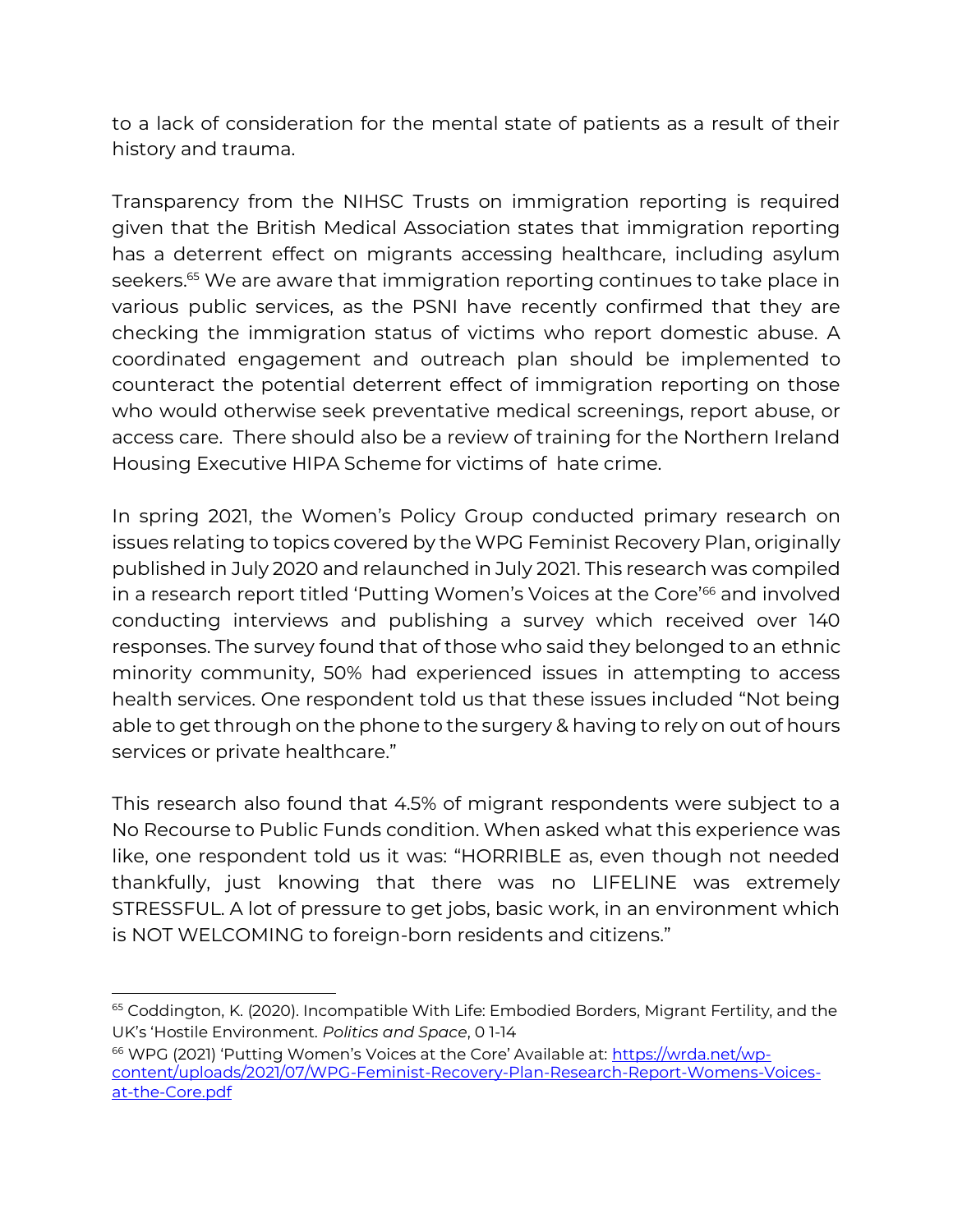We would hope to see a resourced tailored programme for LGBTQI+ Asylum Seekers and refugees delivering services similar to those offered by the English group Micro Rainbow, <sup>67</sup> including safe housing, events to combat social isolation, and increasing employability. Several of these services could dove tail into the already established LGBT+ sector, however housing provision is not currently offered by the sector nor are there any LGBT+ specific emergency accommodation. It is important that there are affirming professional translation services available for LGBTQI+ people, particularly as people from their country of origin may not support them being LGBTQI+.<sup>68</sup>

## **26. Are there other higher priority areas and associated actions that should be considered to achieve outcome 2: Refugees and asylum seekers are safe and feel secure?**

Yes. There are a number of barriers to accessing healthcare faced by those with refugee and asylum seeker status which should be addressed in order to achieve outcome 2.

Evidence suggests that healthcare charges have been levied against those who *are* exempt under legislation due to lack of coordination within the BSO/Trusts. Another barrier to accessing healthcare is that completely new intakes for each Trust places an barriers for patients, especially those with interpreter needs and those who are asked to prove immigration status. It is unclear what mitigations are currently in place to address these issues.

Other barriers include health waiting lists, lack of coordination throughout different Trusts, registering for GPs, language barriers and inaccessible communication regarding COVID-19 measures, such as vaccine rollout. Many of these barriers are caused by the expectation that refugees and asylum seekers must repeatedly prove their immigration status to different healthcare bodies. These barriers have implications for the degree to which refugees and asylum seekers feel safe and secure in accessing healthcare and urgent measures are required to mitigate against these fears. For example, there need to be more assurances that individuals will not be reported to the Home Office for accessing various types of healthcare.

<sup>67</sup> <https://microrainbow.org/>

<sup>68</sup> <https://www.rainbowmigration.org.uk/en/ways-support-lgbtqi-people-seeking-asylum> )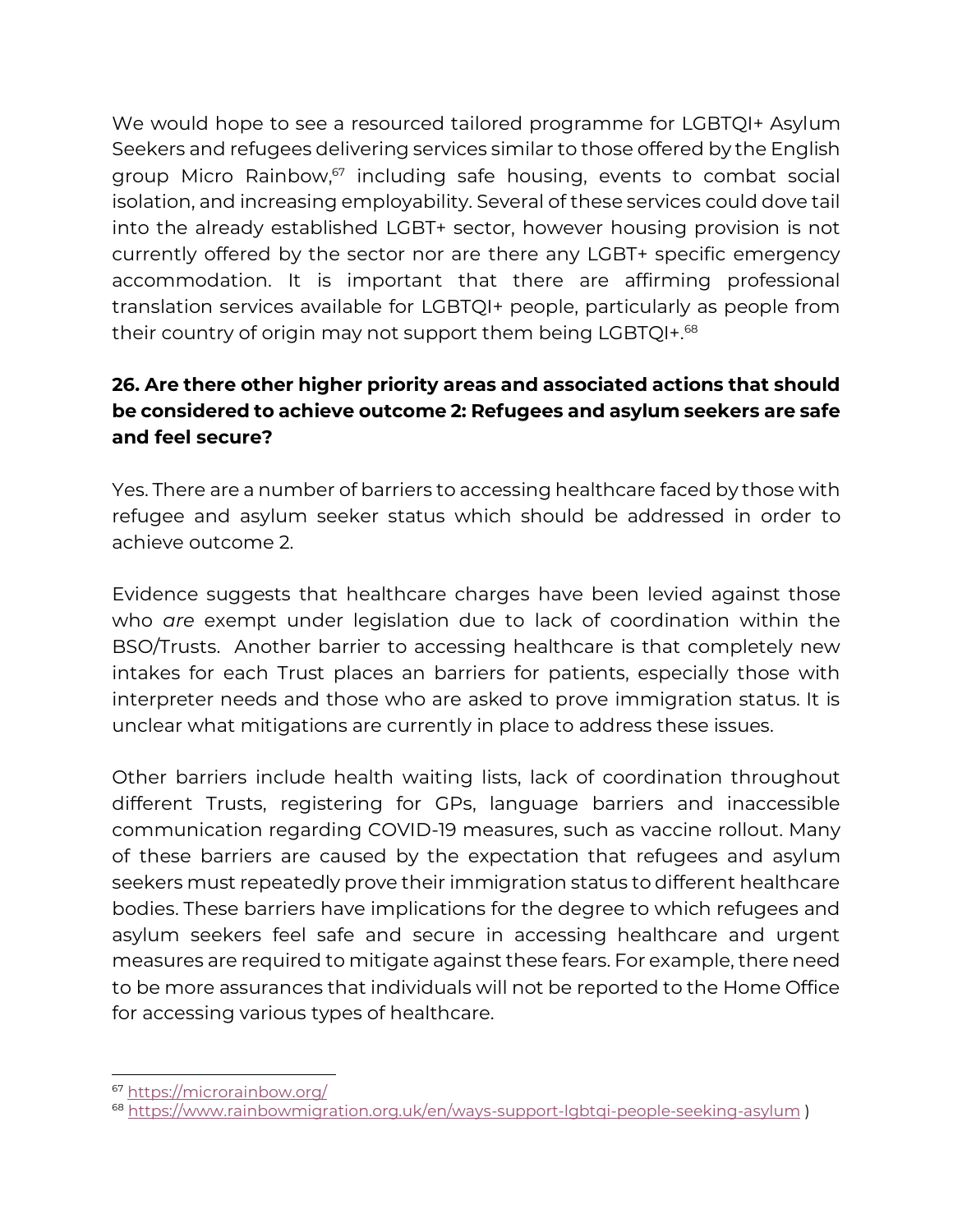The lack of provision of translators in the health service is of significant detriment to those who cannot speak English as it prevents them from having equal access to healthcare. It is the responsibility of the Government to ensure translators are provided in health settings and it should not be expected that individuals or charities will provide these. Charities and advocacy services are resource constrained and individuals may not have any family or friends who can translate for them. There is currently a complete failure on adequate interpreter provision in the health service for non-English speakers.

# **27. Do you agree that Pathway to Citizenship should be a priority to achieve outcome 3?**

Agree.

## **28. Do you agree that the actions identified will be the best approach to achieve outcome 3?**

Agree.

# **29. Are there any other actions that should be considered to deliver the priority?**

A key outcome which should be examined is ensuring access to free legal advice for all asylum seekers and refugees. This is relevant to the pathway to citizenship but also to all legal processes such as asylum applications and family reunion. Currently legal aid is available for the vast majority of immigration matters in Northern Ireland, including asylum applications, detention, family reunion applications and support with applying for indefinite leave to remain and citizenship.

Access to legal aid for immigration matters in Northern Ireland is subject to means testing and merit testing at civil level. It is also open to any qualified solicitor to undertake legal aid work. This means legal aided advice is open and accessible to anyone who needs it in Northern Ireland. This is an extremely important factor in ensuring that asylum seekers and refugees can access their rights and are supported in the complex legal processes associated with their status.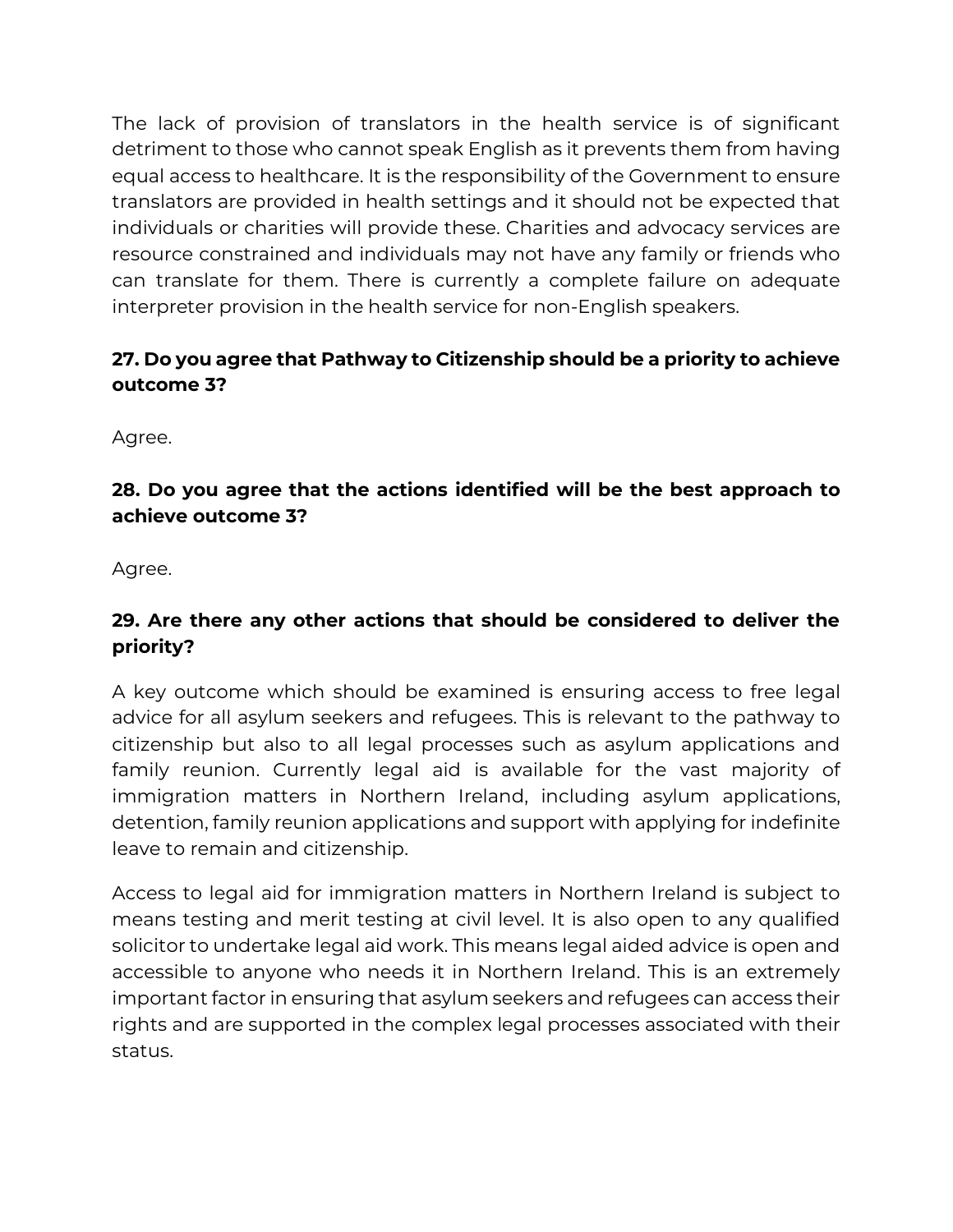In other UK jurisdictions, availability of legal aid for immigration matters has been severely restricted; a move that has been widely criticised due to the detrimental impact on access to justice.<sup>69</sup> As a key action it is essential that the Department of Justice in Northern Ireland protects access to legal aid for immigration matters and does not allow this to be restricted.

There is a lot of misinformation around the availability of legal aid for immigration matters, despite its importance. Much of the guidance found online has been designed for people residing in other UK jurisdictions with different legal aid systems. Frontline service and support organisations can also struggle to understand the rules applying in NI. As a result asylum seekers and refugees can be dissuaded from accessing legal advice available to them, or may end up paying unnecessary fees. The availability of free, accessible legal advice is essential to any integration strategy and we believe a body of work aimed at providing and promoting accessible guidance on NI legal aid for asylum seekers and refugees would be an impactful key action.

Further, despite the availability of legal aid for asylum seekers and refugees in Northern Ireland there is a severe shortage of solicitors undertaking immigration work, particularly outside of Belfast. One of the key reasons stated for this has been the lack of reform of legal aid funding, with advice and assistance remuneration set at the same level for over twenty years. Further, there has been reform of the immigration tribunal system which has not been reflected in legal aid remuneration policy.

This lack of fair remuneration has resulted in law firms being unable to maintain immigration departments and discourages firms from taking on immigration practice. The Law Society of NI raised this issue with the Legal Services Agency and were informed that there are no plans to reform or update legal aid remuneration. As part of ensuring access to free, expert legal advice for asylum seekers and refugees, legal aid must not only be protected, but also modernised and reformed to ensure fair remuneration and sustainability for practitioners.

Specific consideration should be given to the need to create pathways to citizenship and its importance to protecting and supporting victims of abuse. Specialist funding is required to support immigration advice for those who

 $69$  The Guardian (2018) 'Strain of legal aid cuts showing in family housing and immigration law' Available at: [https://www.theguardian.com/law/2018/dec/26/strain-of-legal-aid-cuts](https://www.theguardian.com/law/2018/dec/26/strain-of-legal-aid-cuts-showing-in-family-housing-and-immigration-law)[showing-in-family-housing-and-immigration-law](https://www.theguardian.com/law/2018/dec/26/strain-of-legal-aid-cuts-showing-in-family-housing-and-immigration-law)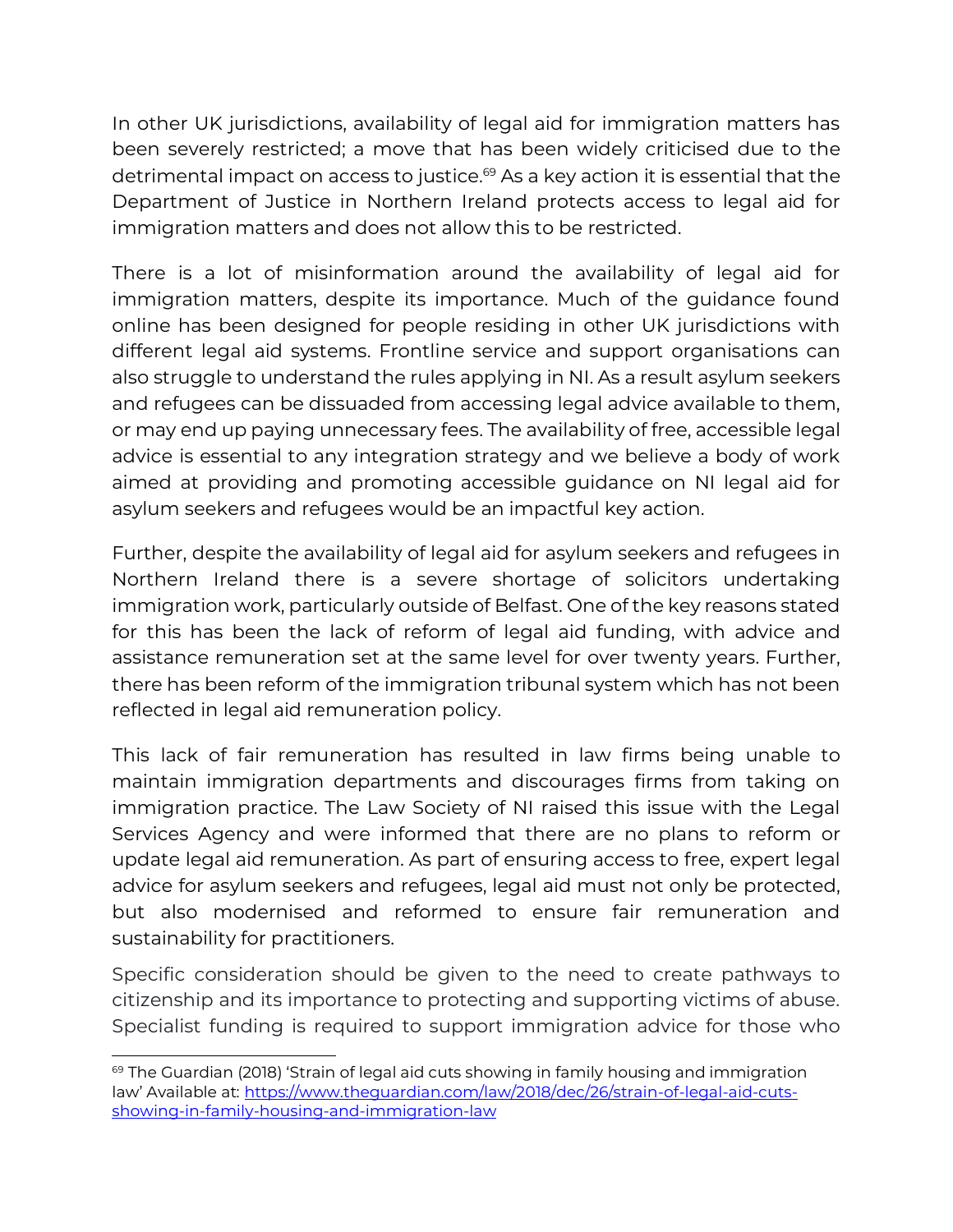require immigration protections based on the grounds of domestic abuse. Ring-fenced funding for this purpose is required to ensure that specialist, free, high-quality immigration advice is available to those who need it. The Home Office does not provide adequate funding to ensure that all who need it are able to avail of these services, so statutory funding from NI is crucial.

## **30. Do you agree that Partnership with Communities should be a priority to achieve outcome 3?**

Agree.

**31. Do you agree that the action identified will be the best approach to achieve outcome 3?** 

Agree.

**32. Are there any other actions that should be considered to deliver the priority?** 

**33. Do you agree that Access to Services should be a priority to achieve outcome 3?** 

Agree.

#### **34. Do you agree that the actions identified will be the best approach to achieve outcome 3?**

Agree, but with notes (see below).

## **35. Are there any other actions that should be considered to deliver the priority?**

Yes. These actions must be accompanied by sustainably funding specialist support organisations including those supporting Refugees and Asylum Seekers to access housing, entitlements, legal advice, victim support and health services.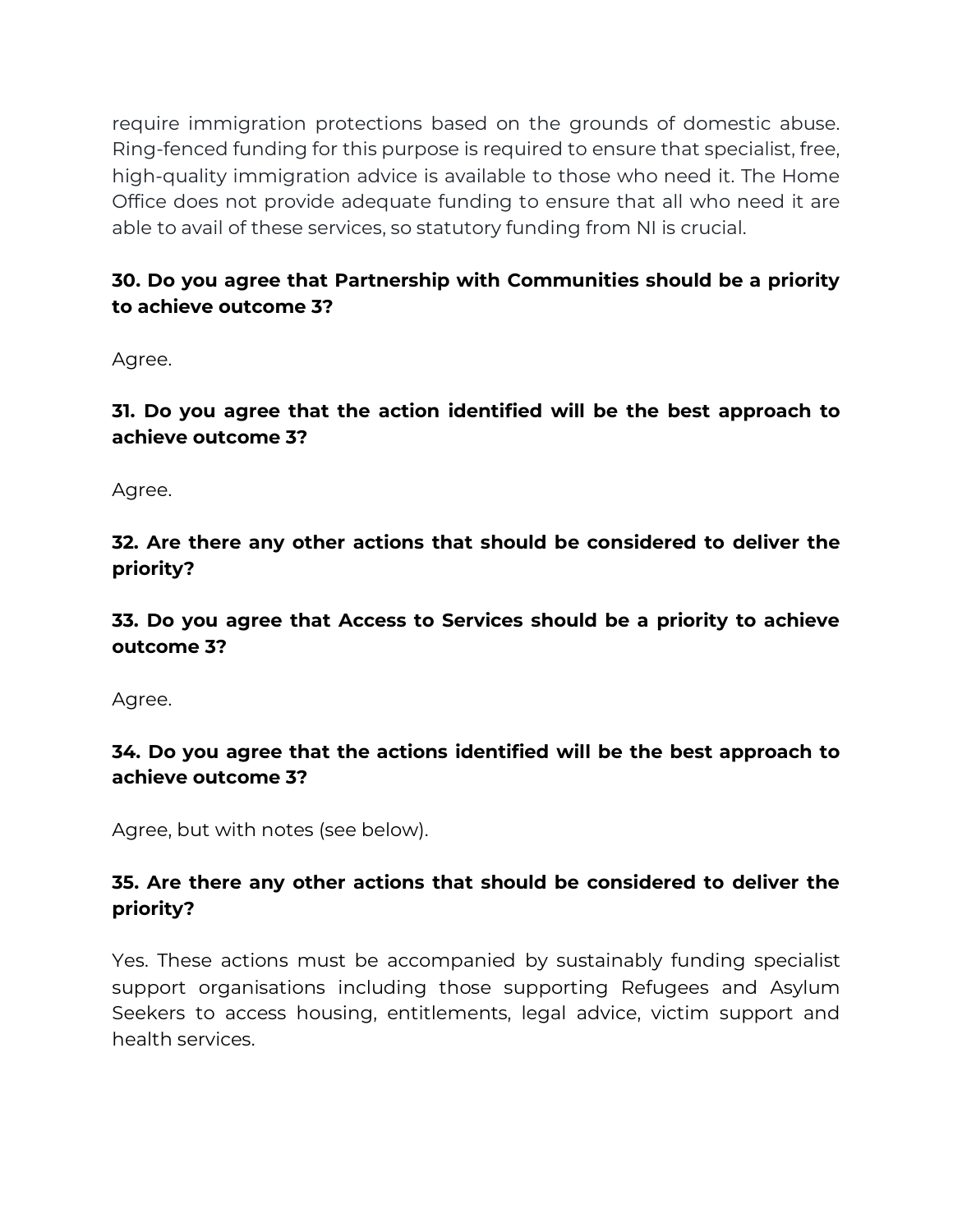# **36. Are there other higher priority areas and associated actions that should be considered to achieve outcome 3: Refugees and asylum seekers exercise their rights and responsibilities?**

Yes. A Bill of Rights should be introduced in Northern Ireland so that all people in Northern Ireland can easily access and understand their rights entitlements.

#### **37. Do you agree that ESOL should be a priority to achieve outcome 4?**

Agree.

**38. Do you agree that the actions identified will be the best approach to achieve outcome 4?** 

Agree.

**39. Are there any other actions that should be considered to deliver the priority?** 

**40. Do you agree that Employability and Welfare should be a priority to achieve outcome 4?** 

Agree.

**41. Do you agree that the actions identified will be the best approach to achieve outcome 4?** 

#### **42. Are there any other actions that should be considered to deliver the priority?**

Yes. It is important that free and accessible childcare is provided to facilitate the involvement of women with refugee status in employment and training. Women are more likely to have childcare responsibilities which creates barriers to accessing work. For example, it is unrealistic to expect women with children to attend a full-time course, five days a week, if she does not have access to free childcare.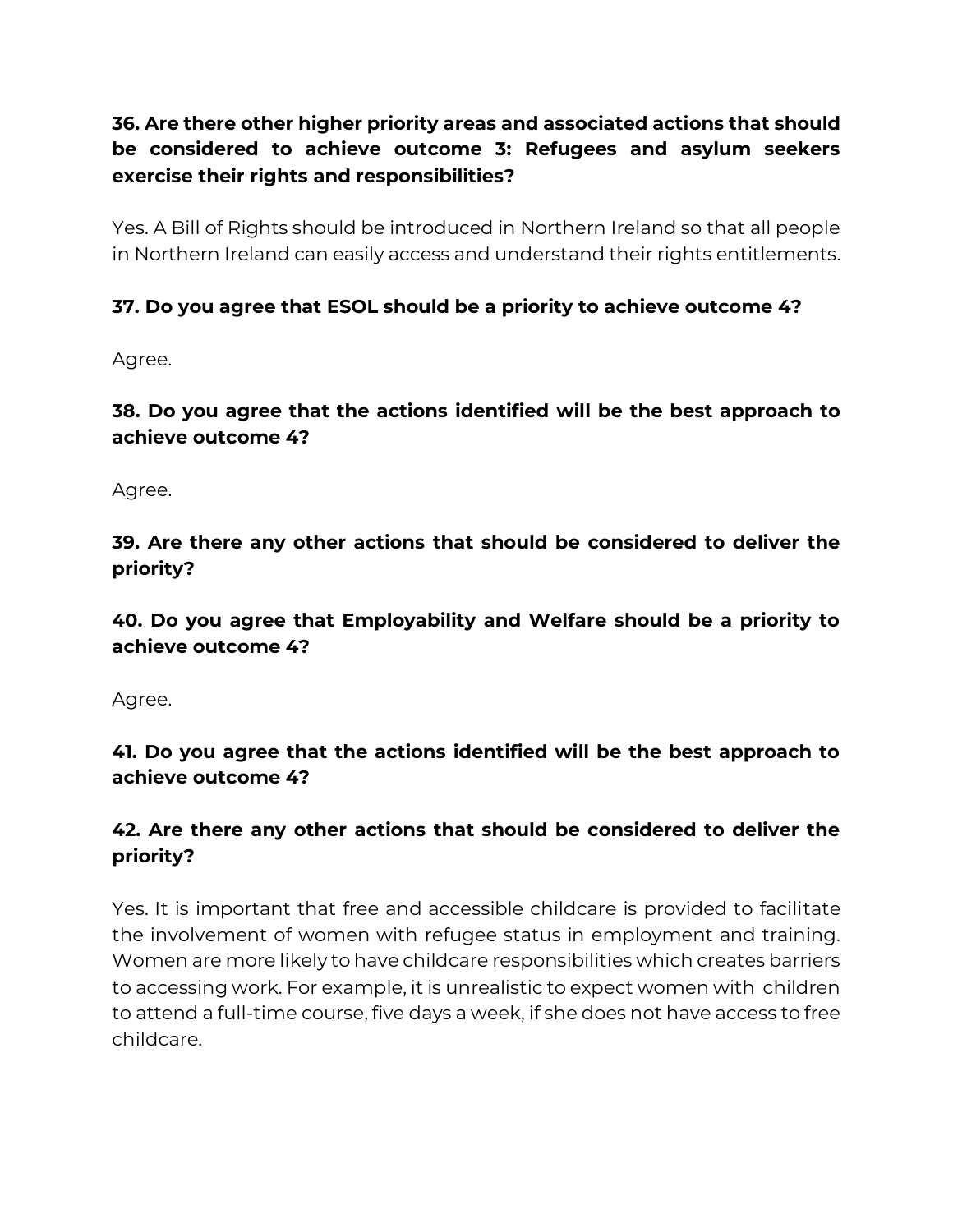It is also important that transportation issues are taken into account in the development of these employment and training opportunities for those with refugee status, particularly for those living in the North West and far away from Belfast where these tend to be located. This means ensuring that there are accessible public transport routes from where refugee families are located to sessions and workshops aimed at improving employability and welfare. Special consideration should also be given to disabled people with refugee status who may have additional access issues.

# **43. Do you agree that Effective Partnership Working should be a priority to achieve outcome 4?**

Agree.

## **44. Do you agree that the actions identified will be the best approach to achieve outcome 4?**

Agree.

# **45. Are there any other actions that should be considered to deliver the priority?**

Resourcing specialist service delivery and funding capacity building programming for refugee and asylum seeker-led organisations will be crucial to effective partnership working.

# **46. Are there other higher priority areas and associated actions that should be considered to achieve outcome 4: Refugees and asylum seekers are supported to achieve their full potential?**

# **47. Do you agree with the approach to monitoring progress through the Strategic Planning Group?**

Further information is needed about the structure, co-design process, aims, and membership of the Strategic Planning Group.